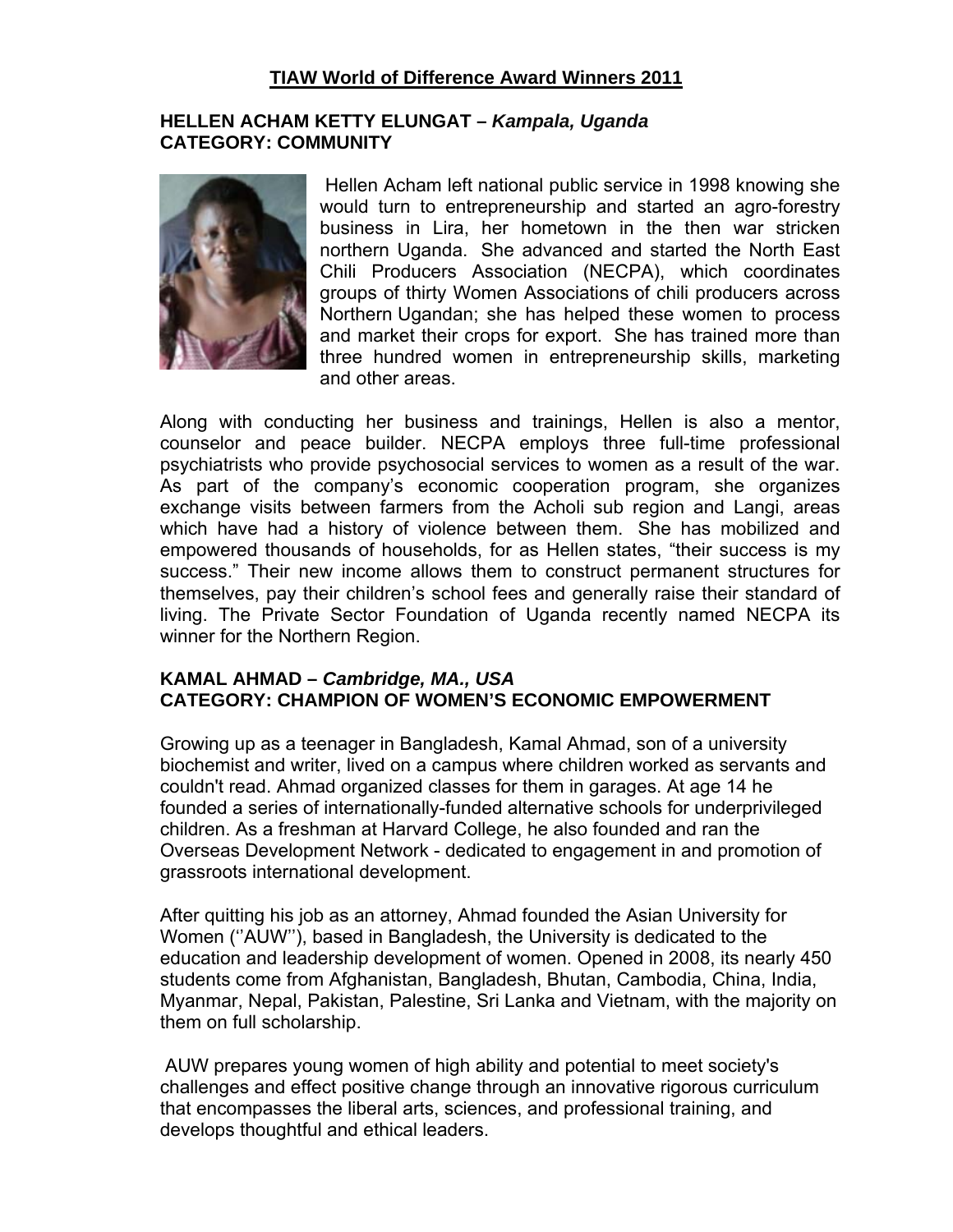The goal is a university of 3,000 students, half on scholarship and half fee-paying, whose graduates transcend national and religious boundaries to tackle the region's problems.

"This can be a force against fundamentalism and many of the sort of narrow identities that seem to be at the root of many social ills," said Ahmad, "Women's education is the most effective way to bring about social and economic change."

#### **MARY AITKEN –** *Toronto, ON, Canada*  **CATEGORY: CORPORATE (INDIVIDUAL WOMEN)**



Despite an accomplished and successful career as an investment analyst and entrepreneur, Mary Aitken remained troubled by the challenges she faced as a woman in a largely male business environment. She had few female peers and limited access to informal networking and mentoring opportunities that business men are able to leverage. She was angry at the dismally small number of women in senior managements in Canada's top business echelons.

To level the playing field in Canada's financial capital, in 2004 Mary Aitken founded Verity, a Toronto membership-based, women's organization where women can form the informal networks that lead to business development and exchange information in a supportive environment. It's also a time-saving proposition where a number of needs – business, fitness, social, intellectual – can all be met in one location.

Verity's mission, programs and environment reflect Mary's priority to promote the business and career interests of women with business networking, a MasterMIND program to provide women with an informal business advisory boards, meeting rooms in all sizes and a directory that members are encouraged to use to connect with each other on a business level. For its members, it's also a power base where they do business with male colleagues and clients on home turf.

Creating Verity was a gutsy move that involved huge risks; no existing models, a demographic loathe to spend money on themselves, a significant capital investment for a 52,000 sq ft. facility, all accomplished in turbulent economic times. It required years of unwavering commitment, relentless marketing, networking, innovation, determination and sheer guts resulting in a world-class facility for businesswomen. In creating Verity, Mary Aitken has provided an inspiring example of how to create a woman-led, women-centred, world-class business against all odds.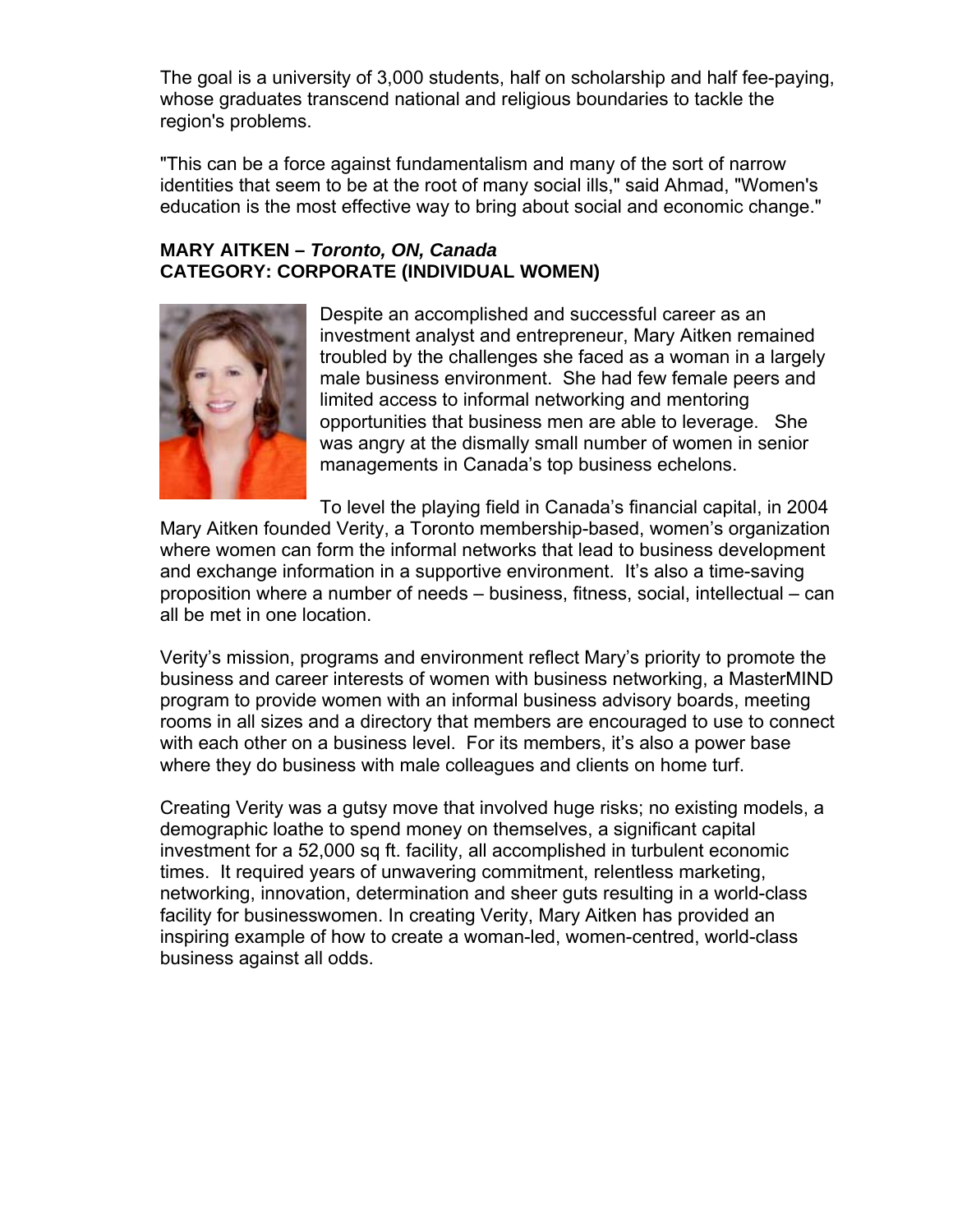## **JOYCE AKUMAA DONGOTEY-PADI –** *Accra, Ghana*  **CATEGORY: NON-PROFIT / NGO**



Joyce Akumaa Dongotey-Padi (known in public life as Akumaa Mama Zimbi) is a Ghanaian women's rights leader, TV and radio broadcast journalist, actress and marriage counselor, committed to enhancing the status of underprivileged women in Ghana. She is the Founder and Executive Director of Mama Zimbi Foundation (MZF) and the CEO of Zimbid Concepts, a media production house with targeted focus on the propagation of women's human rights issues using the power of radio, TV, print media and educational concepts to improve the lives of women in Ghana.

What is WANE?

Launched in 2007 by the Mama Zimbi Foundation (MZF), the Widows Alliance Network (WANE) project aims at emancipating Ghanaian widows from the social, cultural and economic deprivation brought about by the prejudices they face because of their status. Through WANE, over 300 widow groupings have been formed in Ghana with membership swelling to over 6,000 nationwide.

The project was introduced to equip widows in Ghana with the prerequisite employable skills, human rights education, reproductive health and social integration programs to create a paradigm shift in how Ghana's communities perceive and treat widows. WANE is implemented through four complementary approaches: training workshops for widows in employable skills such as dressmaking, beekeeping or small-scale farming; an annual national Widows Alliance Conference for advocacy and cohesion; business financing schemes called NNOBOA (literally meaning "group rotational finance aid packages") to help widows generate income to support their children; and education and rights protection project.

## **AFNAN AL SHUAIBY –** *Saudi Arabia*  **CATEGORY: GOVERNMENT**



Britain and the Arab world with a major involvement in leading and participating in trade missions to the Arab States. Since her appointment as Secretary-General and Chief Executive of the Arab-British Chamber of Commerce in London in 2007 and reappointment in 2010, Dr. Afnan Al Shuaiby has excelled in her efforts to promote trade between

Previously, she served as Advisor to the President of the US Saudi Arabian Business Council in Washington DC. Her past career has also included running a small business, as well as

holding appointments as Director (Government Affairs and Business Development) at Qorvis Communications and working as Assistant Advisor to the Abu Dhabi Investment Agency (ADIA) in Washington as well as in education in Saudi Arabia.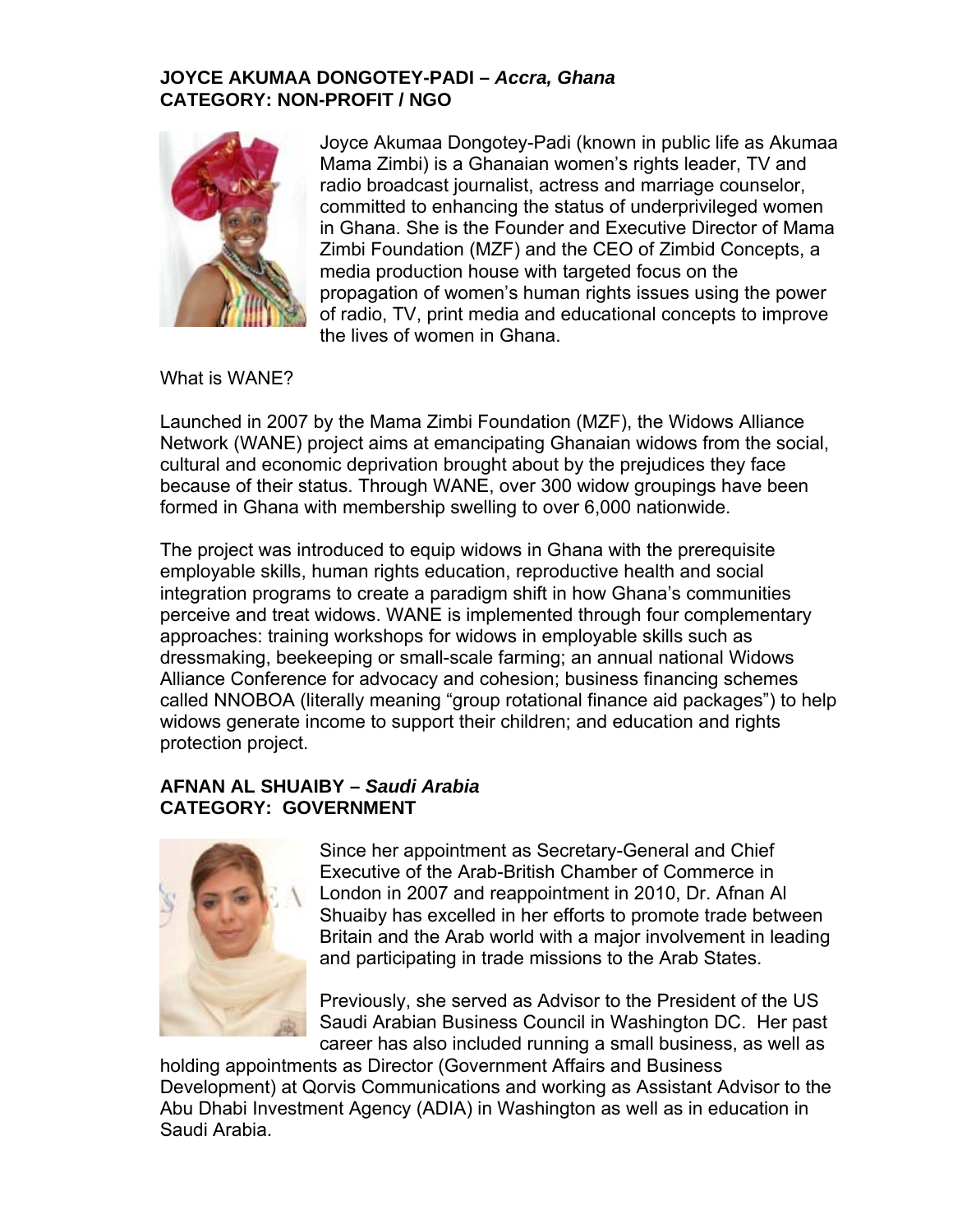Dr. Al Shuaiby is a Board Member of The Arab International Women's Forum, sits on the Executive Planning Committee in the UK and is recognized at their events and in other key forums as a role model of an Arab woman who has succeeded in a male dominated arena. She motivates and assists other women, mainly Arab, to become international traders and entrepreneurs.

Her latest achievement is receiving the much valued award of Diplomat of the Year for the Middle East 2011 recognizing her leadership, vision and outstanding foreign diplomatic work in London as the first Saudi and the first woman to be appointed to such a senior position and how the Arab British Chamber of Commerce has become the key body for promotion of Arab – British Trade since she took office.

## **CANDIDE BAMEZON-LEGUEDE –** *TOGO*  **CATEGORY : CORPORATE (INDIVIDUAL WOMEN)**



Mrs Candide Leguede, a graduate in Corporate Management and Business Law, started working in 1977 in the Family Planning Association of TOGO as Chief of the IEC Department (Information, Education and Communication). Since then, all her efforts have been directed toward sensitizing women and men to use family planning devices for the welfare of their families. She established many women cooperatives throughout the country and trained women in home economics and functional literacy on an Integrated Population and Development Program for women. She served in va rious

international organizations; as Program Officer for Pathfinder International, Office Manager for Futures Group International and Program administrator on a US AID funded research program in Dakar, Sen egal.

In 1999, she founded her own Company ARCANDIA and ECO-INVEST S.A in 2010, a company involved in Brokerage, Intermediation and International Trade.

In 2001 she co-founded the National Association of Women Business Owners of Togo. (Association des Femmes Chefs d'Entreprise du Togo (AFCET). She served as President of this association from 2006 to 2010. During her presidency, she organized a number of leadership training seminars for the members to help them improve their management techniques. On a number of occasions she was a speaker at international business and women forums. She made presentations on "Challenges facing Women Entrepreneurs in Africa" in Bamako, Mali, during the World Business Forum (2006), "Women and Resources" in Addis Ababa during a Forum organized by UNECA on Mainstreaming gender into commercial policies in Africa (2008) " Women Entrepreneurship Development" in Kuala Lumpur (2007) and Cairo (2009) during the Islamic Business Women Forum.

Mrs. Leguede sits on the Standing Committee for Business, Trade and Technology of BPW International (Business and Professional Women Organization). Since 2009 she has been the President of BPW LOME.

Under the auspices of ECOWAS Commission, she became the Founder President of the ECOWAS Federation of Business Women and Entrepreneurs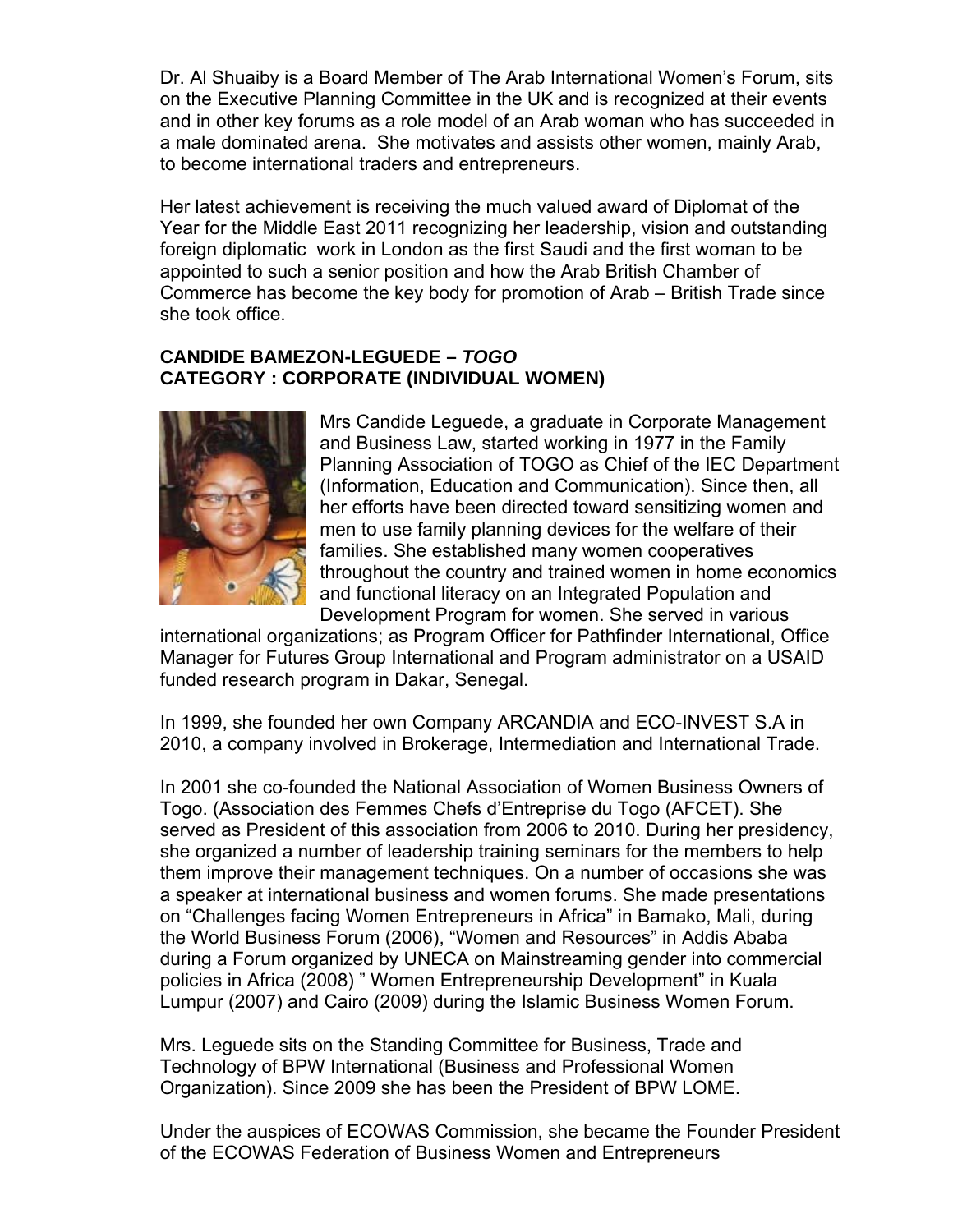(ECOWAS/FEBWE) in 2009, a regional umbrella federation with the aim to create a platform for dialogue and action with a view to promoting entrepreneurship among women in West Africa, thus making it possible for them to contribute to the achievement of the Millennium Development Goals (MDG) and those of NEPAD, particularly regional integration of West Africa through formulation of a support and advocacy policy to :

- ‐ Upgrade the skills and capacity of business women and entrepreneurs,
- ‐ Promote a favorable business environment for business women within ECOWAS.

 In order to achieve this goal, Mrs Candide Leguede started outreaching each ECOWAS member state to ensure coverage of all countries at national level. To date, seven (7) federations have been set up in Benin, Cote d'Ivoire, Ghana, Mali, Niger, Nigeria and Togo. More are to be set up shortly.

She organized A Regional Forum in 2010 in Benin on the "Role of Women Entrepreneurs in the Regional Economy", a training and Information workshop on "Trade and Integration in West Africa" in collaboration with Enda Tiers Monde in November 2010 in Lomé, Togo and a Forum on "Women Entrepreneurs and the Free Movement of People and Goods" in February 2011, in order to find solutions to eradicate the harassment of women entrepreneurs on the frontiers.

Candide is a strong advocate of free movement of people and heads the Unit in charge of controlling and following up on the free Movement of people and Goods in the ECOWAS region.

She received the honorific distinction of "**HALO D'OR"** by JUNA, in 2008, The "**Women Entrepreneurship OSCAR"** in Cotonou, Benin in 2009 in recognition of the qualities of leadership among african women entrepreneurs.

She has been selected Leader in Women Entrepreneurship in Togo by the American Embassy to participate in Secretary of State Hilary Clinton's Program for African Women Entrepreneurs in Washington DC in 2010 (AWEP – African Women Entrepreneurship Program). She is now AWEP Ambassador.

Candide LEGUEDE has shown courage and determination to make a positive impact on the economic empowerment of women and make a difference. She has in the pipeline, the first African Women Entrepreneurship Summit planned for July 2011 and Women Business Development Centers for each ECOWAS member State.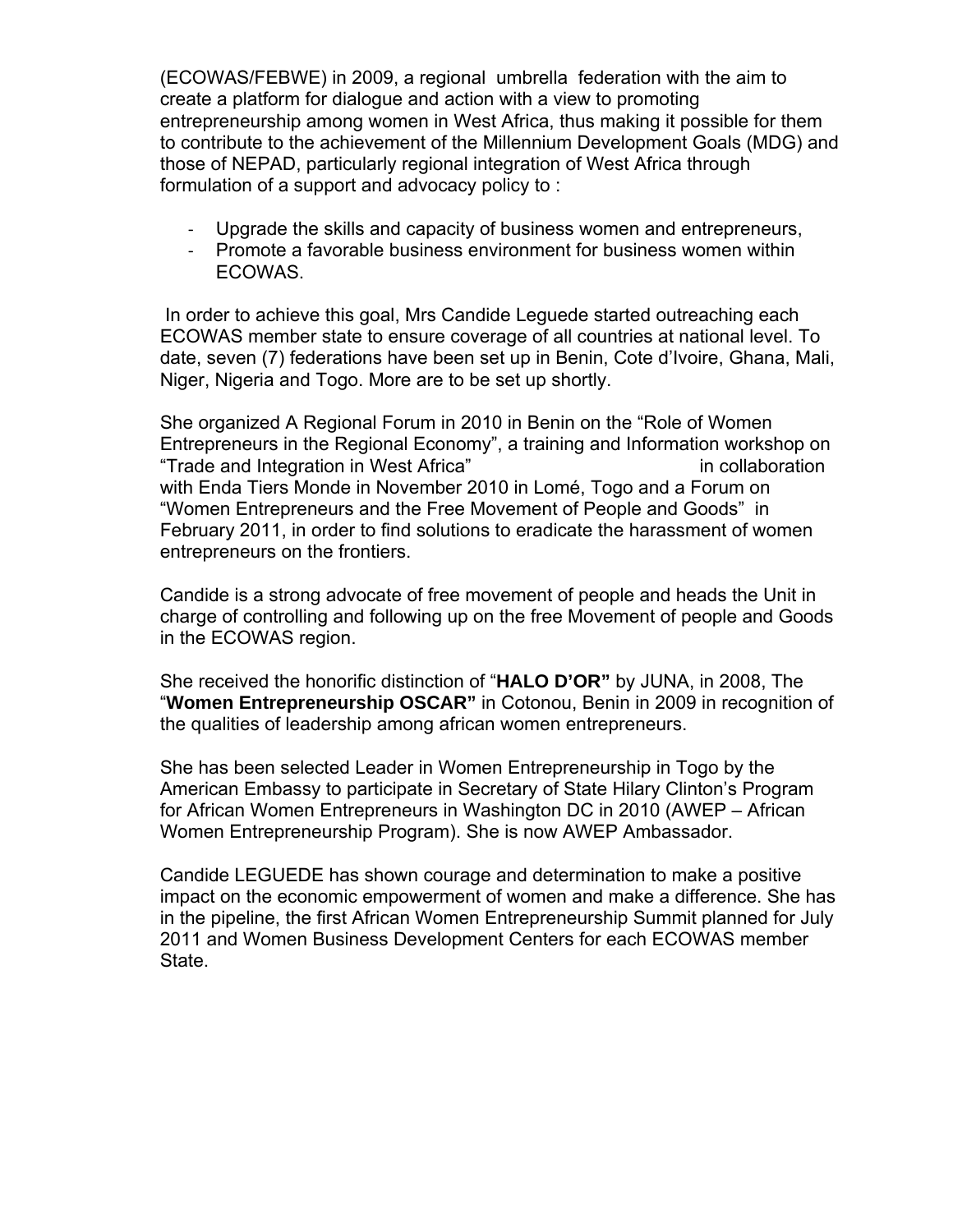## **UMRAN BEBA –** *Istanbul, Turkey*  **CATEGORY: CORPORATE (INDIVIDUAL WOMAN)**



Umran Beba is the President for Asia Pacific Region of PepsiCo, located in Hong Kong, prior to this job; she was the President of the South East Europe Region. Between 2004- 2009, she was the Business Unit General Manager for East Mediterranean region, and was the General Manager of Frito Lay in Turkey for three years ending in 2004. She had Commercial, Marketing and HR Director roles in Frito Lay Turkey between 1994 and 2001. She joined PepsiCo in 1994 following a marketing career in Colgate-Palmolive in Turkey. She had more than six years in CP Turkey in various

marketing roles. She holds an MBA (1988) and BSc (1986) degree in industrial engineering from Boğaziçi University, Turkey. She has been leading female tale nt development efforts in Turkey and SAMEA region over the last five years where there has been serious achievement. She was ranked number six among the most influential business women in Turkey by Capital Economy Magazine, and number three in the g lobal Turkish leaders list.

## **ANNA BELOVA –** *Moscow, Russia* **CATEGORY: CORPORATE (INDIVIDUAL WOMAN)**



leaders. She has been holding top management positions in At present, she also serves on Boards of many private and Anna Belova is a distinguished leader who serves as a rolemodel for the emerging generation of women business huge Russian and multi-national companies for many years. In early 2000s she was invited to serve the Government of the Russian Federation (RF) being appointed Deputy Minister for Railways of RF, and the first woman in such a top position within the 150 year history of this largest state-run monopoly. state-owned companies. She has been ranked among the 50

most powerful women in Russia for many years.

Anna is also a founding member and the President (being re-elected three times) of one of the most reputable organizations of Russian women business leaders called the Committee of 20. The mission of the organization is to help Russian businesswomen increase their success and be recognized as an influential power in the economic development of the country.

Anna has always been an outstanding spokesperson and advocate for economic empowerment for women. She dedicates much of her time to programs such as mentoring for growing women entrepreneurs and corporate women; School of Leadership for University students and Business schools; surveys on women career development issues and many other programs aimed at increasing women's leadership potential and professional sustainability. For outstanding achievements both in business and in volunteer NGO activities, she won the Award of National recognition, "Olympia" and many other awards.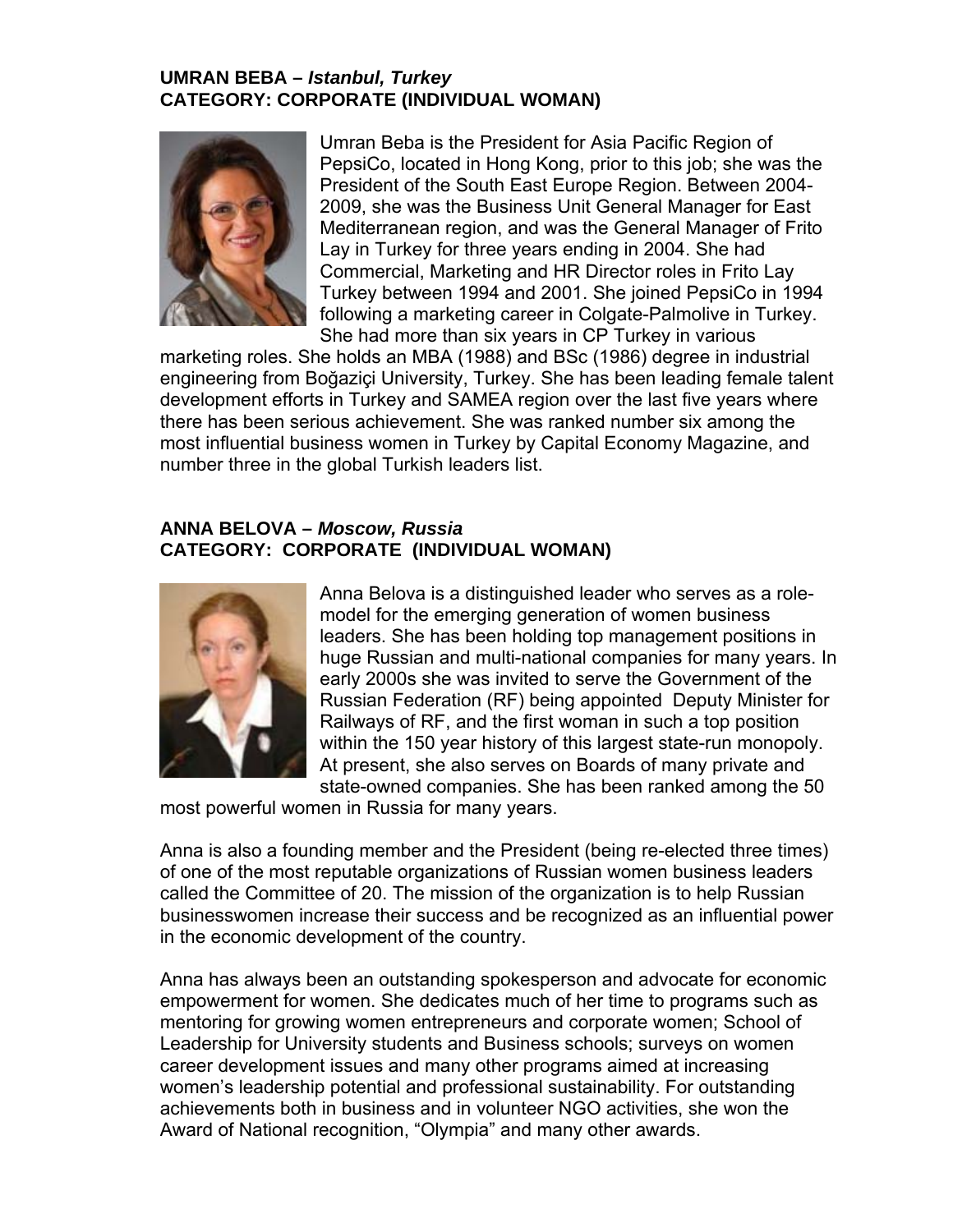### **MAGGIE BERRY –** *London, United Kingdom*  **CATEGORY: CORPORATE INDIVIDUAL WOMEN**



Maggie is the Managing Director of womenintechnology.co.uk, an organization committed to increasing the number of women who are working and achieving in the UK's technology profession. Maggie launched the website in March 2005 and it has subsequently developed into a high profile job board and networking forum organizations can use to attract more female IT talent.

Over the last six years, Maggie has built up an active network of 7,000 female technology professionals and she regularly

organizes networking events that she believes play a vital part in attracting (and retaining) women in the IT profession.

These events range from formal debates with guest speakers and interactive audience discussion to informal drinks evenings where people can get together in a non-work environment. Through her hard work in generating corporate sponsorship for the organization, these events are often free or very low cost for the women to attend and over 1,000 people attended Women in Technology's events, training courses or drop-in drinks during 2010.

One of Maggie's main strengths is her networking ability and her keen interest in connecting individuals and helping them to achieve success in their careers – whatever success means to them. As well as running Women in Technology, Maggie sits on the BCSWomen committee and is on the steering committee for eskills UK's Girls in IT campaign. She regularly speaks at networking events and in July 2010 she was included in Management Today's '35 Under 35' list.

# **LYNDA BOWLES –** *Toronto, ON, Canada*  **CATEGORY: CORPORATE (INDIVIDUAL WOMEN)**



Lynda Bowles has worked tirelesly over her career to promote and mentor women in her firm, her industry and within her client base. As a partner in Deloitte Canada, she champions women's initiatives within her firm geared to increase the retention of talented women within her profession. Lynda leads The Deloitte Spring Breakfast – in which Canada's best meet once a year to learn from each other and share their experiences. In addition, Lynda speaks to school, community and business groups imparting her story and the lessons she has learned. She has been recognized in Canada with the

Women of Distinction award. Lynda is the "go to" person for networking assistance. Many connections and business deals have been made thru Lynda's support and introductions. She mentors and supports many individuals. She has also been awarded many accounting designations and is activly involved in trying to influence policy at the governance level.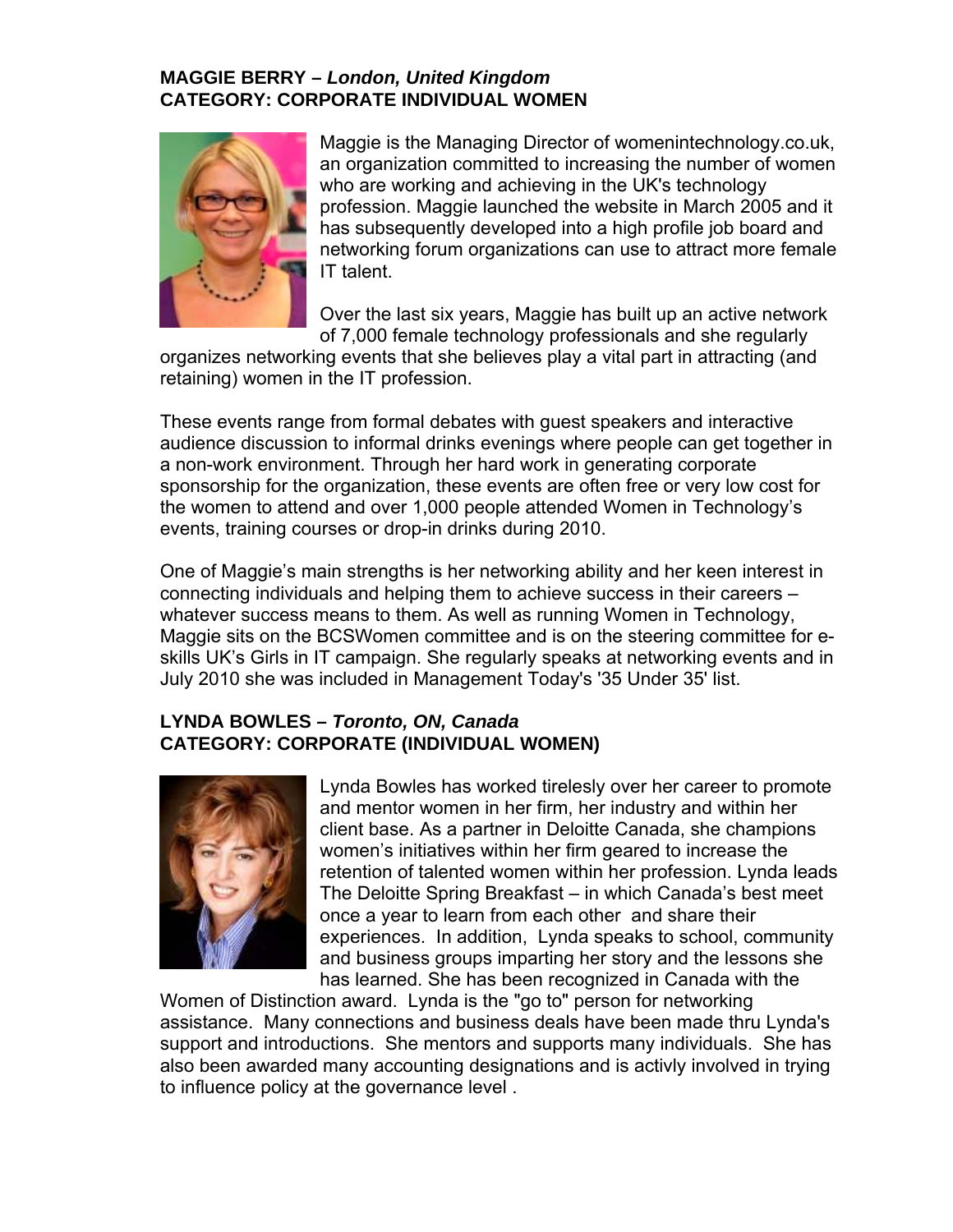## **GERALDINE BOWN –** *Co. Galaway, Ireland*  **CATEGORY: EDUCATION/ENTREPRENEURIAL**



Geraldine served as the President of the European Women's Management Development (EWMD). She was considered by the members as brilliant in managing the diversity of more than 30 women from nearly 25 nations as the board. She inspired all, that there is a feminine way of leadership and she was the best example to do it. All her business life she was a coach and trainer to women in business.

Now she is an entrepreneur again: she has started to work online from her new home in Ireland. She produces videos and

has set up online courses for women to develop. She is charismatic and full of humor....an excellent mentor.

#### **JOAN BRADLEY WAGES –** *Alexandria, VA, USA*  **CATEGORY: EDUCATION**



Joan Bradley Wages, is a founding member of the National Women's History Museum.

Previously, Ms. Wages worked to raise the money and pass For over a decade Ms. Wages has been working to obtain a building site for a Women's History Museum. A location across from the Holocaust Museum has been identified, the money secured for purchase, and Ms. Wages is lobbying congress to get legislation passed so it can be purchased. legislation to move the Suffrage Statue depicting founders of

the U.S. suffrage movement from the U.S.Capitol Crypt upstairs into the Rotunda where it now stands.

Ms. Wages speaks to groups about this effort and stresses how little we know knowledge our girls are ignorant of the many role models that could give them the courage to pursue their desired dreams. about the remarkable role women have played in our history. Without this

She has a B.A. in Mathematics from Auburn Univeristy and a MBA degree in Philosophy from Columbia Pacific.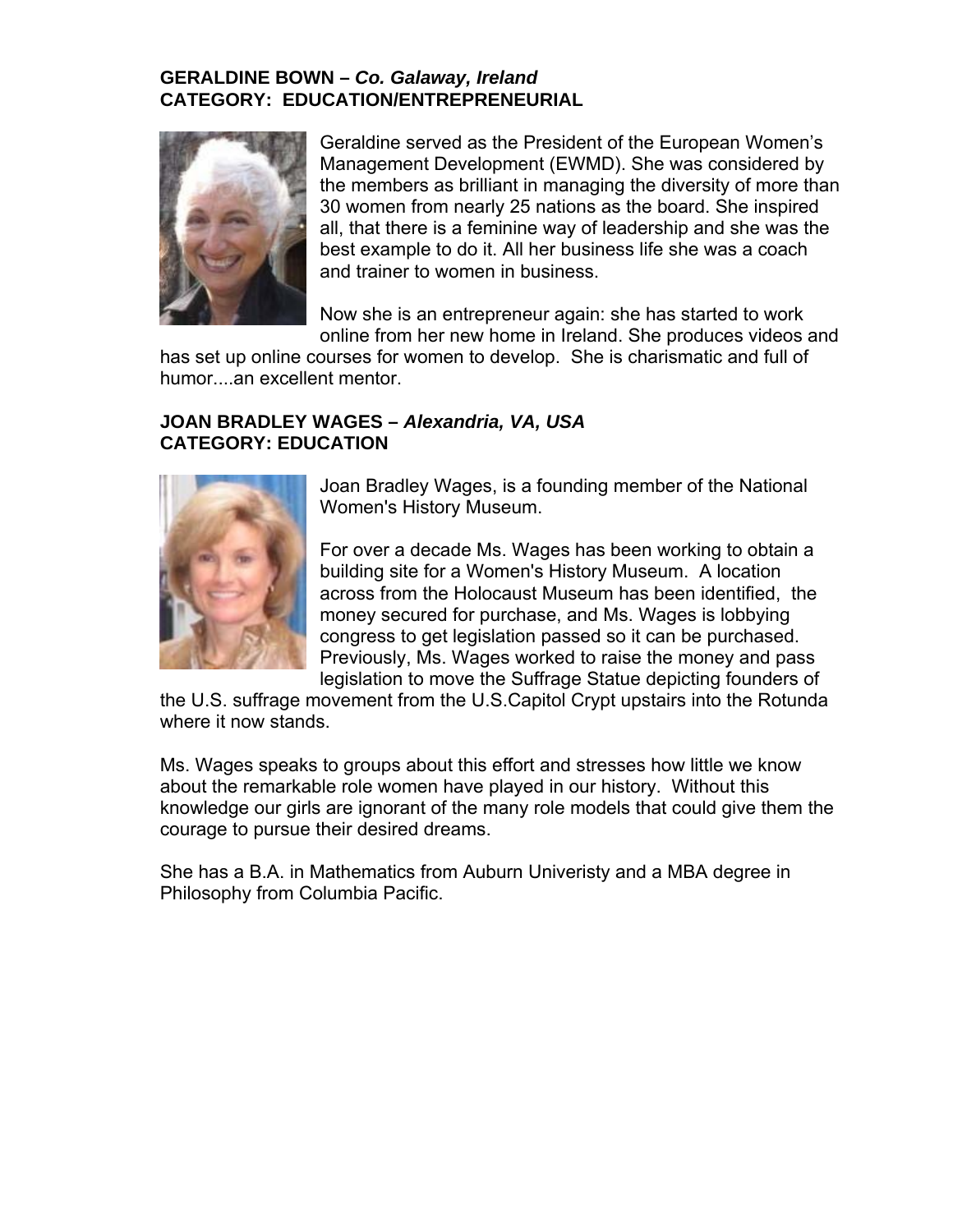#### **JACKIE BRIERTON –** *Ardler, United Kingdom*  **CATEGORY: COMMUNITY**



Jackie has a long history acting as a champion for women 's enterprises and young entrepreneurs in the United Kingd om (U.K.) Her advocacy and work has been so outstanding tha t she was recognized by H.R.H. Queen Elizabeth II whe n she was awarded an MBE (Most Execellent Order of the British Empire). Until recently, Jackie worked in the public sector as an advisor on women's enterprise policy to the Department of Trade and Industry and as the Policy Director of Prowe ss, a U.K.-wide advocacy network that supports the growth of women's business ownership through the development of an

effective women-friendly business support infrastructure and enterprise culture. Jackie was a leader in raising awareness, providing capacity building support to organizations which provide enterprise support services and by lobbying and advocacy at national, regional, European and local levels. After leaving Prowess, Jackie continued her advocacy and support for women in business as Director of the Women's Enterprise Centre for Expertise and YPECOE (Young People's Enterprise Centre o f Expertise.) She currently acts as a private consultant in the area of women's enterprise and social enterprises where she continues to support the development of women's enterprises in Scotland. It is with the advocacy and support of women like Jackie, that other women are able to move ahead.

#### **JANET BURN -** *Ot tawa, Ontario, Canada*  **CATEGORY: PUBLICSERVICE / GOVERNMENT**



work together and Janet saw that opportunity early on and worked to build bridges that brought the three sectors together While Janet Burn spent the bulk of her career in the public sector, she chose to pursue her passion and use her knowledge, experience and position as a champion for women's rights in Canada, Asia and throughout the Commonwealth to improve the lives and conditions of women. In Canada, Janet's work in public policy complemented and supported work undertaken by the private sector and civil society. In order to affect change, the three sectors need to

to improve the lives of women. As a senior policy advisor at Status of Women, . and provided much needed funding for initial research required to support WLN breaking government research on women exporters in Canada which helped women in business in Canada obtain recognition for their economic contribution. government departments were aware of issues important for and about women. In short, she was a strong voice inside the government to advocate for women outside the government or women who could not speak for themselves. Janet was an active supporter of the Women Leaders Network (WLN) of APEC That research formed part of the educational materials that WLN provided in its early years. In addition, Janet ensured that funding was provided for the ground In her position within the government, she was responsible for ensuring that other

Janet was active in many other phases of international women's rights; she assisted in the development of the first APEC Ministers Meeting on Women, co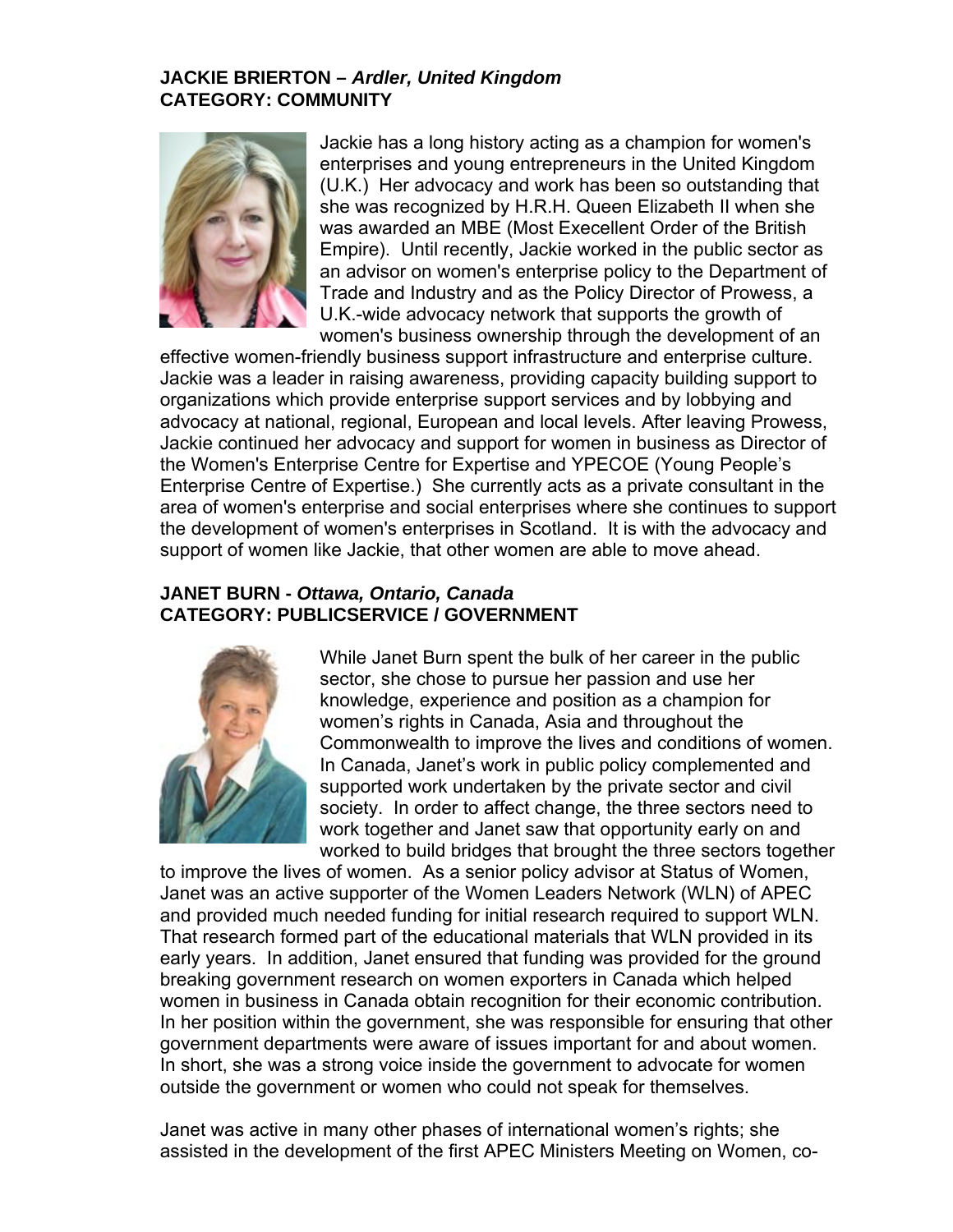developed the APEC Framework for the Integration of Women, developed an award winning communications program for the Commonwealth Women's Affairs Meeting in Ottawa, and assisted in the establishment of the Canadian Panel on Violence Against Women.

Janet has combined her passion and interests with a career that helped improve the lives of thousan ds of women in the world.

# **TERI CAVANAGH –** *Pocasset, MA, USA*  **CATEGORY: NON -PROFIT / NGO**



Teri Cavanagh is the Executive Director, Global Banking Alliance for Women and one of the original founders. In the last five years, she has created models in developing and developed countries for propelling women's business growth through access to capital and resources. She has advised leaders across the public and private sectors on how to understand, assess, market to, and profit from women's businesses.

As Director of the award-winning 'Women Entrepreneurs Connection' at Fleet Bank, she developed and implemented a long-term strategy for incorporating Women Business Council. The Small Business Administration named Teri, *ational Women-in-Business Advocate'*. '*N* product development, services and programs to meet the specific credit and financial services needs of women owned businesses in the Northeast USA. As a result of Teri's leadership and passion, the 'Connection' was named a "Best Practice" for access to capital for women by The Milken Institute and the National

was named a Visiting Fellow at the Center for Women in Politics & Public Policy at University of Massachusetts in 2005. There she served as senior strategist for its Since 2007 she has been an Executive in Residence at the Center for Women Leadership at Babson College, a leading global educator in entrepreneurship. Teri Women's Business Initiative.

She has served on the Board of Directors for Ms. Magazine, the Center for Women & Enterprise, and the Center for Women's Business Research. A cum laude graduate of Harvard she is a member of the Women's Leadership Board at the J.F. Kennedy S chool of Government.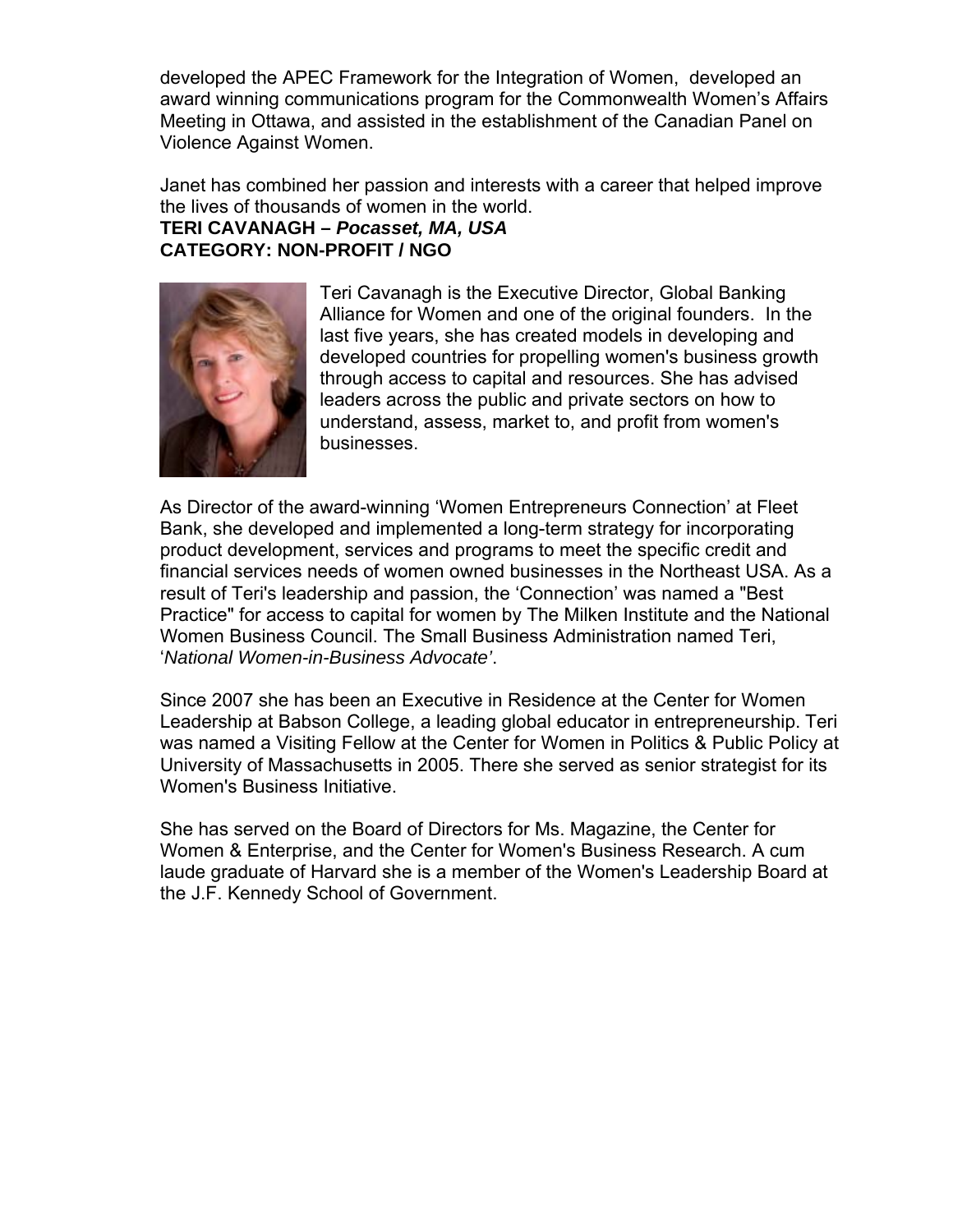## **VANESSA CLAIRE VALLELY –** *Rayleigh, Essex, United Kingdom*  **CATEGORY: CORPORATE (INDIVIDUAL WOMEN)**



Vanessa left school at 16 due to the fact her mother was a single parent on a low income. Rising from both a socially and economically challenged background, Vanessa is currently Chief Operating Officer within Barclays Bank. Despite her seniority she is a tireless supporter for the economic empowerment of women - both in the corporate sphere an d in the entrepreneurial sphere. In Dec ember 2010 she was also recognized as a Financial News Top 100 Rising Star (under 40) across EMEA and Africa. She has also been shortlisted for the Women of Achievement Awards by the Women in Banking

and Finance in London.

Vanessa founded and self funded www.wearethecity.com alongside her husband in April 2008. This free website was set up for the benefit of the 70,000 women who work in the City and Canary Wharf with an aim of providing city and femalecentric information to professional workers. Over the past three years Vanessa has worked to build the website, network with others, share contacts and organize free events for wom en working in the City. The organization has now grown to approximately 4,000 female members. Vanessa constantly promotes the work of others; she often u ses wearethecity to promote both individuals through profiling or the activities of many of the other Women's professional networks across the City. Vanessa devo tes 50% of web space to those who cannot afford advertising fees such as Charities and young female entrepreneurs. A percentage derived from revenue opportunities is donated to charities such as Refuge, NSPCC, Training for Life, or Little Havens Children's Hospice.

Banking or Finance or within the women's sector that do not know of Vanessa and Vanessa is a central pin within the City, there are very few people either in wouldn't commend the hard work she puts in and passion she exudes.

### **EY -** *Toronto, Ontario, Canada* **CHARLIE COFF ATEGORY: CHAMPION OF WOMEN'S ECONOMIC EMPOWERMENT C**



women and their empowerment throughout his long and Royal Bank of Canada, he held many positions but through them all he was commited to leadership and reaching out to all people in all walks of life. As a banker, Charlie was the first prominent banker to recognize the economic power and impact of women entrepreneurs. As such he became the Charlie Coffey is a legend in the world of women's empowerment in general and not just economic empowerment. He has been a leader and champion for impressive career. During Charlie's 44 year career at the

champion for women in business not just in Canada but internationally. Not only did Charlie actively speak out for women entrepreneurs, he campaigned for them, supported them, created programs to support them and heavily sponsored activities which assisted women to achieve their goals. He helped women level the playing field, created gender sensitization policies within the bank and actively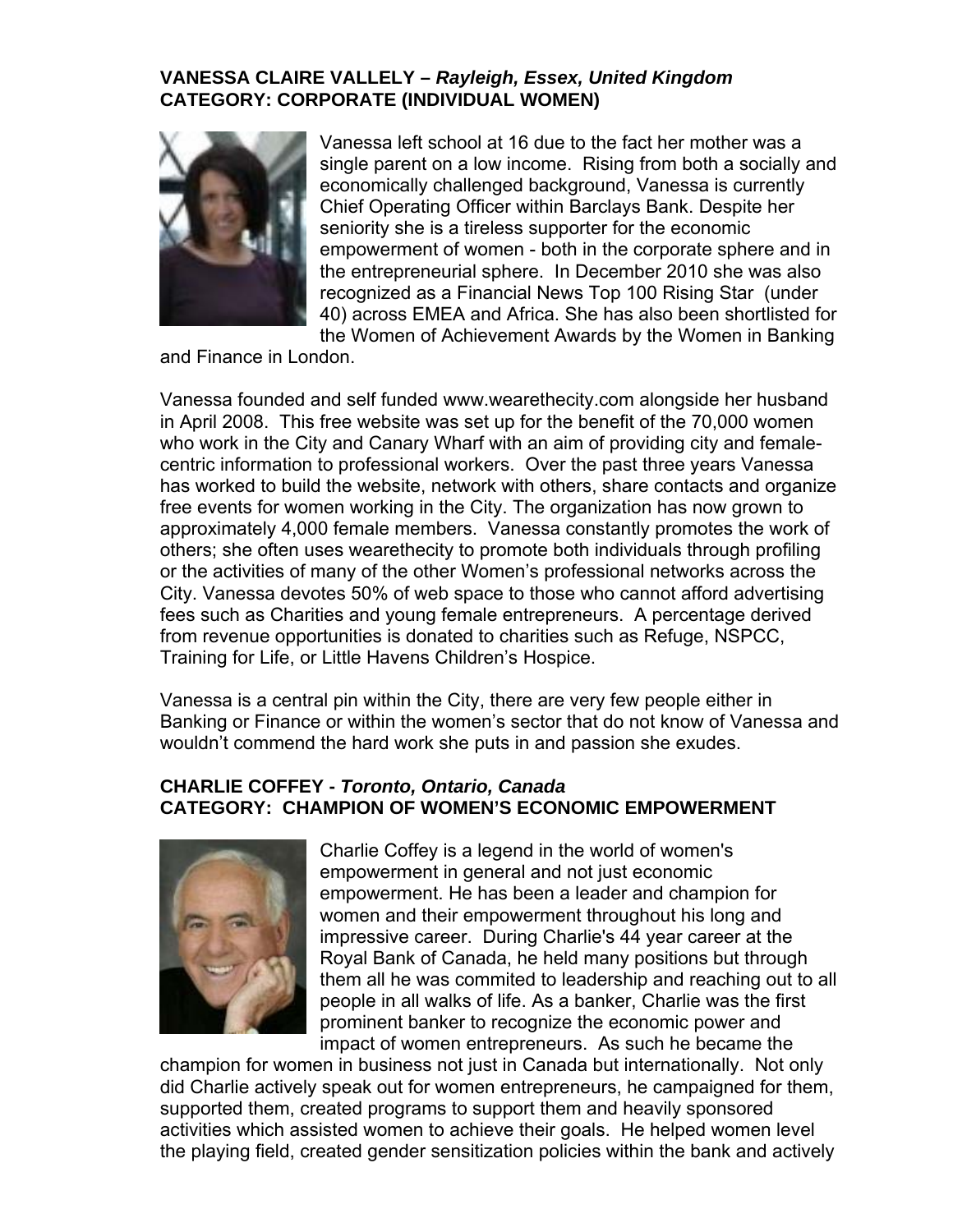nominated women for public and private appointments.

Charlie always had and still has an open door policy for anyone to contact him radio programs. U nder Charlie's stewardship, the Royal Bank of Canada was a leader sponsor in the first documentaries about Canadian women entrepreneurs, the first all women' s trade mission to the US and the Canada USA Businesswomen's Trade Mission. Charlie's outstanding leadership for women everywhere more t han qualifies him as a recipient of the TIAW Awards. directly. He would even give his personal mobile phone number out on national

### **DEBORA CSONTO S –** *Newark, NJ, USA*  **CATEGORY: COR PORATE**



Debora Csontos, PSEG's current contract manager, achieved historic Public Services Enterprise Group (PSEG) procurement expenditure results of over \$40 million with certified minority Women-Owned Business Enterprises (MWBE) clearly exemplifies her commitment to supplier diversity and her strong support for our diverse business community throughout and women-owned businesses recently. Deb's contract successes with the U.S. government program for Minority her 27 year career at PSEG.

Deb is a true leader in the area of supplier diversity and has acheived national leadership positions & recognition for her excellent competencies.

Leadership in Professional Affiliations:

2010 Institute of Supply Management – New Jersey, Inc. - President, 2008 – Director of Communications – Institute of Supply Management (ISM)-New Jersey ISM NY/NJ Forum - Secretary/Treasurer ISM National – member of leadership training committee. South Bound Brook Community Recreation Committee Director of Professional Development – ISM-NJ

Deb has won the following awards:

2010 – ISM National Person of the Year for Creativity and Innovation.

2010 – New Jersey Women in Business Organization– Salute to Women Leaders Award

2008 – ISM Region al Person of the Year – Creativity and Innovation

1998 – ISM Region al Person of the Year – Professional Development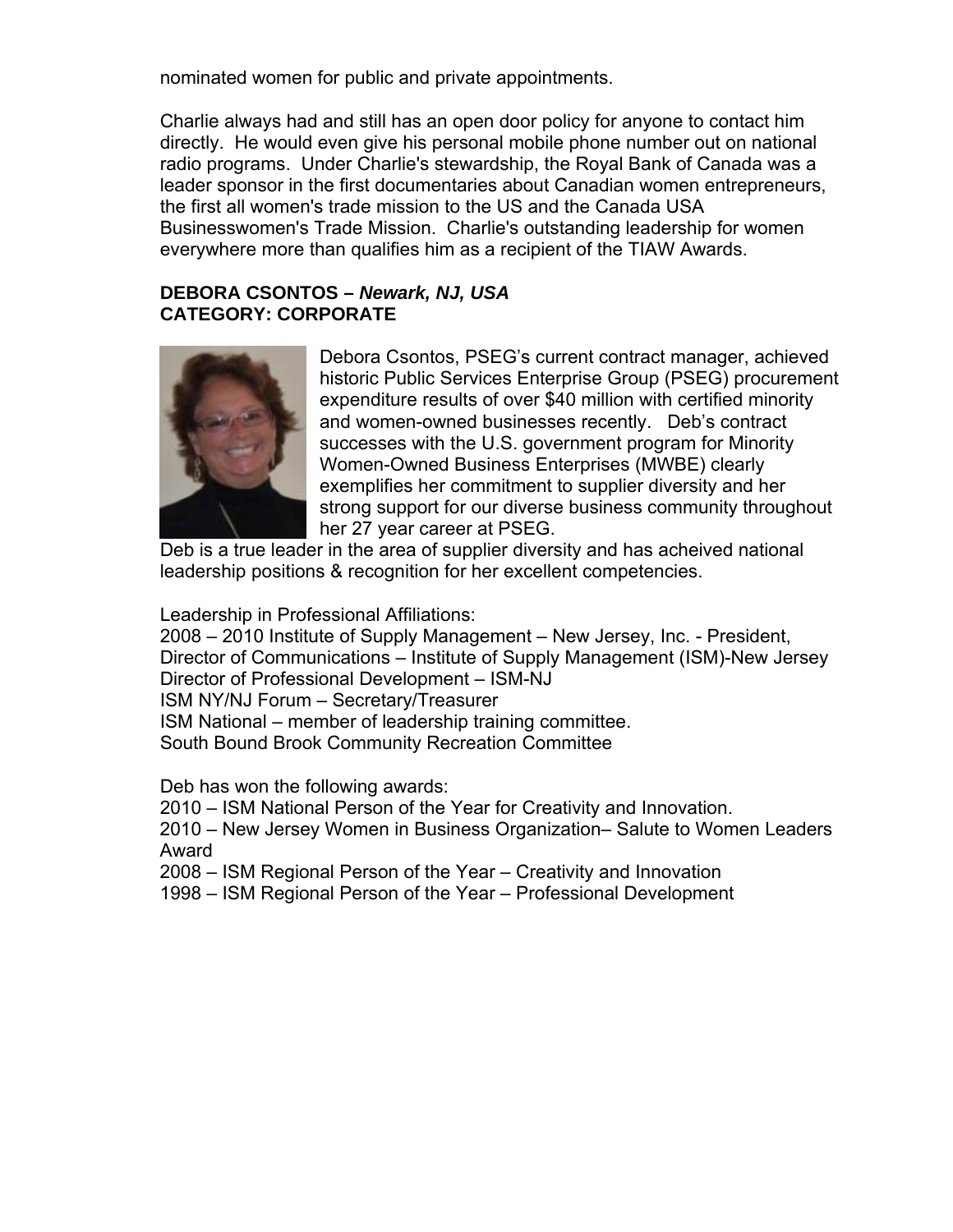## **LYNNE CUTLER –** *Philadelphia, PA, USA*  **CATEGORY: COMMUNITY**

![](_page_12_Picture_1.jpeg)

Lynne Cutler is Founder and President of the Women's Opportunities Resource Center (WORC), a nationally recognized Philadelphia-based nonprofit organization with 13 years experience in helping low-income women and their families become socially and economically self-sufficient.

Ms. Cutler also founded the Women's Association for Women's Alternatives, Inc. (W.A.W.A.) which she directed from the organization's inception in 1976 until December 1993, when WORC became an independent nonprofit 501(c)(3)

organization to better focus on its intended beneficiaries. During Cutler's leadership, W.A.W.A. grew from a single to a multi-service agency providing residential, career and business services.

Ms. Cutler's community involvement has included: chairing the Philadelphia Women's Network; co-chairing the United Way of Southeast Delaware County Health Allocation C ommittee; board member of Tenet City Avenue Hospital; member of the Mayor's Private Sector Task Force and appointment to Governor Ridge's Self-Employment Opportunities Team of the Pennsylvania Job Creation Task Force. She was recently appointed co-chair of the Building Assets member of the Steering Committee of the Sustainable Business Network and Vice President of the Pennsylvania Microenterprise Coalition (PMC). Lynne is an active Committee of the Governor's Task Force for Working Families. She is also a member of WIL of Greater Philadelphia.

## **RIAL CATEGORY: ENTREPRENEU ZOE DEAN-SMITH – Mbabane, Swaziland**

![](_page_12_Picture_7.jpeg)

In January 2006, Zoe was the Managing Director of Gone During Zoe's time at the company (six years) sales increased by more than 300%, the retail customer base grew from 207 customers in eight countries to 940 retail customers in 32 countries. Rural a producer of beautiful handcrafted homeware products, working with over 700 women handcrafters in Swaziland,.

In 2007, she launched the Gone Rural BoMake non-profit organisation facilitating programs such as: food security,

HIV/AIDS support, women's rights education & literacy and youth entrepreneurship. Bomake has now flourished and is impacting the lives of hundreds of women and orphan school children in Swaziland. In March 2009, Zoë joined Vital Voices Global Partnership as the Senior Director of their Global Women Entrepreneurs in Handcrafts Leadership & Business Development Program. As the leader of this program Zoe was instrumental in developing the content and executing the training programs globally. The key objectives of the Program are to :

Improve the economic status of women entrepreneurs and their • employees/community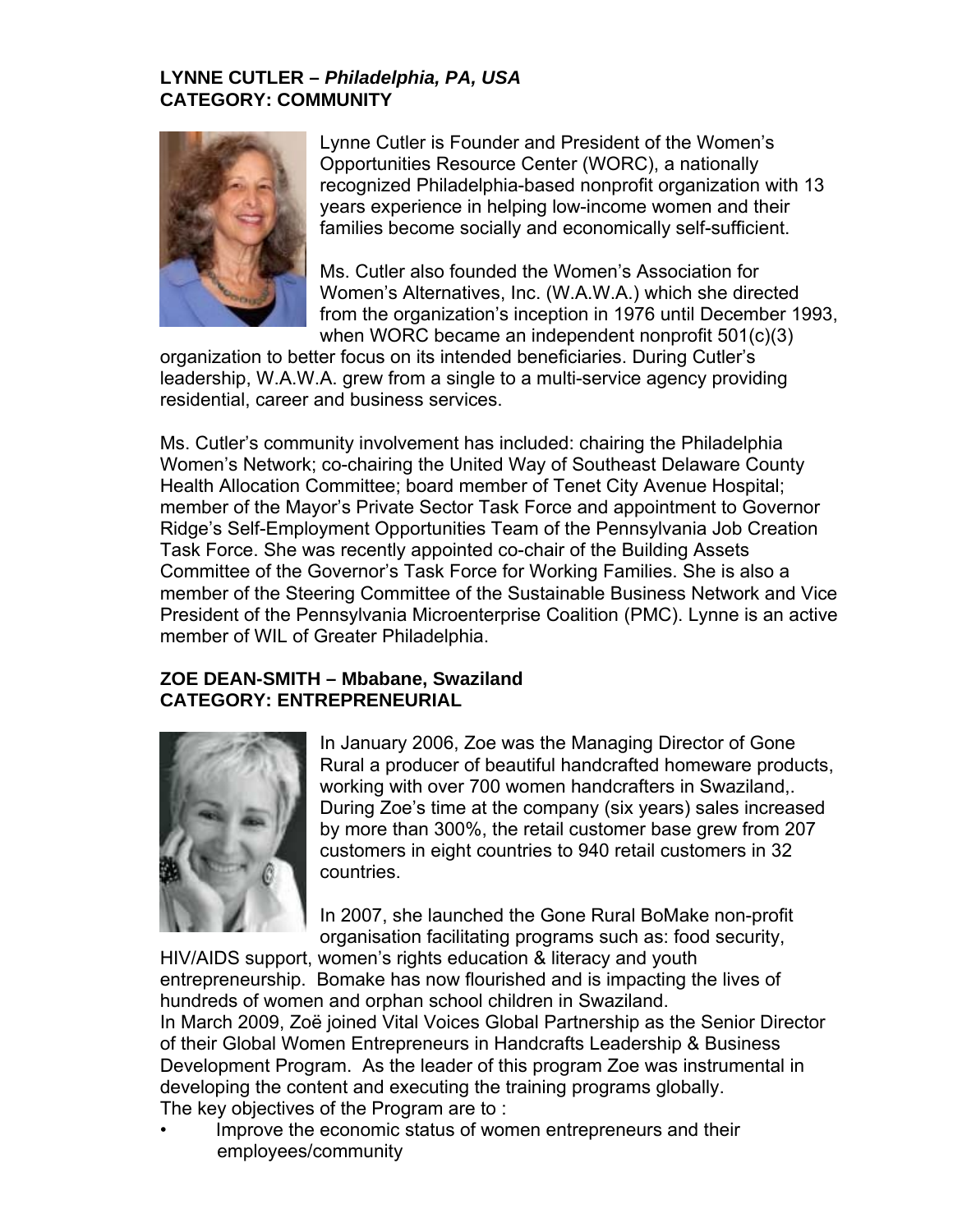- Develop these leaders into better business women
- Strengthen their leadership skills

Just one workshop alone held in September 2009 with 19 women entrepreneur s from seven countries in Africa had the following results within the first 12 months :

- Inc reased employee income by 73%
- Increased annual sales by 60% •
- Yielded a 12 month dollar-for-dollar ROI of 177% in Sales Growth

Zoe is a remarkable women with a passion for championing women's economic empowerment throughout the globe and getting remarkable results.

#### **INETA DIOP –** *Geneva, Switzerland* **B CATEGORY: NON-PROFIT / NGO**

AfricaSolidarité (FAS). An inspiring NGO leader, she has worked on numerous peace-building programs and human rights initiatives. These have included one resulting in the creation of the Mano River Women's Peace Network which was Ms. Bineta Diop of Senegal is the Founder and the Executive Director of Femmes awarded the 2003 UN General Assembly Human Rights Prize.

Ms. Diop has: conducted teams observing elections in post-conflict areas; facilitated women peace talks (Burundi and Congolese negotiations); been instrumental in achieving gender parity within the African Union Commission in 2003, culminating in the election of five women Commissioners out of ten; the adoption of the Maputo Protocol and the Solemn Declaration on Gender Equality in Africa.

Ms. Diop roles are: Vice-President of the African Union Women's Committee and of the Conference of NGOs (CONGO); nominated Board member, the Center for Humanitarian Dialogue; Member of the Council of Humanitarian Assistance of the World Economic Forum. Since March 2010, she has co-chaired (with Mary Robinson), the Civ il Society Advisory Group on UNSC Resolution 1325.

opportunities and empowerment for women giving them the chance of a livelihood in employment and entrepreneurship. Bineta Diop, a Board Member of the Arab Her work in peace and human rights recognition engenders economic International Women's Forum since 2003 cooperates in that role in helping women to achieve as engines of economic power.

TIME named Bineta Diop, in the 2011 TIME 100, the magazine's annual list of the 100 most influential people in the world.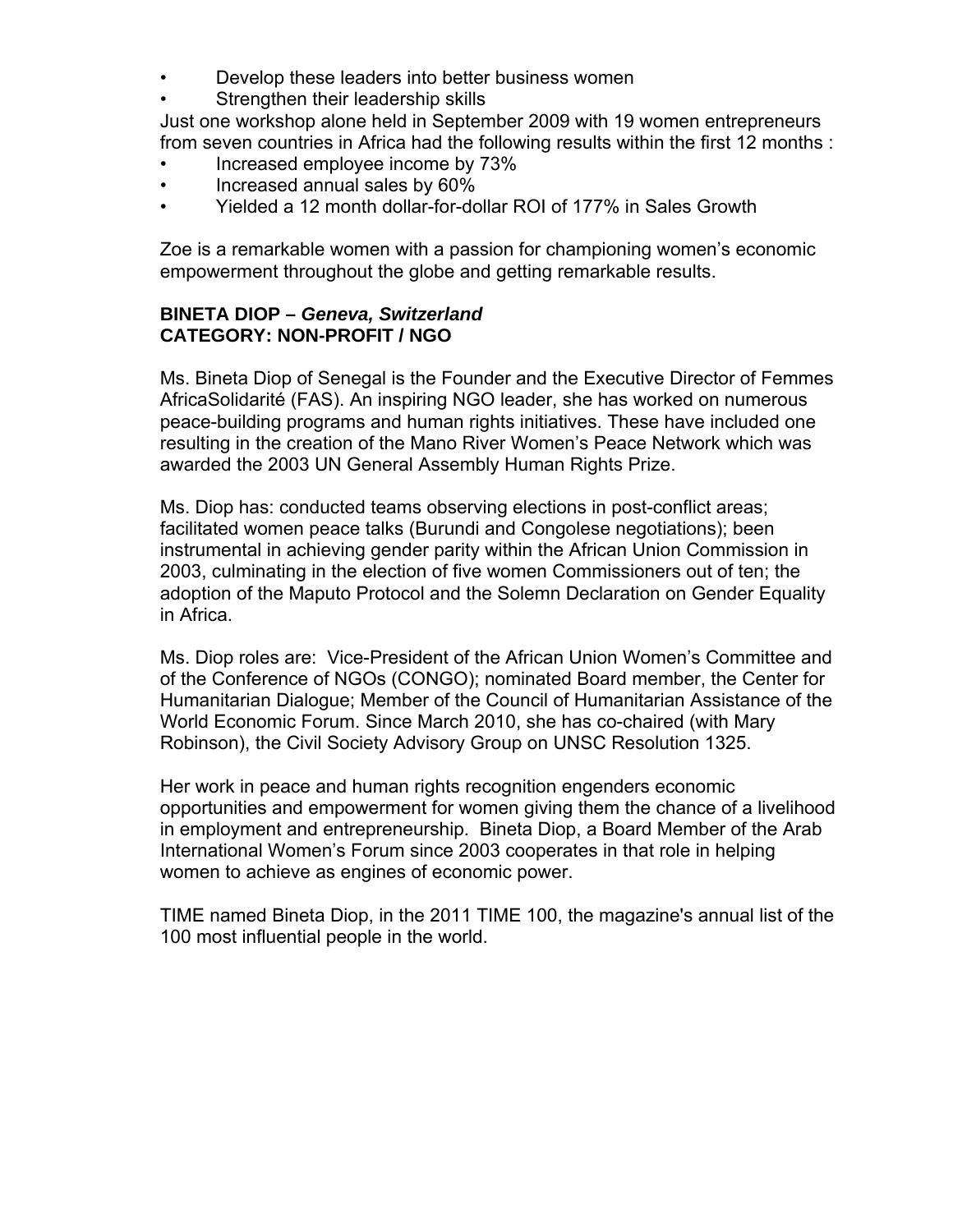## **PATRICIA DOUEY –** *Toronto, ON, Canada*  **ATEGORY: CORPORATE (INDIVIDUAL WOMEN) C**

![](_page_14_Picture_1.jpeg)

television and telecom executive Patricia Douey. Beneath the unruffled exterior is a powerhouse business leader and a marketing roles to general management positions in the UK and Canadian television industries. During her career, she has One should not underestimate the calm, low-key manner of stalwart champion of women's business advancement. Patricia's experience ranges from senior programming and worked with companies such as Flextech Television, Videotron Corporation and Rogers Cablesystems before taking on the rebuilding of one of Canada's leading international cultural

been her unwavering commitment to the advancement of other women. In the 1980s, Patricia was the founder and for many years the leader of Canadian non-traditional business pursuits and has informally mentored dozens of women and participated in formal mentoring programs, including the highly-respected back" in so many ways and volunteers as Chair of CWC's board of directors, after institutions, the Banff World Television Festival and now as a management consultant. But perhaps most impressive throughout her successful career has Women in Cable, one of the first organizations for promoting women in the communications and technology field. It was a gutsy move, not always appreciated by the overwhelmingly male leadership in the industry. As one of the few women working on teams competing for cable TV franchises in U.S. cities during her tenure with Rogers Cablesystems, Patricia was an early role model for mentoring program at Canadian Women in Communications. Patricia has "given leading the organization's strategic planning function for two years.

#### **AUREL DOUGLAS –** *Kelowna, BC , Canada*  **L CATEGORY: EDUCATION**

![](_page_14_Picture_5.jpeg)

Laurel Douglas has become a champion for the economic empowerment of women provincially in British Columbia (BC), Canada and nationally.

Laurel has consistently demonstrated her personal value of making a difference by using her business skills to help others, community as a Founding Advisory Committee Member for the Columbia Basin Trust, and was a Steering Committee Member and her passion for empowering women to achieve their business success. In 1995 she represented the women's

for Kootenay Wom en's Self-employment Training. She has been a Volunteer Mentor for the Forum for Women Entrepreneurs and Minerva Foundation, and a Judge for many programs including the Royal Bank of Canada Canadian Woman Entrepreneur Awards.

purchasing or growing their business. WEC fills gaps to provide business loans, training, mentoring programs, business advice and resources to women business Since 2004, Laurel has been CEO of Women's Enterprise Centre (WEC); her leadership has made WEC the go-to place for women in BC who are starting,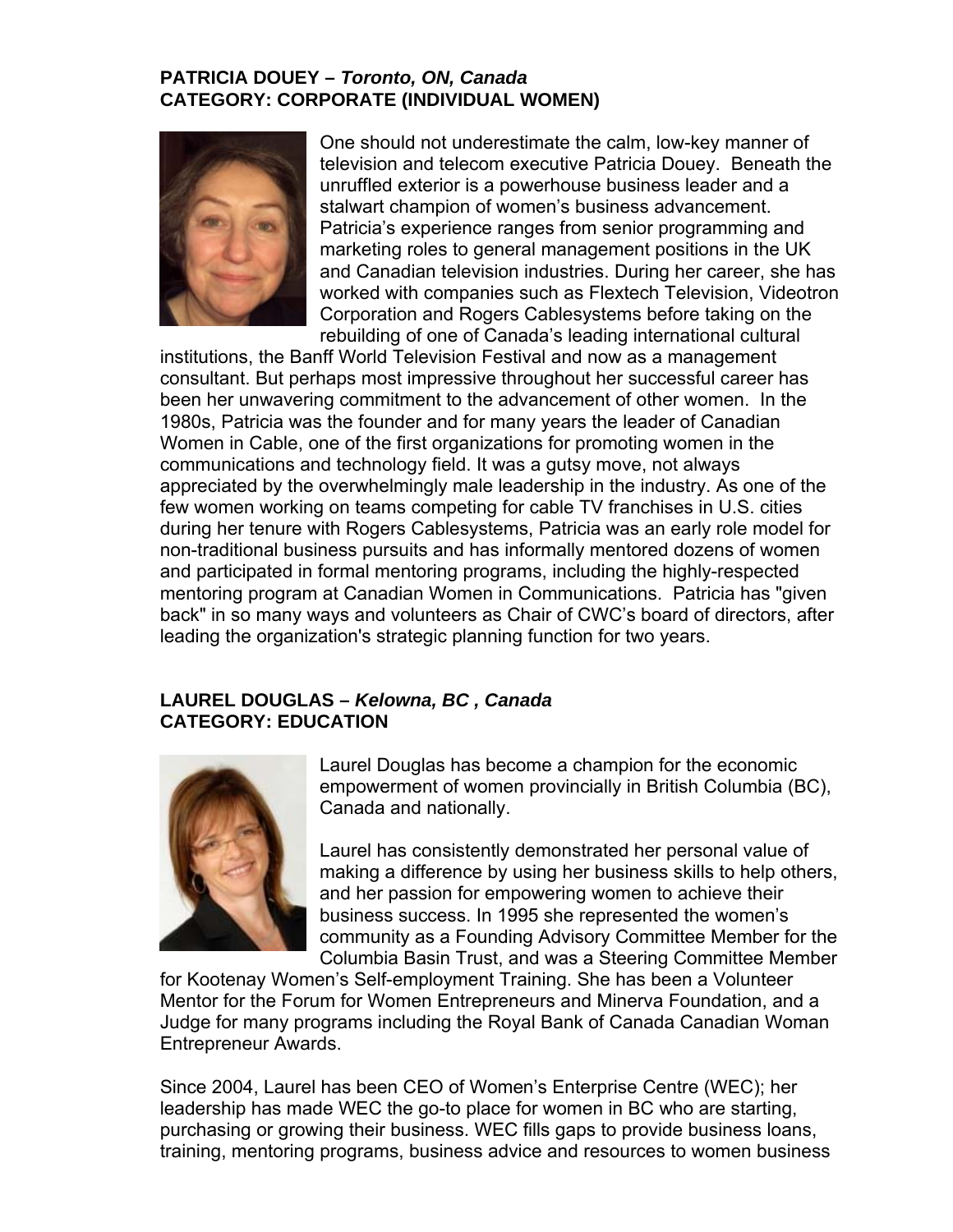owners across the province. Laurel and WEC are also sought out internationally for expertise in women's entrepreneurship programming and training.

In 2008, Laurel was awarded the Order of Entrepreneurship for her personal and rofessional contributions to Small Business BC. In 2009, she was received the p Silver Medal Winner as BC Economic Developer of the Year for her contributions to the province, and was as a Nominee for the Association of Women in Finance - Performance and Excellence Award.

### **ARIAN DUNTLEY –** *Rancho Palo Verdes, CA, USA*  **M ATEGORY: NON-PROFIT / NGO C**

![](_page_15_Picture_3.jpeg)

Marian Duntley is an amazing woman who has dedicated over 25 years of continuous service empowering women economically at the local as well as at the international level.

Angeles, (WIT-LA) in 1985, one of the nine founding chapters of the Organization of Women in International Trade (OWIT), a global organization formed of more than 24 chapters around women break through the class ceiling and provide them the Marian co-founded Women in International Trade, Los the world that she also co-founded with the idea of helping

opportunity of advancement and economic empowerment.

each and every new board that would take on the task of leading our organization. The guidance and support she has provided to OWIT's chapters and her adamant Marian served on OWIT's advisory board for many years guiding and supporting concern of making chapters successful has helped OWIT grow and assisted various chapters to create sustainable foundations.

Since 1990, when OWIT held its first conference in Washington D.C., Marian has promoted OWIT and its educational conferences. She has also been instrumental in securing sponsorship for OWIT locally as well as securing corporate sponsorship for past OWIT conferences.

Marian, now retired after a distinguished career with Toyota, DHL and other major corporations, continues to support programs that support women and when called upon, continues to ensure that women have the opportunity of education, advancement and economic empowerment.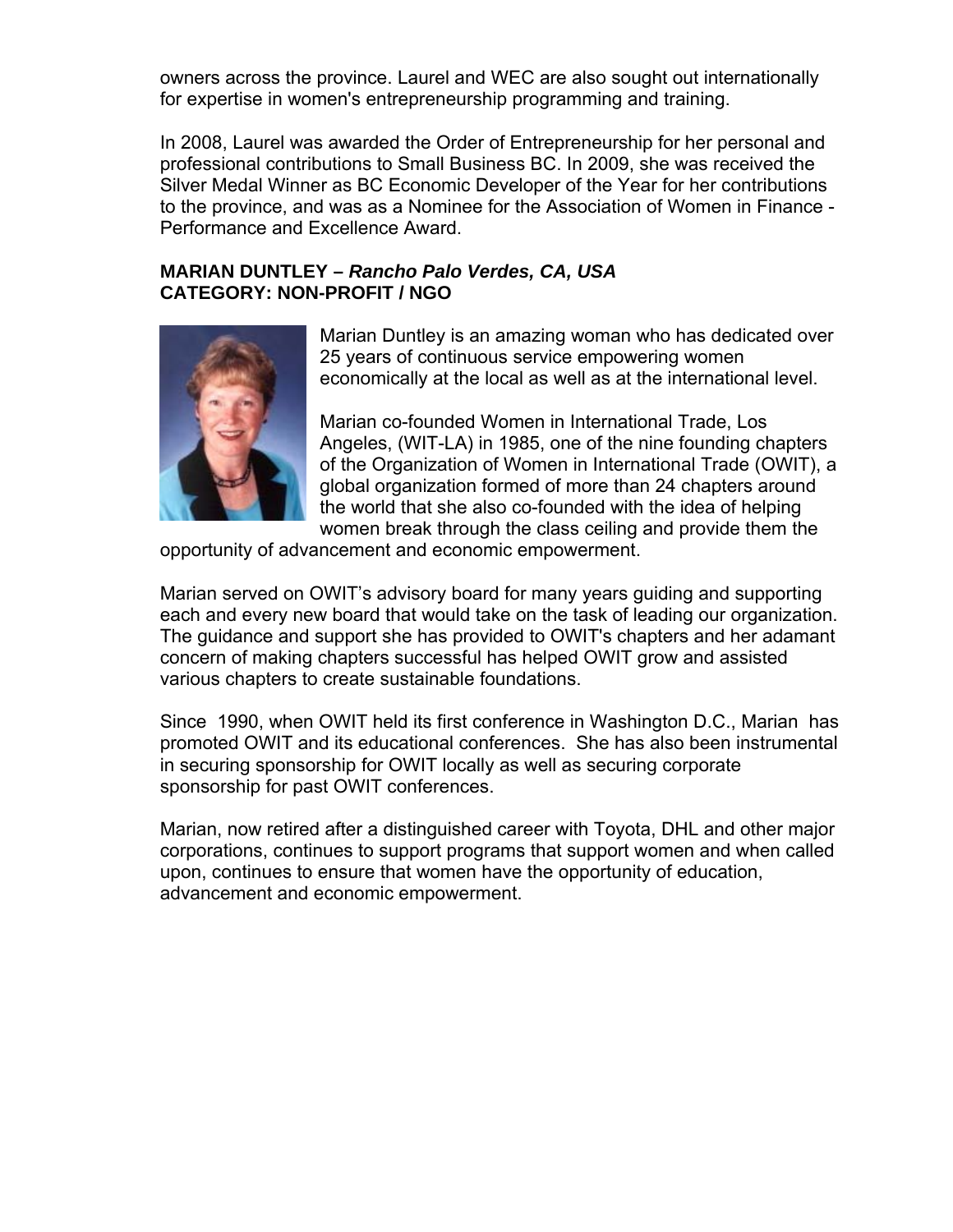### **JILL EARTHY –** *Vancouver, BC, Canada*  **CATEGORY: COMMUNITY**

![](_page_16_Picture_1.jpeg)

Jill Earthy has empowered women economically as Executive Director with the Forum for Women Entrepreneurs (FWE), as owner of momcafé network, and through her strong leadership within her local business community.

women business owners exist in Canada and the number of FWE is a well-regarded non-profit organization offering effective mentorship and business education programs for women entrepreneurs. Eight FWE programs focus on assisting women to grow their businesses. Over 800,000

women-owned businesses is growing 60 percent faster than those run by men (Women's Enterprise Centre). However, average earnings for women business owners remain lower than for men. At FWE, Jill helps women gain the skills, professional advisors (men and women) to mentor FWE's over 400 members. knowledge and confidence to create viable and sustaining businesses. Jill has engaged successful and respected entrepreneurs, corporate executives and

Through momcafé, Jill offers a unique online and in person environment that inspires and connects professionally minded Moms so they have the resources and information to help them make good choices about life and/or career.

Jill, a strong collaborator, initiated regular meetings amongst the leaders of over events, and facilitate networking amongst their members. It is a strong and unique platform that allows women across Canada to support one another in business 25 Women's Business associations in Vancouver starting in 2009. The group continues to meet quarterly to share ideas, collaborate on the promotion of and gain access to resources, networks and opportunities that would not otherwise have been as accessible.

# **NEVEEN EL TAHRI –** *Cairo, Egypt*  **WOMEN) CATEGORY: CORPORATE (INDIVIDUAL**

![](_page_16_Picture_8.jpeg)

mentor helping women in the Arab world and internationally to and Medium Enterprises) and encouraging them to take that route to economical empowerment. She has been a keynote (AIWF) events and has a close liaison with AIWF and there Neveen El Tahri, known internationally as a financial entrepreneur and broker, is an inspirational speaker and become motivated in business with a focus on SMEs (Small guest speaker at many Arab International Women's Forum has been excellent feedback from members on the support and encouragement her challenging advice has provided.

- Investments, a family holding company focused on incubating small and medium sized enterprises and entrepreneurs also chairs two subsidiaries, the Nuun for Neveen is the co-chairperson and managing director of Delta Financial Fund Services and Upper Egypt Leasing.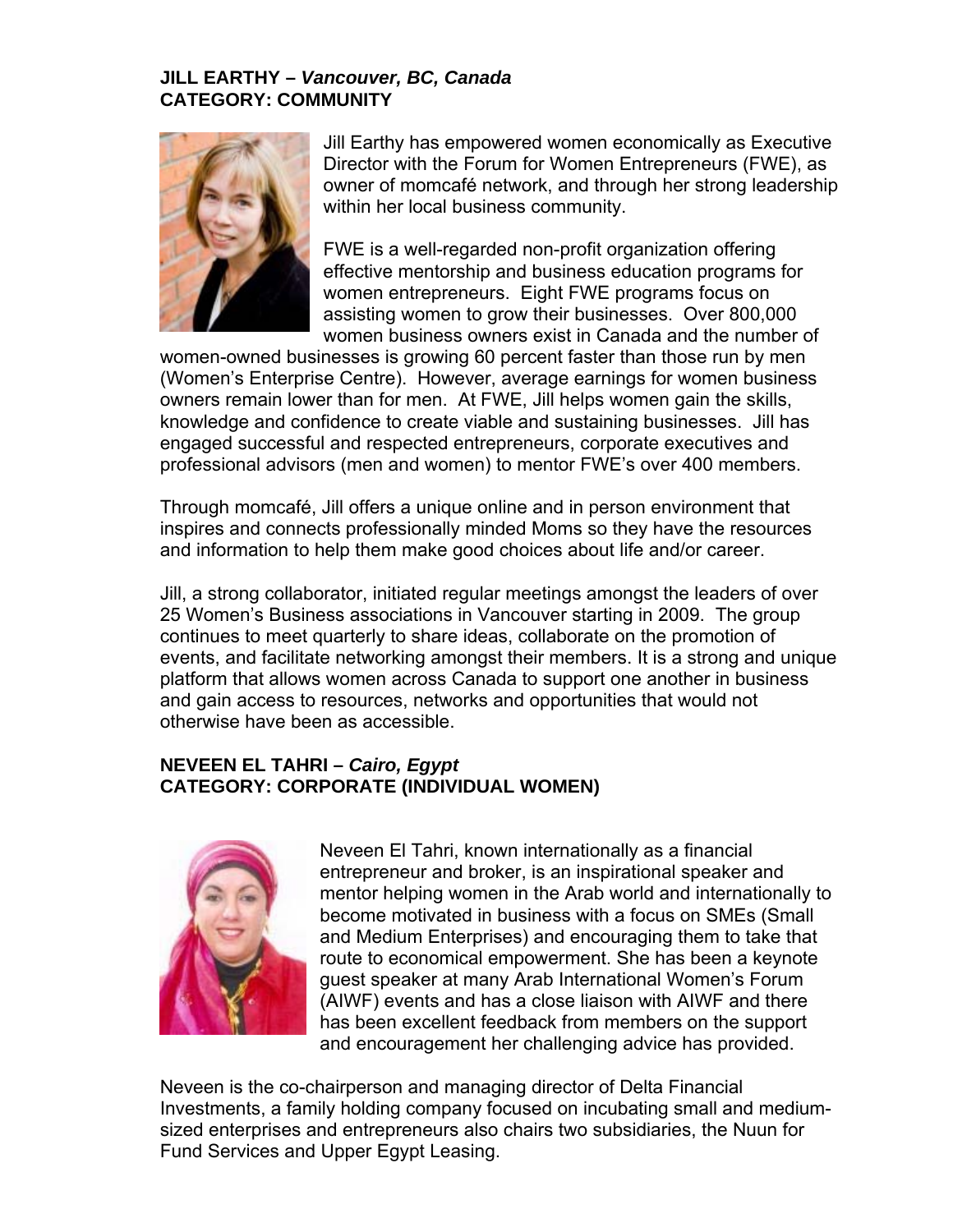She moved to the entrepreneurial world in 1992 after more than 12 year s with Chase / CIB corporate banking and with experience also in tourism and marketing established Delta Securities in 1994, followed by ABN AMRO Delta Asset Management in 1997.

The first woman to sit on the board of the Egyptian Stock Exchange, she serves on several public and private-sector boards, including Telecom Egypt, Banque nonprofit associations. She has been twice named by the Financial Times as one of the leading businesswomen in the Arab world. Misr, and Egyptian Railway Projects & Transport Co. She is the country representative of the Royal Bank of Scotland and is involved in numerous

#### **BOD ELTON –** *Vancouver, BC, Canada* **CATEGORY: CHAMPION OF WOMEN'S ECONOMIC EMPOWERMENT**

![](_page_17_Picture_3.jpeg)

Bob Elton is usually the only man in a group of women. Bob dedicates an extraordinary amount of his time to supporting person whom many women call in the community to support women initiatives. He is the man invited to Women's Board of Young Women in Business, the person driving value women in leadership roles - in both formal roles, and in mentoring and coaching literally dozens of women, from top professionals to emerging leaders. As former CEO and President of BC Hydro, his time is valuable, yet he is the Economic Development Roundtables, the only man on the

bases leadership training as a Minerva Board Member and the guy who will show or winning. Chances are he is mentoring them or has mentored them in the past. up to any Women's gala, fundraiser, or event to support those who are nominated

He wins hearts with the amount of time that is not counted for. He takes weekends, mornings and family time to coach women on reaching their professional and entrepreneurial goals while ensuring they understand thoughtfulness, diversity and economic sustainability in leadership.

## **ERRI FACCHINE –** *Ramsey, NJ, USA*  **G CATEGORY: NON-PROFIT / NGO**

Gerri Facchine has been actively involved in programming for The Financial Women's Association for over five years; for the past two years with the Wall Street Exchange Program and Financial Backpack Committee.

The Financial Backpack Program develops and delivers financial literacy programs targeted at high school students with the generous HSBC 5-year grant of \$900,000 for the pr ogram received in 2007. This outreach program teaches personal financial ma nagement skills to high school students and young adults. The committee designs and runs financial literacy seminars, providing students with practical financial knowledge.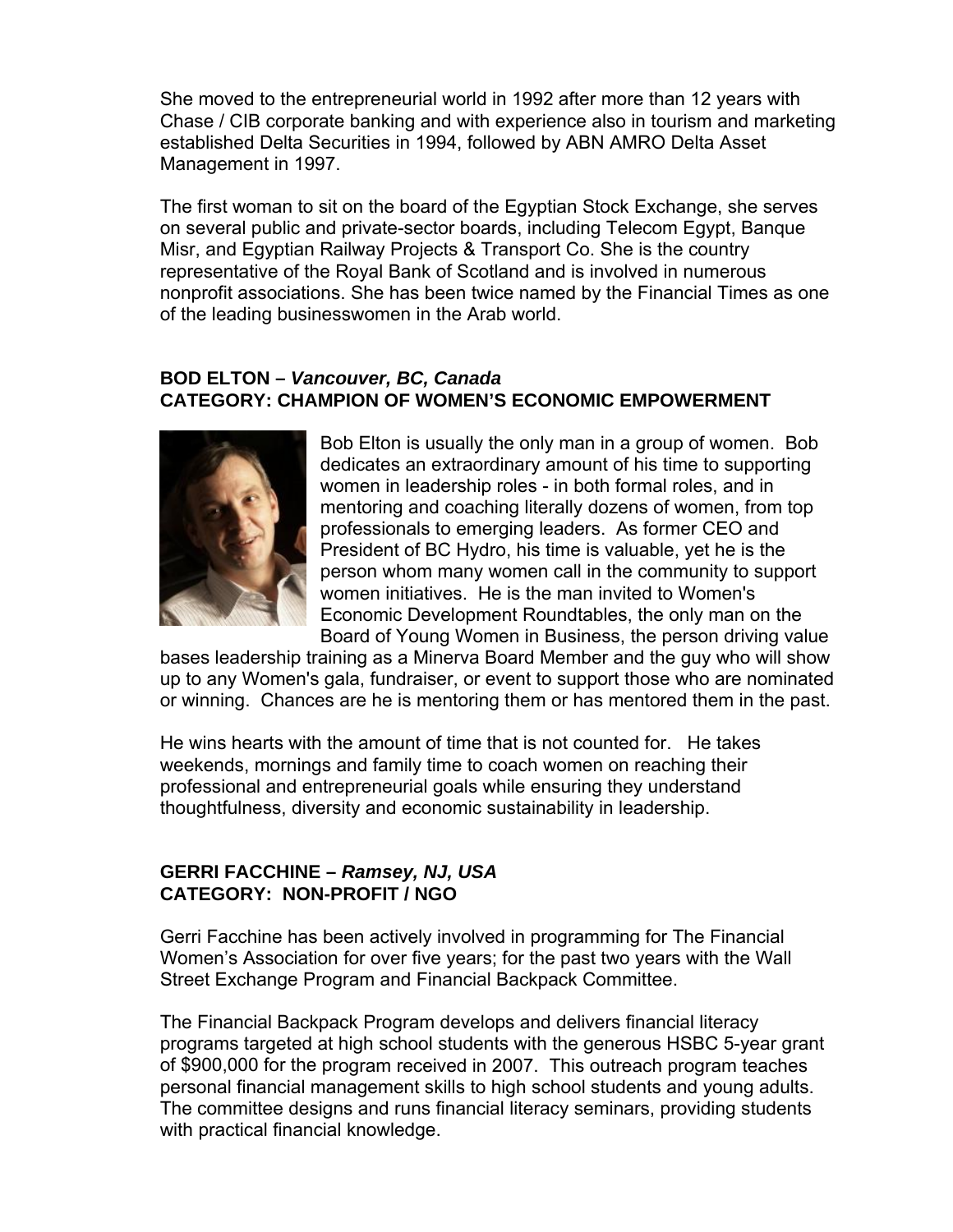In conjunction with this year's co-chair of the Wall Street Exchange Progra m, Gerri has worked vigorously to expand the number of committee members, to in crease member engagement and involvement; and to increase marketing and outreach to schools and membership. To date, 46 student applications have been received this year, an increase from last year's 18 applications.

Gerri curr ently serves as chair of the advisory board where she partnered with the program director to increase alliances with community organizations to whose the NYC Dept of Education Virtual Enterprise students, the Financial Backpack has been delivered to ten different associations to date; with the number of students exceeding the target. students the FWA delivers the Financial Backpack curriculum, increasing the number of students the program reaches. In addition to its original constituency of

benefits realized by the students, have made a World of Difference in women's economic empowerment. Gerri's personal commitment and devotion for the FWA programs, along with the

## **LAIRE FENNER AND GEORGIE HEARSON –** *Dubai, United Arab Emirates*  **C CATEGORY: COMMUNITY**

![](_page_18_Picture_4.jpeg)

These two winners for the World of Difference Awards are realized there was a need for a networking group for women Heels & Deals is open to women business owners, business partners, self-employed, non-salaried consultants and those based in the UAE. They are co-founders of the network called Heels and Deals, and share a passion for helping others. After launching their own businesses in 2008, they entrepreneurs within the UAE community. Membership to starting a business.

At Heels & Deals women business owners get connected,

inspired, grow personally and professionally, support others, have fun and ultimately, do business. Claire and Georgine masterminded facilities such as discussion boards which offer quick and easy feedback while members post their women entrepreneurs many of whom publish articles to provide a rich pool of needs on the wish wall. Their members also have access to a diverse group of helpful information and insights.

In a short timeframe, Heels & Deals has grown beyond expectations. It was awarded the 'Incredibly Innovative Approach' Award at the SME Stars of Business Awards 2010 in the UAE. The first phase of global expansion kicks-off in the Autumn of 2011 wi th the launch of Heels & Deals Hong Kong!

Heels & Deals has been so successful, it has received an extremely wide variety of media coverage including BBC World and numerous other media outlets. Their members have pro vided glowing testimonials.

These two women are a force to be reckoned with!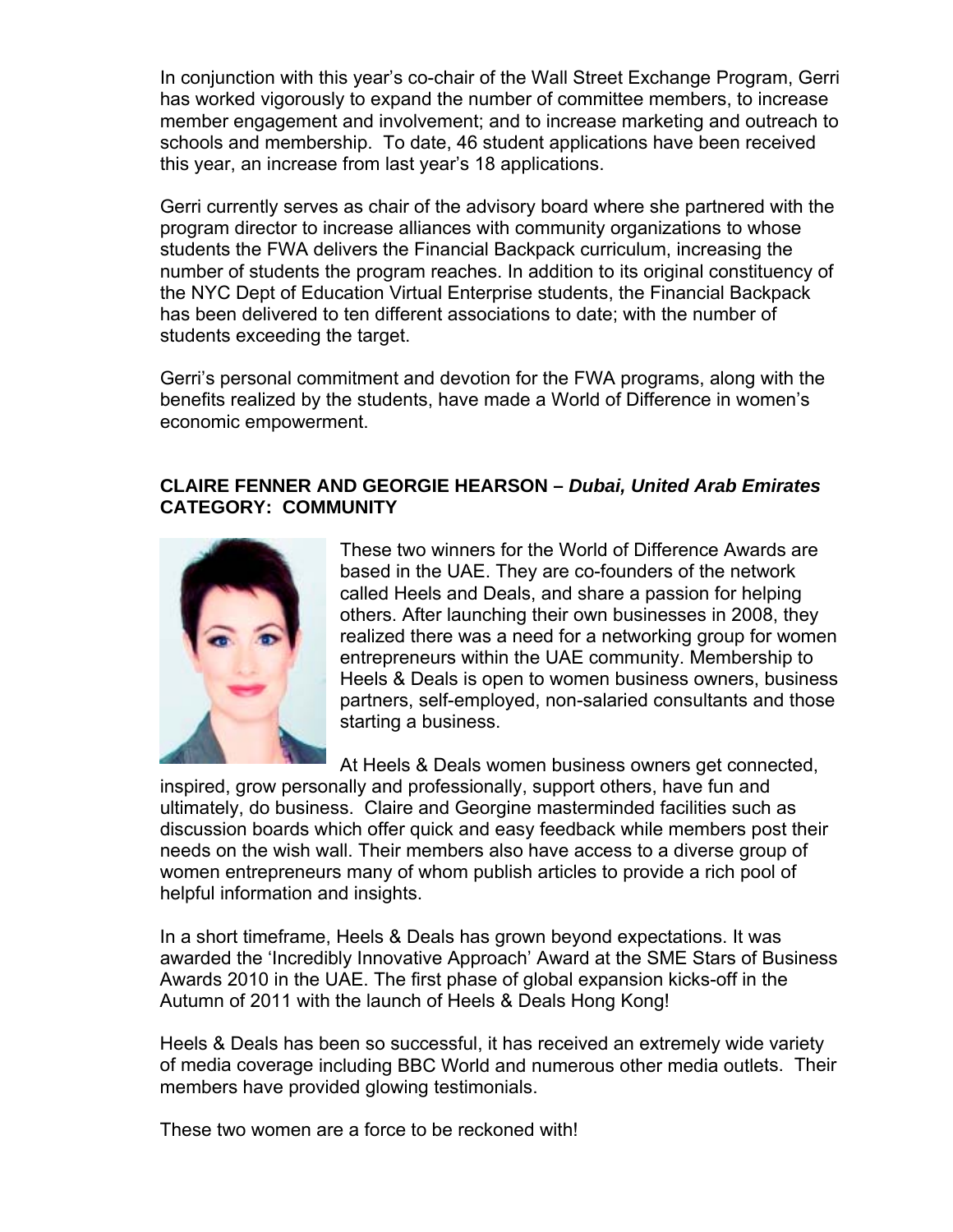## **LYDIA FERNANDES –** *Brampton, ON, Canada*  **CATEGORY: ENTREPRENEURIAL**

![](_page_19_Picture_1.jpeg)

of women's entrepreneurship helping disadvantaged women, respect. Lydia personally changes peoples lives at all levels. She has increased the number of role models and mentors available anytime, anywhere, to Canada's women and girls through her involvement with the Hot Mommas Project. She Canada through her personal branding work which is actually Lydia Fernandes is intricately involved at the grassroots level present themselves with confidence, professionalism, and selfhas changed lives and careers of hundreds of women in a mix of best-in-class women's leadership research combined

with traditional personal branding exercises.

More "Lydias" are needed in the world. Real women, involved with the community, who ar e driven to help other women. This is how change happens.

## **HEIDI FORBES ÖS TE –** *Malmo, Sweden*  **CATEGORY: ENTREPRENEURIAL**

![](_page_19_Picture_6.jpeg)

outstanding, deep and long-term commitment to mentoring Heidi is being presented with her award because of her and advising entrepreneurial women in the developed and developing world.

Heidi is a true social entrepreneur with a passion for connecting people globally for building and maintaining beneficial relationships. She is highly knowledgeable in her field, dedicated to developing and implementing training and

capacity building programs for women entrepreneurs and emerging leaders. Heidi supporter of other women and their business development, always ready to offer advice or give a helping hand. inspires everyone around her with her dedication and caring. She is a true

Heidi has spoken at global events on numerous occasions, delivering keynotes and workshop presentations on supporting women's economic empowerment. She is an authentic person speaking with wisdom, passion and persuasiveness.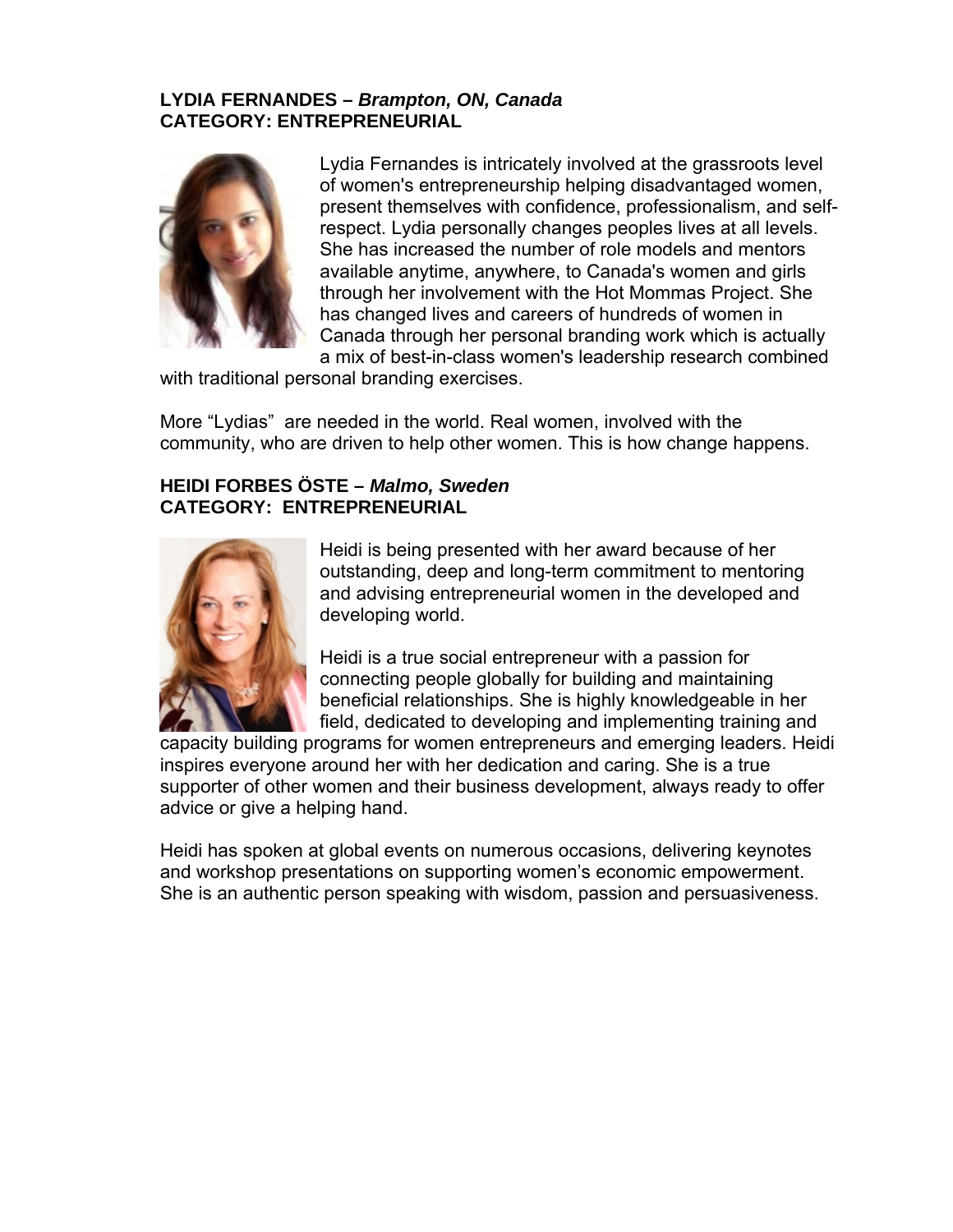#### **SHEILA FREEMANTLE –** *Piggs Peak, Swaziland*  **CATEGORY: ENTREPRENEURIAL**

![](_page_20_Picture_1.jpeg)

Sheila established Tintsaba (meaning mountains) as a Women's Project in 1985 with the purpose to employ and empower some of the local women so they may have a better life. She started by hiring 12 women to make sisal woven baskets and sold them at a local tourist shop. By 2011 , Tintsaba has trained over 900 women in rural communities building on traditional knowledge to take craft into an art form , weaving baskets and jewellery which is sold globally. With an absolute commitment to excellence in quality Tintsaba is now known as "masterweavers in sisal". They are recognized as

weaving the finest baskets in Africa and the second best baskets in the world after teach women how to balance their lives (their personal life with their work life) and also provide related skills training like "driving lessons" and accounting programs. Sheila has committed her life to the capacity building and empowerment of Swazi women and is overjoyed when they move on from Tintsaba to begin their own business. Tintsaba is committed to the holistic wellbeing of each person in the organization and fosters the respect for the earth. Tintsaba has been a registered member of World Fair Trade Organization since 2004. In 2006, Tintsaba won the Entrepreneur of the Year Award in Swaziland and in 2008, Tintsaba was a runner up in Entrepreneur Africa Awards. Panama – recognized by the world renowned Sante Fe Art/Craft Festival Committee in 2009. It is Sheila's passion to empower and holistically assist the rural women of Swaziland. She has developed holistic mobile clinics, which help

## **A** *A. USA*  **MARGARET GAL BE –** *Palmdale, C* **CATEGORY: NON-PROFIT / NGO**

![](_page_20_Picture_5.jpeg)

United States of America is the Founder and Executive skills training and global market opportunities to women artisan entrepreneurs and their associations in developing countries. Margaret Galabe a native of Cameroon, now based in the Director of World Women Trade Fair which provides business

Her organization has risen to becoming strategic partners with 'Tartans for Africa' and 'Project Africa'. Her Trade Fairs have been staged in numerous locations, including Africa, Italy, USA, United Kingdom, and Asia Pacific. Margaret assists in

decor and fashion accessories using skills that reflect and retain their cultural the production of unique and innovative one of a kind handcrafted gifts, home heritage.

Margaret has expanded to selling a unique line of hand woven silk scarves and shawls designed and handcrafted by women artisans living in Albania, one of the smallest and poorest countries in Europe. Margaret encourages the capacity building of the women whom she believes process production skills and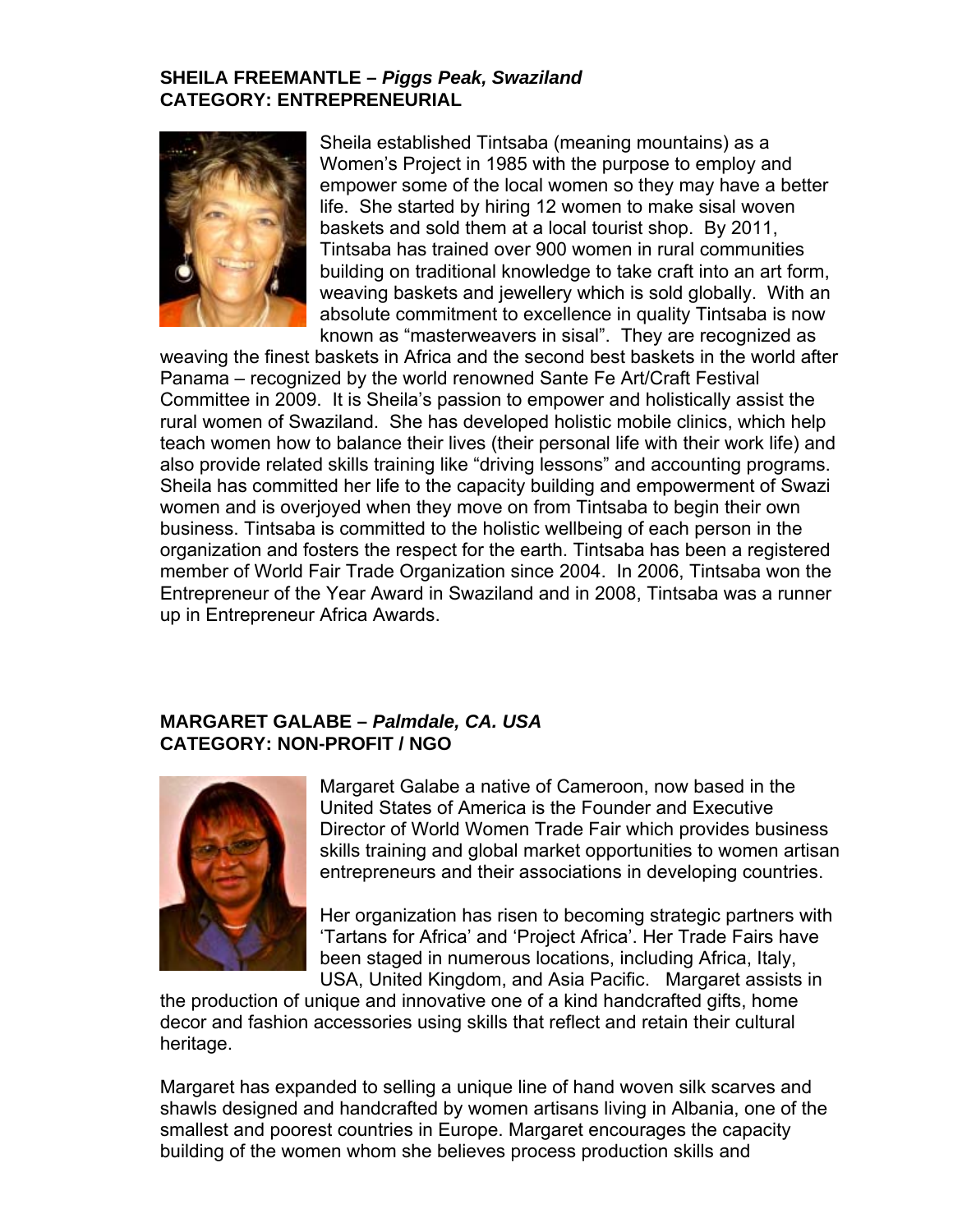techniques which date back to 1389 when Albania was conquered by the Ottomands. She has created a platform for the purchase of these rare beautiful accessories through the World Women Trade Fair therefore enabling economic opportunities to the women artisans to assist them in sustaining themselves and their families in rural villages which lack a basic infrastructure in education and health care.

A percentage of the net profit made is always donated to affiliated non-profit organizations such as the World Women Export Fund, which provides economic security for women's businesses worldwide that have out grown small micro loans but remain too small for commercial lending.

Margaret has been recognized with Awards for her work including a Special Recognition Award from Global Women Inventors and Innovators Network (GWIIN) in 2009.

## **LORI GREENAWA LT –** *Philadelphia, PA, USA*  **CATEGORY: CORPORATE (INDIVIDUAL WOMEN)**

![](_page_21_Picture_4.jpeg)

potential and externally through her extraordinary volunteer work in the community and around the world helping women Lori Greenawalt has had a consistent focus on providing women at KPMG a path to reach their highest economic reach the same.

them to highlight accomplishments, career goals and assessment of their highest career potential opening Within KPMG she has programmatically helped female partners at KPMG gain exposure to firm leadership, allowing

advancement opportunities.

She created KPMG's Executive Leadership Institute for Women (nationally recognized by Working Mother) where 187 leaders have participated in the year long program. The Institute's focus on Communications, Political Savvy, Resiliency and Man aging a High Performing Career reflects Lori's belief that women reach their highest potential when they focus holistically on their life. The Institute is expanding nationally. She expanded KPMG's Network of Women and supports other com panies as they create programs for advancement of women.

Through her leader ship in support of Heifer International WILD (Women in Livestock Development), Bread for Life - Uganda, Plates with Purpose - Pittsburgh and Dress for Success – Philadelphia, she provided economic support for lowincome working women. She participated in an investor conference in Mali focusing on the economics of the harvest and export of shea butter by female cooperatives.

lending banks for women have been created (a sixth bank has been created in Lori's honor to recognize her significant contributions to the empowerment of Lori hosts Mentoring Circles of the Forum of Executive Women, Women Corporate Directors and WIL- Empowering Women Globally where five micro women).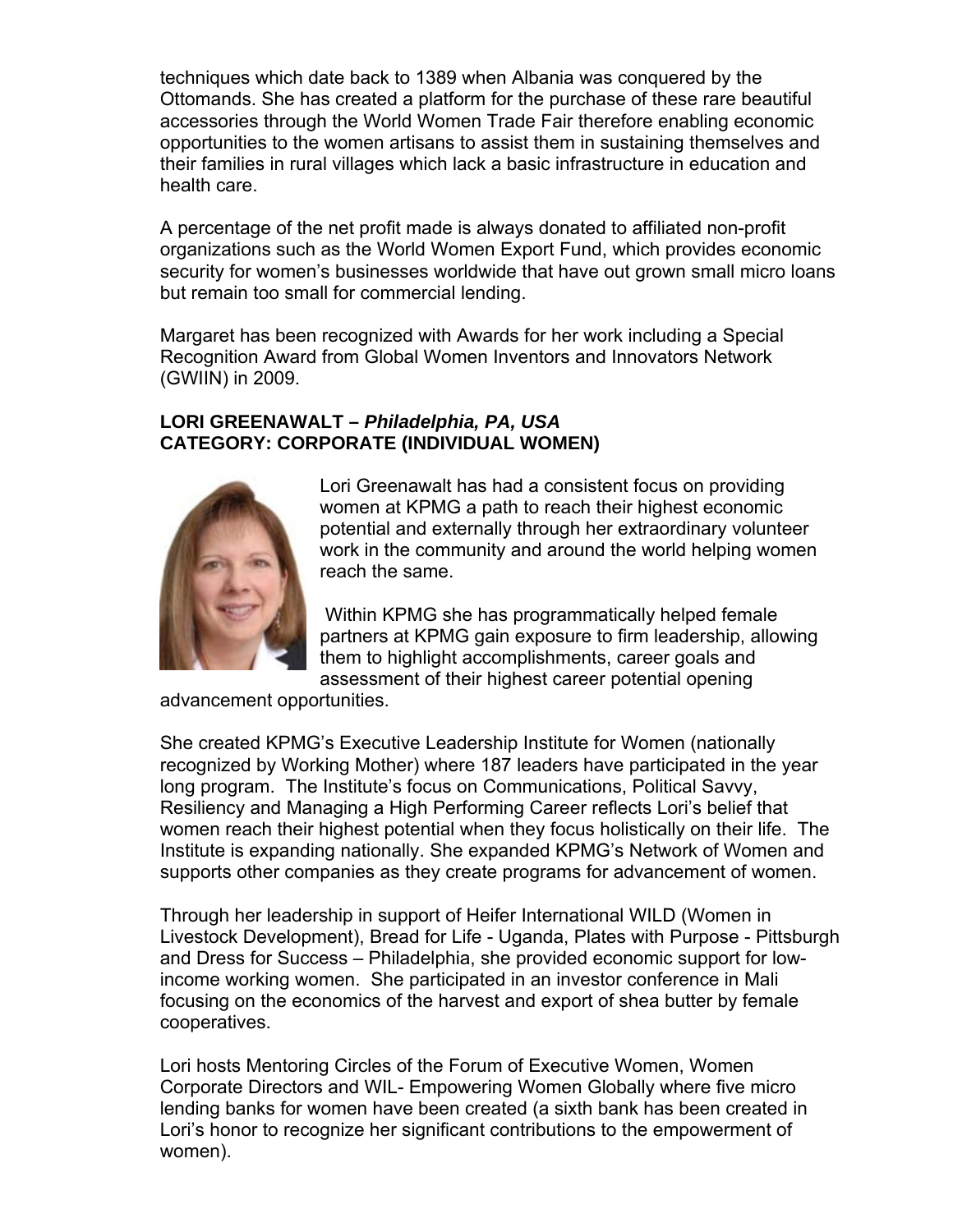## **KIMBERLY GYURAN- MILES -** *Las Vegas, NV, USA* **CATEGORY: CORPORATE (INDIVIDUAL WOMEN)**

![](_page_22_Picture_1.jpeg)

Kimberly brings 25 years of business expertise, specializing in payroll, human resources, and insurance.

For 15 years, Gyuran honed her accounting and business development skills at Paychex, Inc. After increasing revenue at three Michigan offices, she successfully launched Nevada's first Paychex Inc office, Las Vegas, in 1995.

In 2000, visionary entrepreneur Kimberly founded The Payroll Company in Las Vegas. In only ten years, she strategically

with 5000 clients collectively. grew the business into a recognized brand with multiple nationwide partnerships

Kimberly serves as President of NAWBO (National Association of Women Business Owners), as a board member for HELP of Southern Nevada and Dress for Success and is active in multiple professional associations and community organizations. She was also recently inducted into The Women's Hall of Fame for being an Athena A ward recipient

#### GEORGIE HEARSON AND CLAIRE FENNER - Dubai, United Arab Emirates **ATEGORY: COMMUNITY C**

![](_page_22_Picture_8.jpeg)

based in the UAE. They are co-founders of the network called Heels and Deals, and share a passion for helping others. After within the UAE community. Membership to Heels & Deals is open to women business owners, business partners, self-These two winners for the World of Difference Awards are launching their own businesses in 2008, they realized there was a need for a networking group for women entrepreneurs employed, non-salaried consultants and those starting a business.

At Heels & Deals women business owners get connected, inspired, grow business. Claire and Georgine masterminded facilities such as discussion boards which offer quick and easy feedback while members post their needs on the wish wall. Their members also have access to a diverse group of women entrepreneurs many of whom publish articles to provide a rich pool of helpful information and personally and professionally, support others, have fun and ultimately, do insights.

In a short timeframe, Heels & Deals has grown beyond expectations. It was awarded the 'Incredibly Innovative Approach' Award at the SME Stars of Business Awards 2010 in the UAE. The first phase of global expansion kicks-off in the Autumn of 2011 with the launch of Heels & Deals Hong Kong!

Heels & Deals has been so successful, it has received an extremely wide variety of media coverage including BBC World and numerous other media outlets. Their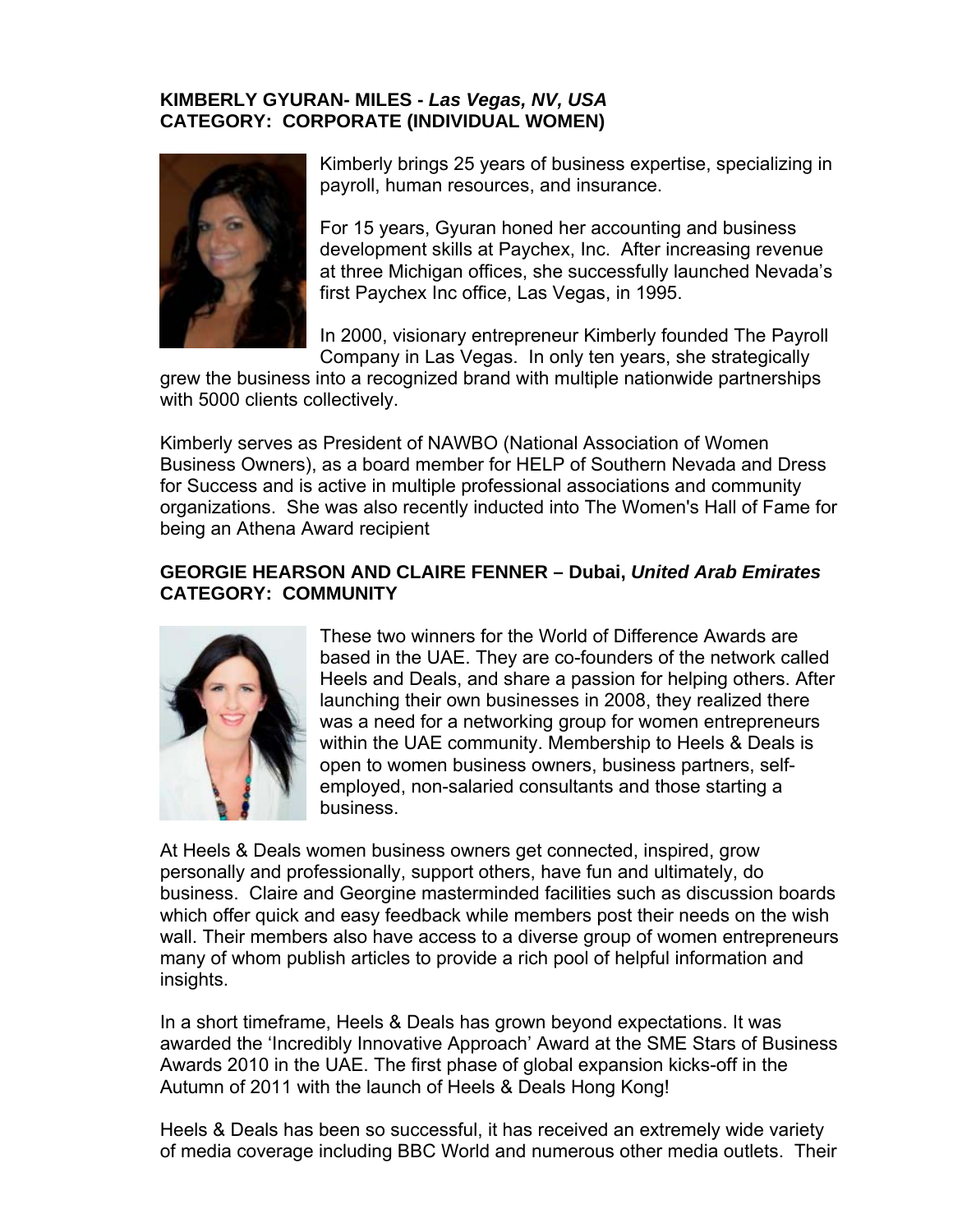members have provided glowing testimonials.

These two women are a force to be reckoned with!

#### **CATEGORY: ENT REPRENEURIAL ROBIN HENSLEY –** *Atlanta, GA, USA*

![](_page_23_Picture_3.jpeg)

. Robin Hensley began her quest to empower women at age 22 She founded Georgia Executive Women's Network (GEWN), a non-profit for female executives and board presidents. In 1980 Leaumont, to get involved with TIAW, and Kay later became Robin became the youngest of the group of female pioneers who founded TIAW. She encouraged GEWN member, Kay President of TIAW.

Inspired by those TIAW women, she founded Atlanta Women's Alliance, an umbrella organization for 20 women's

organizations and 12,000 members.

In the 70s and 80s, Robin independently built an audio/visual company and an industrial construction company with two partners, forging the way for women in non-traditional industries.

Robin recently celebrated the 10th anniversary of her company, Raising the Bar, one of the most successful executive coaching firms in the nation. She consults with 40 clients weekly, including those who fly in for her expertise.

Robin has been on the board and audit committee chair of a public company for 10+ years. She was on the board of Northside Hospital, and served on five of its other boards, for 10 years.

Robin is author of the book Raising the Bar: Legendary Rainmakers Share Their Business Development Secrets and has also authored five eBooks. She is Exclusive Executive Coach for Atlanta's Business to Business magazine.

Selected honors include The Atlanta Legal Aid Society Advisory Board, Leadership Atlanta alumna, Honorary Lifetime Member of the Board of the American Cancer Society in metro Atlanta and Atlanta Business Chronicle's "Top 20 Self-made Wom en of Atlanta".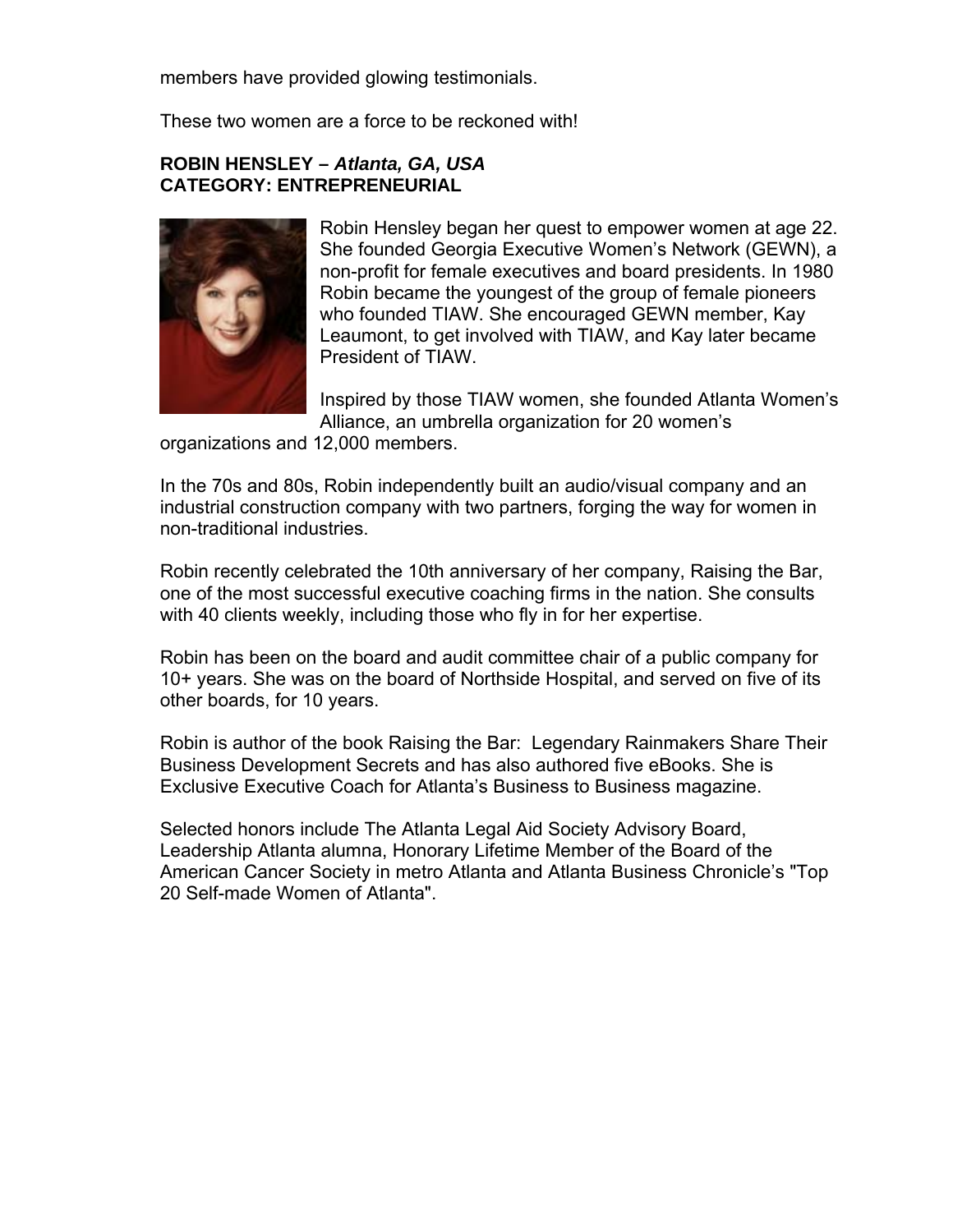### **SENATOR CELINE HERVIEUX-PAYETTE -** *Ottawa, On, Canada*  **CATEGORY: PUBLIC SERVICE / GOVERNMENT**

![](_page_24_Picture_1.jpeg)

When it comes to women's economic advancement, there could be few champions stronger or more dedicated than Senator Céline Hervieux-Payette of Canada. Leading by follow. She was the first woman to hold the title of Leader of the Opposition in Senate in Canada and for more than ten years has been a driving force in the Senate Standing Committee on Banking, Trade and Commerce, serving as its Deputy Chair. She also played a key role in reforming the Canadian Bank Act in 1997. She served as a member of example in her own career, she has blazed a trail for many to

Parliament for five year and has been in Senate since 1995.

voluntary terms as the reason legislation is needed, with only 14% of Canadian board seats held by women as of 2009 and 40% of Canadian companies without In 2010, she introduced a bill in the Canadian Senate that would require all publicly traded companies, banks, insurance companies and trust companies as well as federal government corporations to have 50% of their board of directors made up of women. Senator Hervieux-Payette cited the lack of progress on a single woman on their boards. The bill is modelled on similar legislation enacted in the Canadian province of Quebec, in Norway and Spain.

organizations such as the AFFQ (Financial Women of Quebec) and Women At The Top, developing support for her initiatives and keeping the conversation about women's business leadership at the forefront by participating in panels, giving Behind her legislative effort is years of behind the scenes work with women's speeches and offering advice to women and organizations.

# **ELAINE HEYWORTH –** *London, United Kingdom*  **CATEGORY: CORPORATE (INDIVIDUAL WOMEN)**

![](_page_24_Picture_7.jpeg)

Everything Everywhere, the merger of T-Mobile and Orange in the UK. She specializes in infrastructure risk management – Corporate Security. Elaine Heyworth is the Head of Risk Management for Health & Safety, Environmental Management, Insurance, Business Continuity Management, Crisis Management and

Elaine is passionate about gender diversity and the empowerment of women, and has spearheaded numerous

activities to empower women. She has been a member of the European Professional Women's Network in London for three years, responsible for the creation, design and implementation of their mentoring program. This has involved introducing senior women mentors to junior women to help define and enhance their career objectives, while managing the difficulties. The program is now in its second year, and with over 40 mentors involved has been so successful, Elaine has been asked to design a cross-European version.

As a result of Elaine's vision, several of the mentees have changed the way they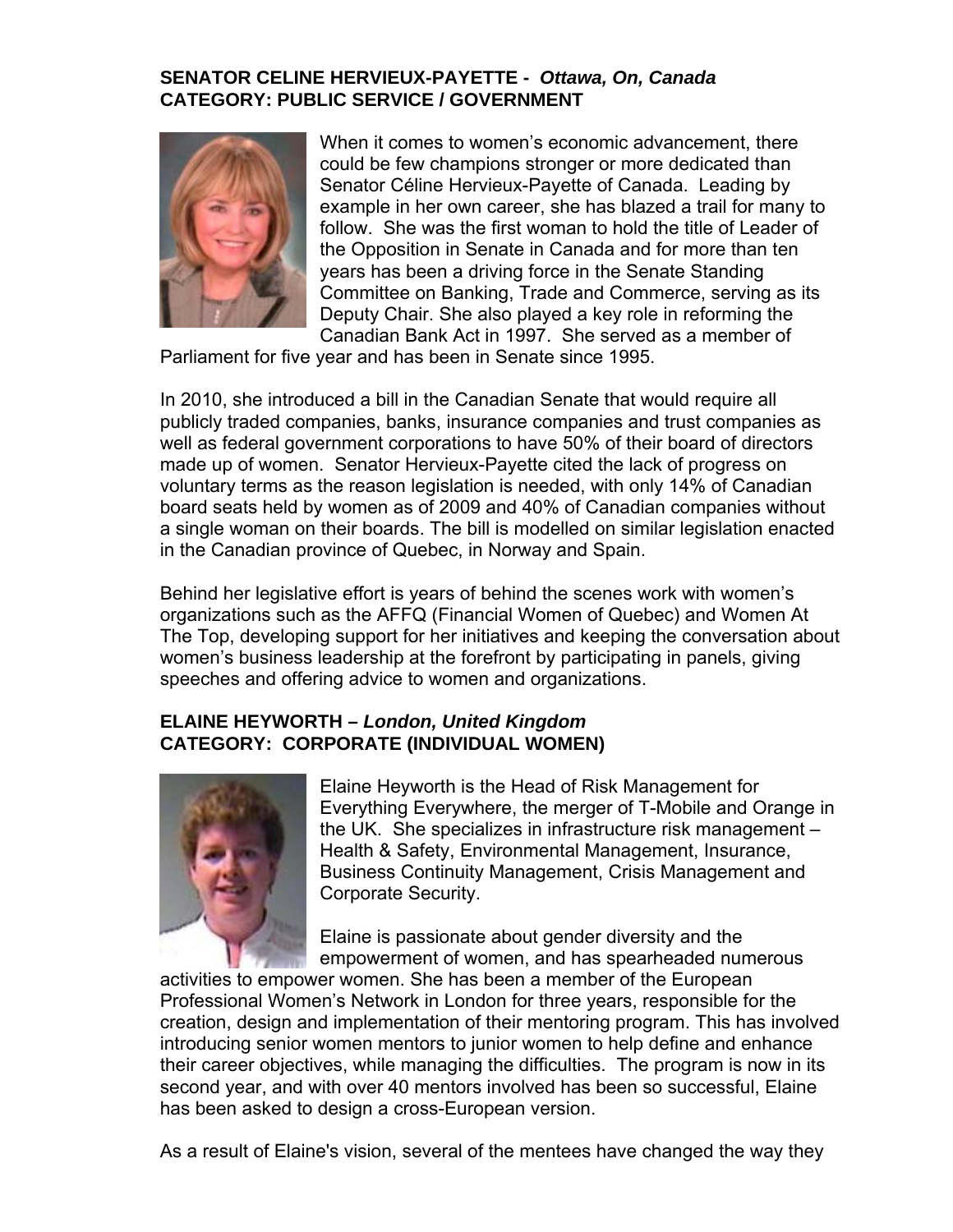do business, or have moved into entrepreneurship. They have found themselves in more senior roles, or have excelled in other businesses. They now have the onfidence to find something better, and to balance their lives more appropriately. c Elaine has now cre ated a mentoring programme for AIRMIC (Association of Insurance and Risk Managers) where she sits on the board.

Elaine is also a member of the Professional Boards Forum, which allows senior women to engage directly with Chairmen to encourage diversity at board level within the FTSE100.

#### **AYAAN HIRSI ALI –** *Washington, DC, USA*  **CATEGORY: NON-PROFIT / NGO**

Ayaan Hirsi Ali was born in Somalia in 1969. She was a devout Muslim but at a young girl, she was subjected to female genital mutilation. In her 20s, she fled to international attention following the murder of Theo van Gogh. Van Gogh had directed her film Submission, a film about the oppression of women under Islam. - chest. She has since moved to the United States and must live with round-the young age, questioned her religion's differering treatment of boys and girls. As a the Netherlands to avoid a forced marriage. She became an elected member of the Dutch parliament and campaigned to raise awareness of violence against women allegedly justified in the name of Islam. In 2004 Ayaan gained The assassin, a radical Muslim, left a death threat for her pinned to Van Gogh's clock protection as her willingness to speak out and her abandonment of the Muslim faith have made her a target by Islamic extremists.

Ayaan is the founder of the AHA Foundation, set up with a small group of works to reinforce basic rights for women and girls including: the rights to security and control of their own bodies, the rights to an education, the rights to work outside the home and to control their own income, the rights to freedom of expression and association, and the rights to basic civil rights under the laws of Western democracies and the Universal Declaration of Human Rights. supporters, in 2007 to protect the rights of women and girls in the West from oppression justified in the name of religion and culture. The AHA Foundation

Ayaan's days are filled with researching, writing and giving lectures about the plight of women he re and abroad. She has both committed her life, and risked it.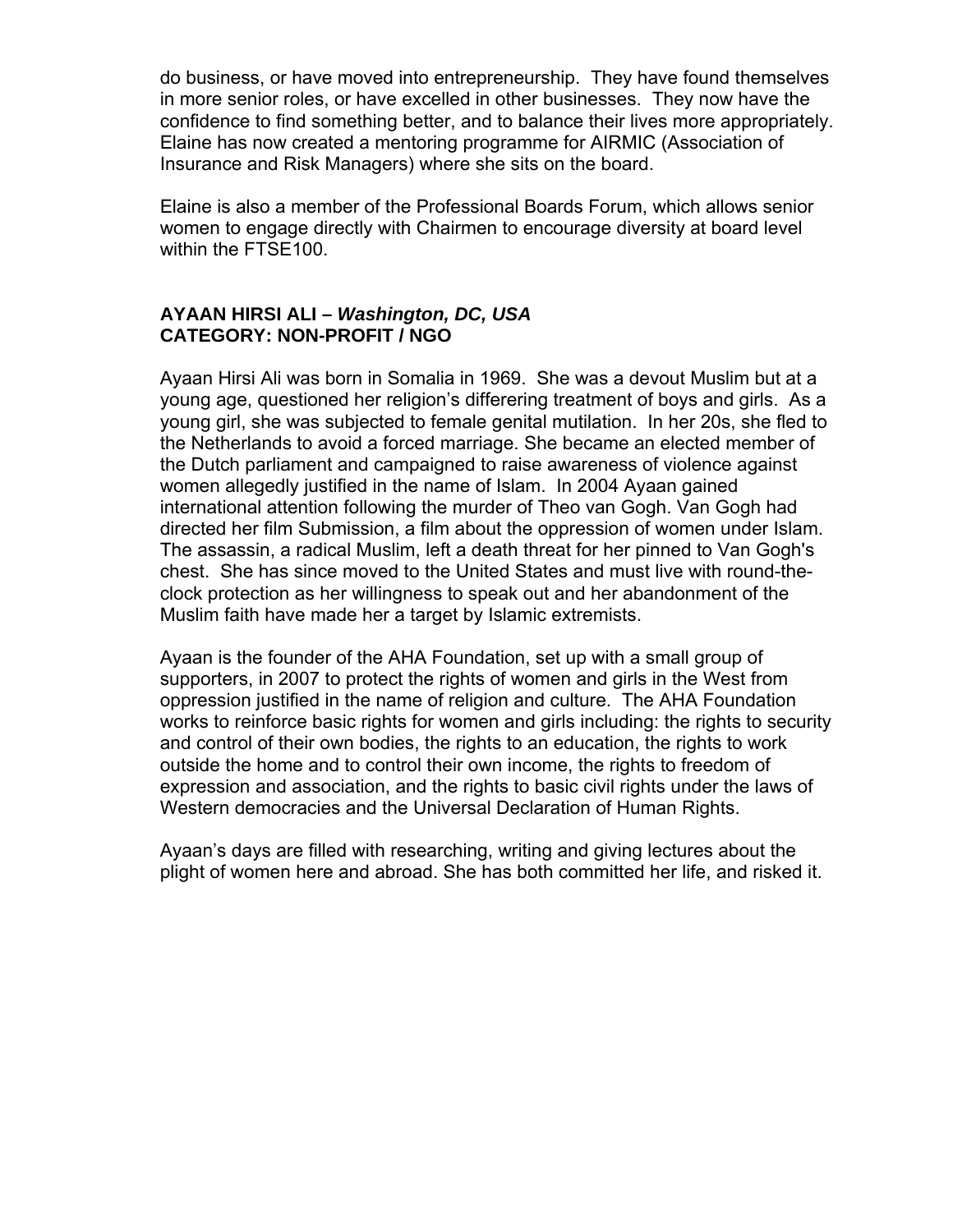### **BRONWEN HORTON -** *London, United Kingdom, New Zealand* **CATEGORY: CORPORATE (INDIVIDUAL WOMEN)**

![](_page_26_Picture_1.jpeg)

Bronwen Horton, born in New Zealand, has spent years inspiring, motivating, mentoring and charitable causes in New Zealand and the UK. She has rapidly become a very well known personality in London, associated with women's empowerment and charities.

She is the Founder of the New Zealand Business Women's Network (www.nzwomen.co.uk) which seeks to inspire, motivate, educate and connect women from New Zealand now living in the UK. The Network has grown very rapidly in just 2

years to today's 500 members. Members are encouraged to make genuine acquaintances, connect and mentor other members. She has served on various advisory boards, co mmittees and charitable causes including the New Zealand Society in the UK.

As a result of the d evastating earthquakes that left her home town in New Zealand destroyed, Bronwen used her time wisely to use her network of skilled people to coordinate 20 events and played and starred in organizing a huge memorial service at Westminster Cathedral in London where 5000 people attended.

After organizing the huge success that was www.stepup4christchurch.com (as Project Manager for the Christchurch Earthquake Appeal Charity Stair Climb) which has raised over £310,000 for Christchurch Earthquake Victims, she has again entered the world of relationship banking as a Project Manager for Credit Suisse.

Appeal Charities and her Business Women's Network as well as mentoring three Bronwen continues to juggle her full time work with Christchurch Earthquake young women with their career goals.

#### **HARRIET HUGHES –** *Alexandria, VA, USA*  **CATEGORY: PUBLIC/SERVICE GOVERNMENT**

![](_page_26_Picture_9.jpeg)

Harriet spent 13 years as a senior executive in the US Federal Government mentoring and training young women moving up the career ladder eventually increasing the number of women executives significantly at the Department of the Navy and other federal agencies. Her leadership inspired women and enabled them to be more empowered economically and socially with significantly increased salaries to contribute to their families' well-being and give back to their communities.

Government (EWG) for many years. For example, her work as Co-Chair, Membership Committee led to a record number of members. After retirement, Harriet helped transfer management and expand the Economic Education and Research Consortium's work as a not-for-profit running a graduate level program in western Economics in Ukraine. She mentored the many women working for the She contributed as an officer to Executive Women in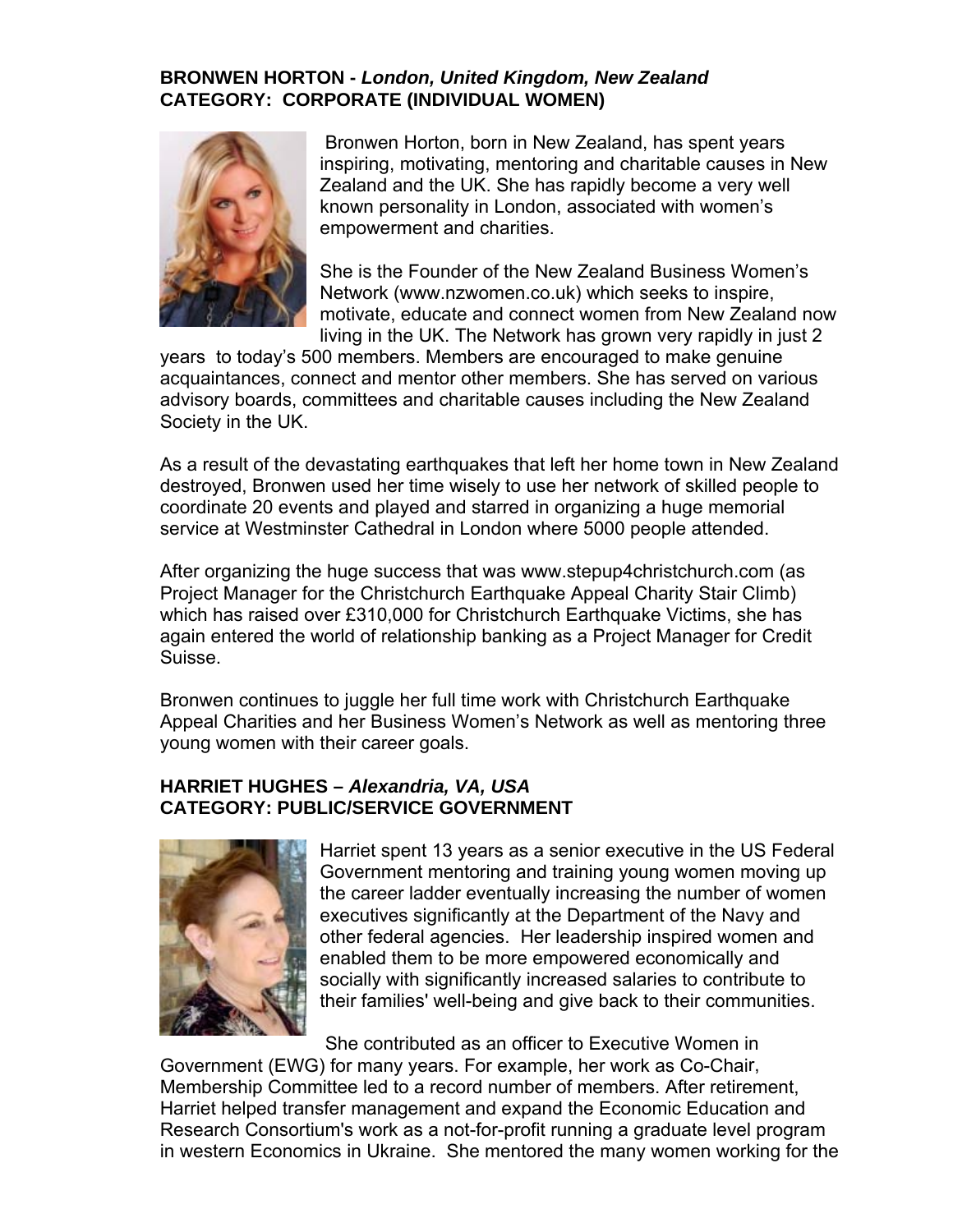organization allowing them to be promoted to more responsible positions.

At present, most administrative department heads are women and the CFO is a woman due to her mentoring efforts. She has insisted that the graduate scho ol admit as close to 50% women as capable women applied. She has also insisted that the research grants be given to women as well as men. She encourag ed the professors to help the women about to graduate to be admitted to PhD progr ams in the West. She encouraged the Board to fill vacancies with qualified w omen. She has also contributed to TIAW's Microcredit Program and organized donor trips to launch village banks.

#### **ANIA JAKUBOWSKI –** *Athens, Greece*  **CATEGORY: COMMUNITY/CORPORATE**

![](_page_27_Picture_3.jpeg)

Ania has contributed immensely to the empowerment of women in the Lake Geneva area. She served a term as President of OWIT Lake Geneva (Organization of Women in International Trade) from 2005 - 2011, taking it from a small chapter to an integral part of the international community. She has been an OWIT Board member since 2005 and is currently the OWIT Advisory Chair of OWIT International. Ania has been active in promoting women in and out of W.I.N. (Women's International Networking), and has worked hard to empower women in her local community.

Ania recently moved to Greece as Category Director for Coca Cola HBC, previously having lived in Geneva, Switzerland working as an Associate Director, in Marketing for Procter & Gamble. She has enjoyed a 20 year international career spanning North America, Eastern, Central and Western Europe. Her career path Republic. Ania is active in the community and a leader in supporting the advancement of women in business. She also reaches out to mentor students has included operational sales, marketing, market development roles, strategy and capability building roles. In addition to her business responsibilities she is active in corporate mentoring programs and European diversity efforts. Ania was born and raised in Canada, with roots stemming from Poland. She has lived abroad for much of her life, including having spent her formative years in India, studying Russian at Moscow State University and teaching English in the Czech entering the work force through her links to Universities.

### **MEG JONES –** *Lausanne, Switzerland*  **CATEGORY: COMMUNITY**

Meg has worked relentlessly to empower women through trade and business. slums of Eastern A frica, Meg fights for the economic empowerment and freedom of women. Althoug h she works on a multi-national scale, she is also concerned about the situation of local women, having founded the OWIT Lake Geneva (Organization of W omen in International Trade) network and contributed has to many women's org anizations, including W.I.N. (Women's International Networking). Whether helping a friend to find work in Switzerland, Australia or even in the

Meg is passionate about the economic empowerment of women, particularly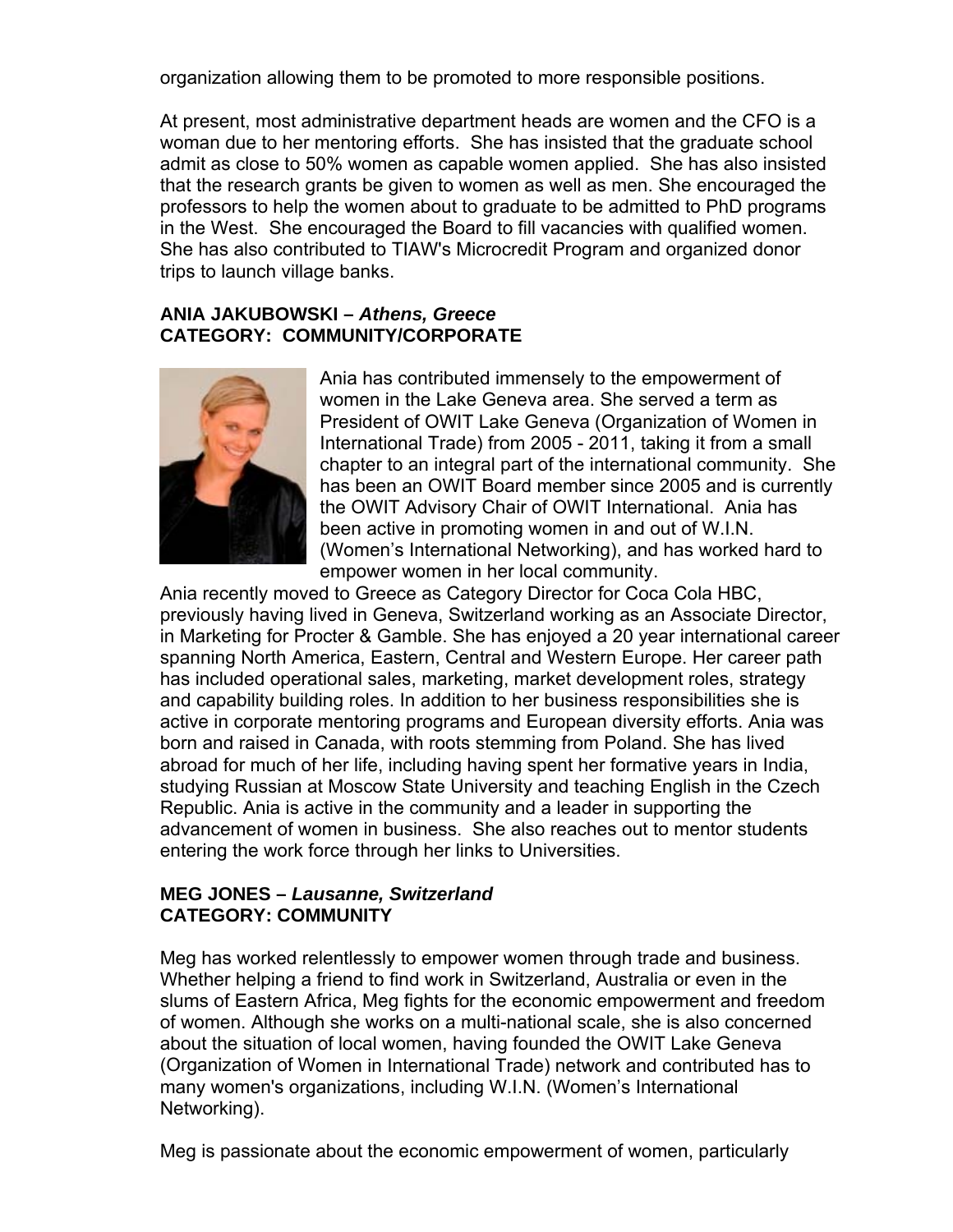through realizing a legislative, regulatory and administrative environment that enables women to reach their full potential in export-oriented production and as entrepreneurs. As the Women and Trade Program Advisor at the International Trade Centre in Geneva, Meg is responsible for designing a multi-year multimillion dollar program in support of assisting women in developing countries derive greater economic benefit from their participation in trade. Meg has worked for the United Nations both as a representative of her native Australia and as an international civil servant at the Office of the High Commissioner for Human Rights. Meg's private sector experience is in the financial markets and management consultancy, which was later followed by university appointments. She has direct experience as an entrepreneur, having established a Swiss-based consultancy firm working on trade and the social dimensions of trade. Meg's publications examine gender equality and export performance (commissioned by the United Nations) and gender in the WTO services negotiations. She sits on the board of several non-profit organizations and speaks fluent Japanese and French.

#### **CATEGORY: EDUCATION AUDREY KAHARA-KAWUKI - K***ampala, Uganda*

![](_page_28_Picture_2.jpeg)

to everything she does to empower women. Audrey is a professional trainer with a focus on enterprise development Entrepreneurship Development, Business Planning, Human Resource Audrey brings a remarkable wealth of knowledge and wisdom trainings for women. She has designed training programs, developed training materials and carried out training in different areas including Sustainable Agricultural Practices, Loan Management, Book Keeping, Management Export training etc.

She is also a certified trainer in Entrepreneurship Development using the internationally recognized UNCTAD model and also certified by CBI (Centre for trainer under the International Trade Centre - ACCESS! For African Businesswomen in International trade, a model that she has transferred and trained more than 150 women in the same to help them design business and improve their standards of living, by economically empowering them. the Promotion of Imports from Developing Countries) Netherlands and a certified

While a lecturer at Masters and Bachelors degree levels in Makerere University Business School, she started the Entrepreneurship Centre in 1998 which focuses on MSMEs development with special attention to women.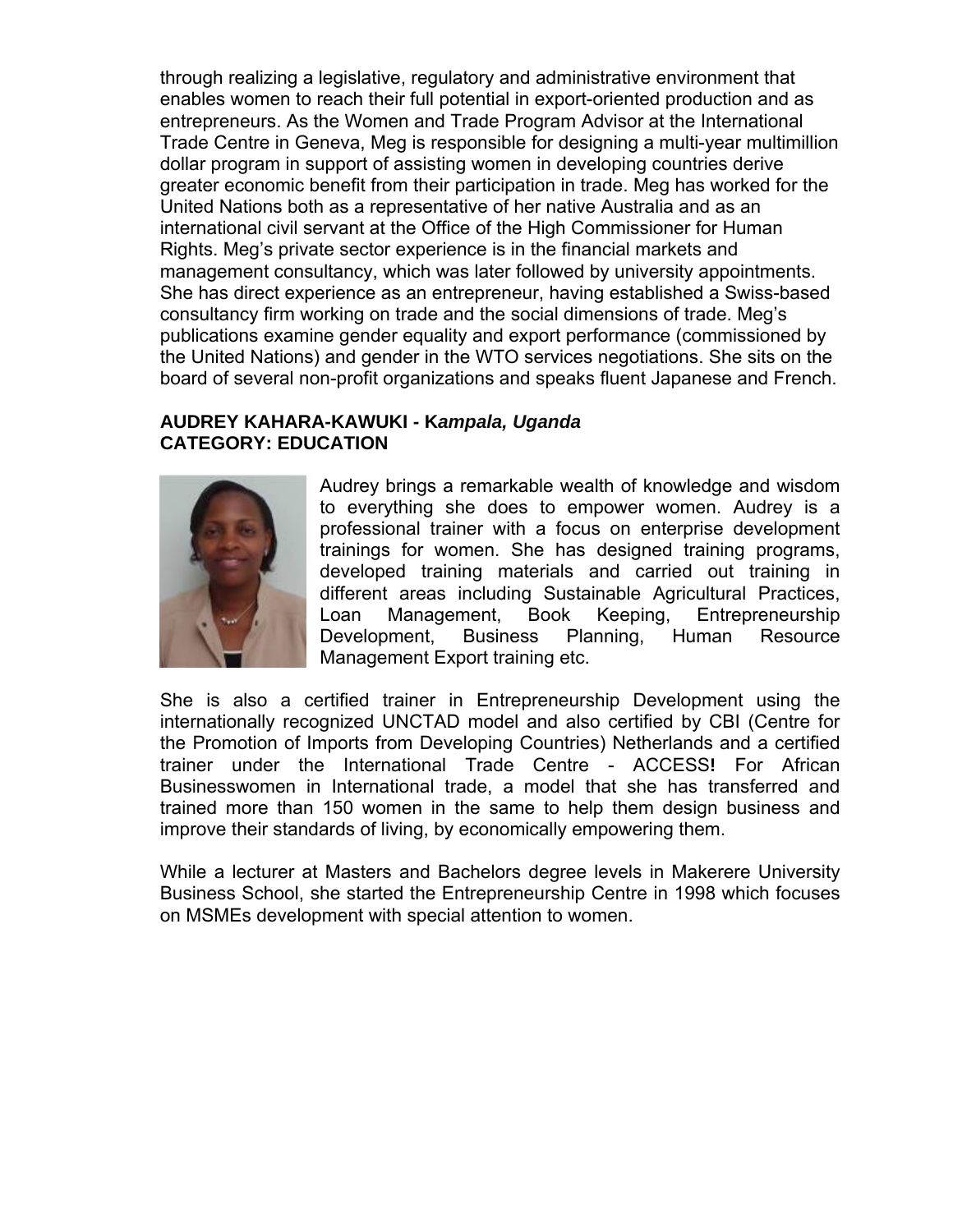### **REHMAH KASULE -** *Kampala, Uganda* **CATEGORY: ENTREPRENEURIAL/COMMUNITY/NON-PROFIT**

![](_page_29_Picture_1.jpeg)

Rehmah is a Chartered Marketer and a fast-track Entrepreneur running her own marketing agency, for over 14 years building local and international brands. She is the founder of CEDA International specializing in mentoring, leadership and social entrepreneurship. She spearheaded the designing of the National Export Strategy - Gender Dimension, which mainstreams women into the export sector. With the vision of *"creating a new generation of women leaders"* she empowers girls and women to become economically independent and socially responsible. She runs special income generating

programs for women, youth, people living with HIV/AID and rural communities. She was recognized for her work in women empowerment at the Presidential Summit on Entrepreneurship hosted by President Barack Obama in Washington DC in 2009. Rehmah is a role model for women and has been recognized both in her community and internationally for her leadership, innovations for community solutions and enriching of the education system. Rehmah is an internationallyknown motivational speaker for woman-owned business. She is an Author of a book "From Gomba to the White House", writes a weekly column in the local newspaper on "Be your Best" has equipped people with key skills to enable them become the best. Her program, the Rising Star Mentoring has impacted more than 275 girls in secondary schools and universities. Rehmah organized annual Mentoring Walks, which have brought together more than 625 girls and women in mentoring partnerships.

## **ELEANOR KEMBA BAZI BYARUGABA –** *Kampala, Uganda* **CATEGORY: ENT REPRENEUR**

![](_page_29_Picture_5.jpeg)

Eleanor's primary education was long and slow because she alternated between attending school for a term, and planting and selling crops to raise her fees for the following term.

With only a primary eighth grade education, she trained to be a cook. She then opened shops specializing in hamburgers and fries, which are rare treats in Uganda. She employs more than 50 women with overall staff numbers at 70% female.

Eleanor owns one of the biggest recreational centers, in addition to catering services, a full restaurant, bar and event venue with capacity to serve up to 2,000 people.

She has trained, mentored and counseled women in different entrepreneur-related skills areas. She believes in living by example and, for that reason, she enrolled for her post primary education at age 61. Now, at the age of 66, she has completed secondary school and is enrolled in university to study social work.

Eleanor is a true entrepreneur and an inspiration.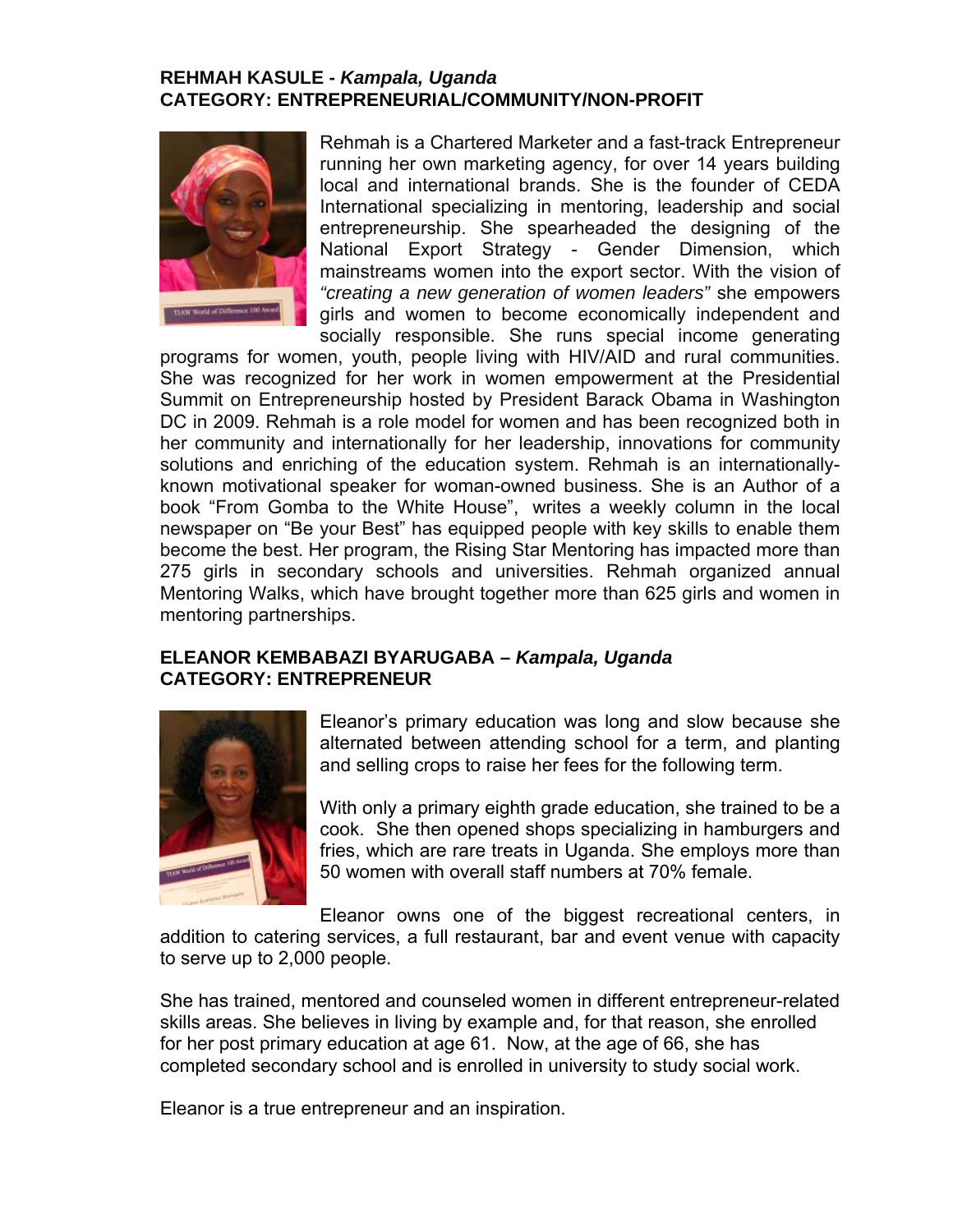### **Dr. SUNDARI KRISHNAMURTHY –** *Chennai, India*  **CATEGORY: EDUCATION**

![](_page_30_Picture_1.jpeg)

th at are theoretically sound, practically oriented and viable in application to the real world, in an educational career spanning over three decades in India in an all women's college – ranked in the top ten in India. These courses have been at the na tional and international levels. Dr. Sundari Krishnamurthy has designed and taught courses

Ex tending her knowledge and skills in training women in the less privileged strata of society, through adult and continuing ed ucation courses, Sundari has increased her domain of

influence in the larger society, as an educator.

Groups (SHG'S) and Community – Based- Organizations (CBO'S) have created created effects on political empowerment as well. A trained researcher, Sundari research studies. She has been invited to be on the Board of several of these Sundari's knowledge and skill-based training programs to women in Self-Helpsocial empowerment, impacted on the economic empowerment of women and has guided these organizations to assess the impact of programs through organizations to guide them for increasing their social and economic capital.

In the past decade, Sundari has used Information Communication Technology these women to acquire technological literacy. She has received this award for her skills in pedagogy, capacity to train others, the sensitivity and magnanimity in (ICT) to deliver training to women in rural and tribal areas of India, after assisting sharing educational expertise and creating economic empowerment to socially disadvantaged women.

## **IRLINDA KUSARI-PURRINI –** *Gjakova, Kosovo*  **M CATEGORY: ENTREPRENEURIAL**

![](_page_30_Picture_8.jpeg)

Mirlinda Kusari Purrini was in the center of the 1998-1999 system deteriorated between the breakup of Yugoslavia and no money, and very little resources outside of her ability to organize, train and educate, Mirlinda chose to represent those Kosovo women that had nothing. She knew if they couldn't children would starve. As the economy started to improve, she was at the forefront of making sure that women, the majority of Kosovo War. Everything was destroyed. The economic the arrival of NATO troops. Trained as an economist, but with create work or businesses for themselves, widows and their

whom were widows, no source of income, would be trained to make a business and be part of the new Kosovo economy. Swiss Caritas supported Mirlinda in her championing the economic needs of women to create a new world; women would be trained to be economically self-sufficient. Mirlinda created the Women's Business Association SHE-ERA which with the smallest of funding trained 1,500 women to use their talents and create their own survival businesses. Her focus was not only the inner-city women, but also the rural women, the Roma, those of different religions: all had access to her organization's business courses.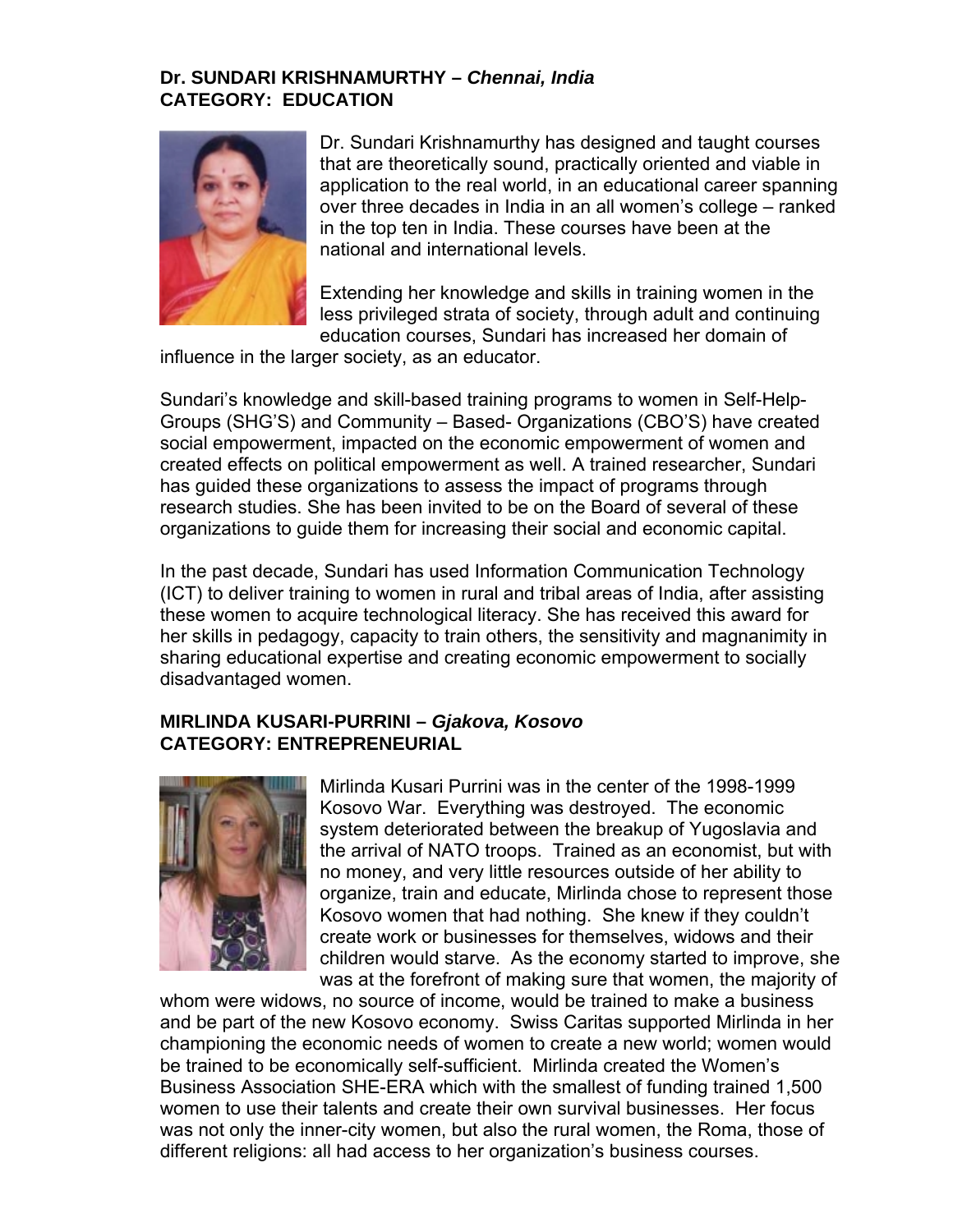Eventually she would offer business services to 5,000 Kosova women, and create a Balkan Coalition of Women's Business Associations, which guaranteed 80% of the women trained would apply for credit. Women doing this, creating their own livelihood was unheard of at that time. Now, Mirlinda also writes the gender economic indicators for the EU.

**GRACE LEE –** *Baltimore, MD, USA*  **CATEGORY: COMMUNITY** 

![](_page_31_Picture_2.jpeg)

Baltimore that provides comprehensive career counseling, employment assistance, and post employment, support to Ms. Lee has led the MND team in empowering adult women of all circumstances to become economically independent. programs and assessment tools tailored to help women overcome multiple barriers to employment. After clients Wen " Grace" Lee is the Executive Director of Maryland New Directions (MND), a non-profit organization in people who are in life and career transitions. Since 2007, Ms. Lee has worked to develop job-readiness training become employed, MND offers services to help them retain

2008-2010, MND provided comprehensive career services to over 900 disadvantaged individuals, the majority of whom were women, facing major barriers to employment: 497 obtained employment at an average wage of \$11 per hour, with 90% of them retaining employment over a year. MND clients often make the transformation from receiving welfare checks to working and paying taxes. Since 2009, a partnership with Morgan State University has allowed MND to train approximately 2,000 welfare recipients a year, where 90% are single mothers with young children. jobs and stay focused on their goal. With her dedication, during the recession of

Ms. Lee's leadersh ip and collaborative spirit have expended MND's programs to continually reach out and offer services to more disadvantaged women. Her leadership has led MND to earn awards such as the Maryland Association of Nonprofit Organization's (MANO) Seal of Excellence award in fall 2009 and the AIM (Achievement in Management) award given by the Harry and Jeannette Weinberg Foundation.

## **IRENE LIBUNAO –** *San Fabian, Philippines*  **CATEGORY: PUBLIC SERVICE / GOVERNMENT**

![](_page_31_Picture_7.jpeg)

Irene Libunao is currently the municipal mayor of San Fabian, Women Inc. (PCWI) San Fabian Chapter, which she organized in 2001. Starting with 50 members, PCWI now has 34 Pangasinan and President of the Pangasinan Council of barangay chapters and more than 5,000 members.

As PCWI President, she applied her entrepreneurial spirit to set up a dress shop, a beauty parlor and a fish processing facility, which serve as PCWI livelihood training centers for women.

With the help of Department of Trade and Industry (DTI), PCWI has established a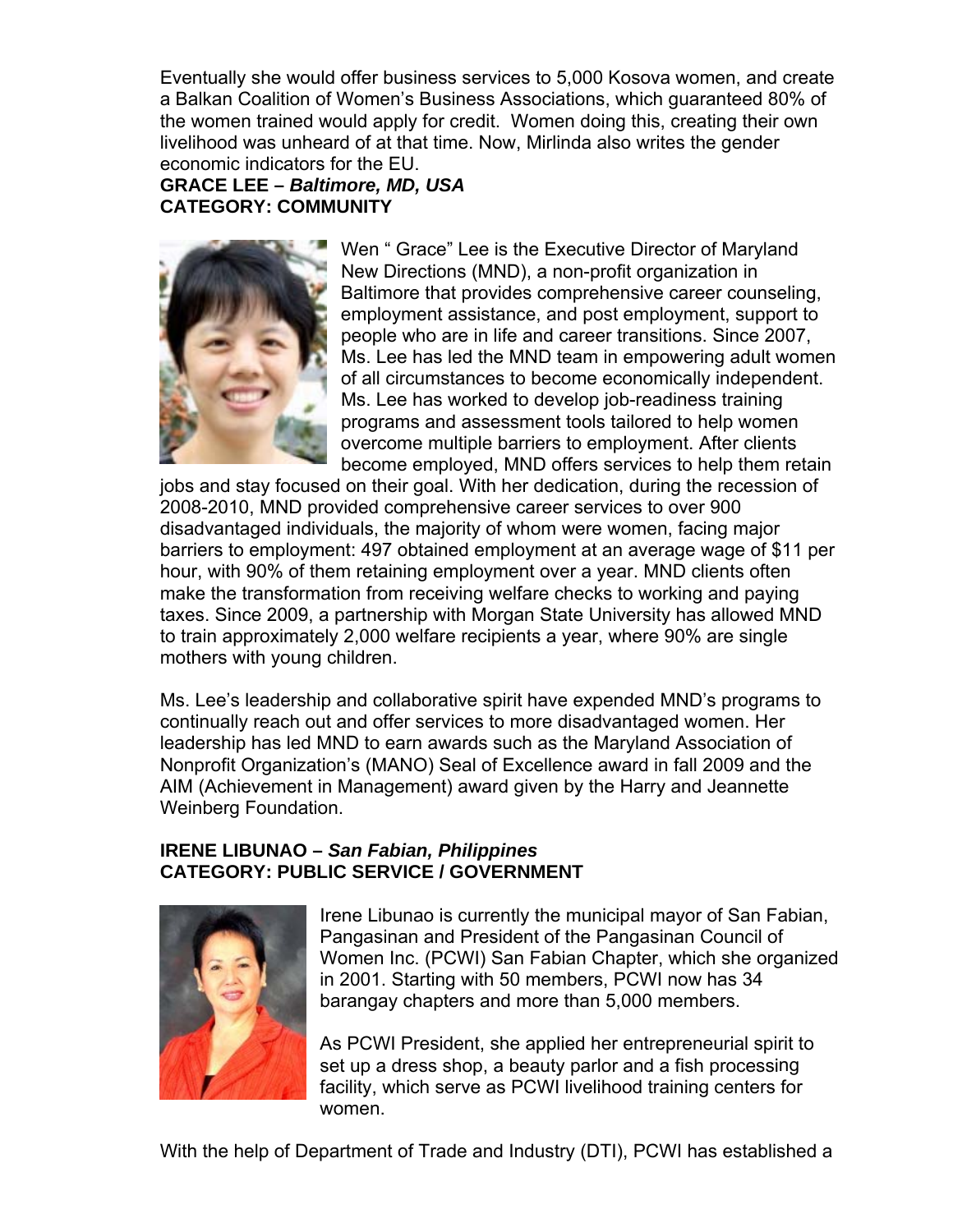Pasalubong Center. The Pasalubong Center sells PCWI products such as bottled sardines, deboned milkfish, bottled mineral water, dried fish, vinegar and iodized salt. With these products, San Fabian won the "Best One Town, One Provinc e (OTOP) Exhibit (1st Place)" Pangasinan Pistay Dayat Celebration and the "Most Supportive OTOP Partner Organization" at the 1st Ilocos Region OTOP Congress held in 2010.

 2008-2009, Irene served as President of the Rotary Club of San Fabian. Her In club's projects included - free surgical operations of nine hydrocephalus children, donation of 25 new wheelchairs, regular supplemental feeding for several hundred children in various schools, care for 60 pregnant women and their new-born babies, leadership training for youth leaders, livelihood assistance to women's groups in 34 barangays, donation of construction materials to typhoon victims, municipal-wide tree-planting and clean-up, anti-rabies vaccination, adoption of day-care centers an d adoption of the center for handicapped children and other projects.

Her club received 17 rotary awards including - Best District Project, Best Club Bulletin, Outstanding Club President, Outstanding Club in Community Service, Outstanding Club in Vocational Service, Outstanding Club in Youth Service, Outstanding Club in Club Administration, Outstanding Club in International Service, among others.

Irene is a six-time Paul Harris Fellow and is a member of the Paul Harris Society composed of Rotarians who support the charity work of The Rotary Foundation ev ery year.

# **A NNE LIPPERT -** *Vancouver, B.C. Canada*  **C ATEGORY: CORPORATE (INDIVIDUAL WOMEN)**

![](_page_32_Picture_5.jpeg)

Anne was the first woman in British Columbia to hold a senior corporate position at RBC. She was a trailblazer for creating businesswomen. Those connections directly translated into economic empowerment. powerful connections and positions for professional

President, Strategic Initiatives, British Columbia & Yukon, as well as responsible for the management of the Royal Bank Financial Group Foundation (donations) Committee. Between Anne retired from the Royal Bank where she was Vice

1989 and 1998 Anne was VP and Area Manager, Royal Bank, Vancouver Downtown & West, responsible for 18 branches and a business volume in excess of 2.2 billion dollars.

Anne is now consulting on Corporate Social Responsibilities and Corporate Governance. She also consults on Revenue & Development Strategies in the Not-For-Profit Sector.

Anne has been well-recognized during her career. She received the 2004 Leadership Vancouver Award, the 2003 Influential Women in Business Award;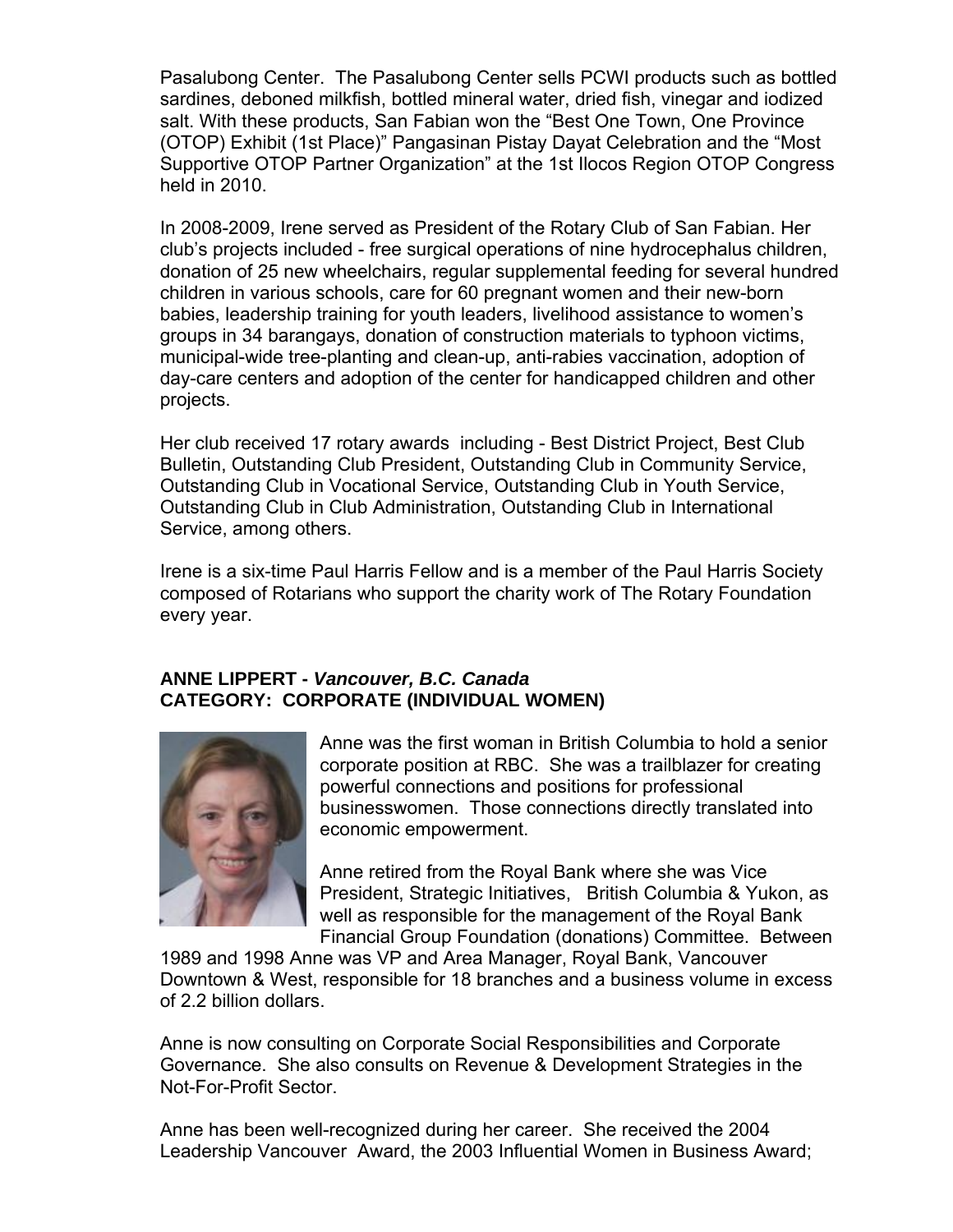the Association of Women in Finance 1997 "Award of Excellence"; the 1990 YWCA Woman of Distinction Award (Management & the Professions); the Outstanding Achievement Award Salvation Army 1994 and 2004; and in 1998 was nominated for The Canadian Businesswoman of the Year Award.

Anne is involved in numerous fund raising activities for the arts, health and educational institutions. She is an invaluable resource to any organization in need of Leadership, Cor porate Governance, Corporate Social Responsibility and implementation of S trategic Planning.

Her leadership, vision and passion for the economic empowerment of women in business make Ann e a true pioneer for women, an extraordinary role model and admired community leader.

### **PAULINA LIPSKA & JENNIFER SUNG –** *Vancouver, BC, Canada*  **CATEGORY: YOUNG WOMEN LEADERS UNDER 25**

![](_page_33_Picture_4.jpeg)

Jen and Paulina are extraordinary young women with a powerful vision to connect young women with the skills and support to members within their communities. To realize this vision, over the past three years they have built and led YWiB (Young Women in Business), a non-profit organization for emerging female leaders in . Western Canada achieve success on their own terms and to become engaged

Today, YWiB provides personal and professional development opportunities to emerging female professionals through:

conference, to connect local business leaders with ambitious young women and foster mutually beneficial relationships. **1.** Regular and innovative events, including panel sessions and an annual Beyond Pink

**2.** Dynamic programs fostering philanthropy and entrepreneurship, providing young women with hands-on, real life experiences to expand their learning.

**3.** University chapters at the University of British Columbia, Simon Fraser University and the University of Victoria to engage the next generation of future leaders. Programs and events include mentorship, internship and social enterprise.

YWiB is Vancouver's central forum to build confidence and connect ambitious young women from a variety of careers, industries, and backgrounds. Harnessing the creativity and energy of over 60 volunteers each year, Jen and Paulina strive to provide rich learning and networking opportunities for the almost 500 event and program attendees annually.

Jen and Paulina are true role models as they combine business, education, and community encouraging young women to carve their own path towards economic empowerment.

## **HORDIS LOA THORHALLSDOTTIR –** *Reykjavik, Iceland*  **T ATEGORY: EDUCATION C**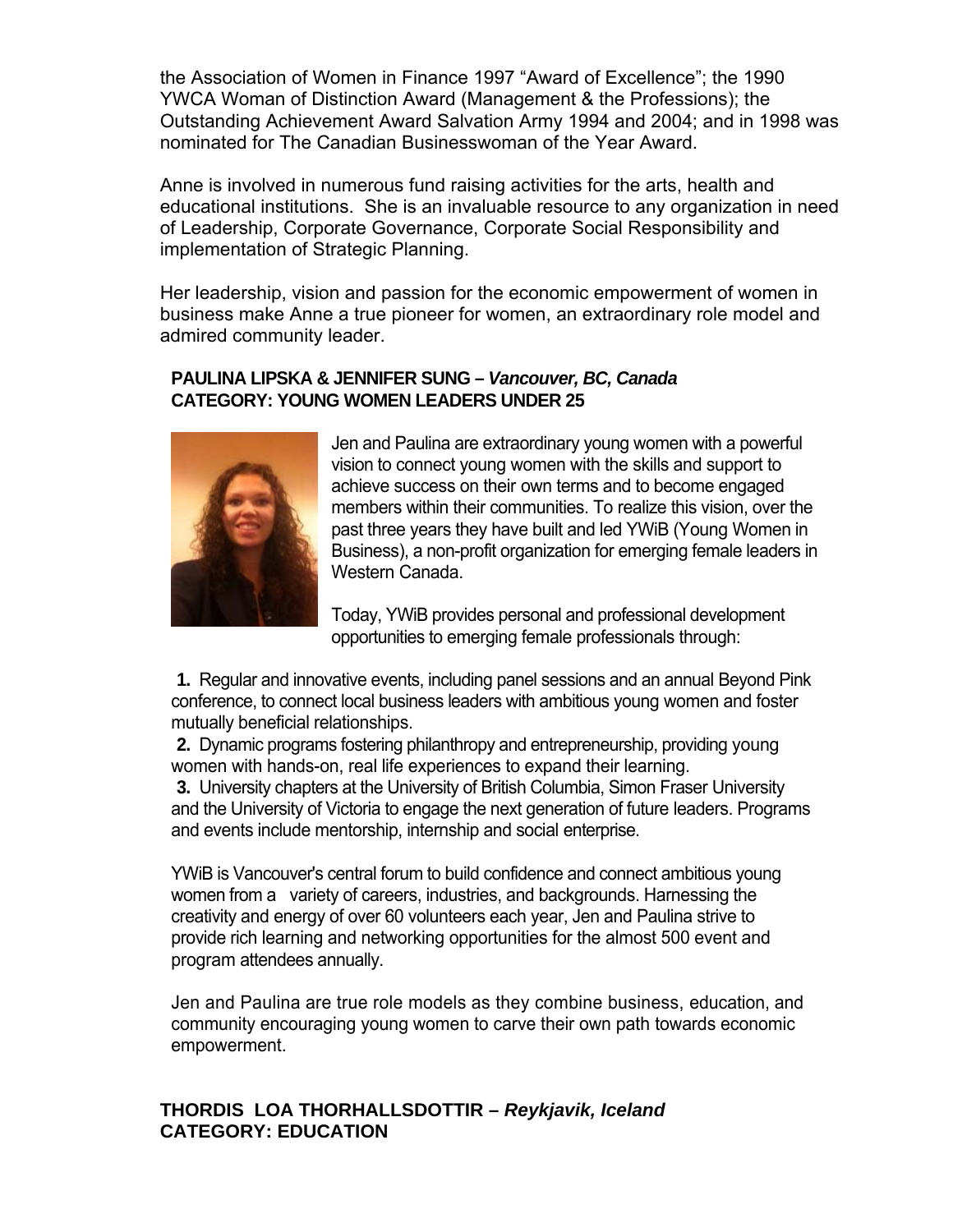![](_page_34_Picture_0.jpeg)

Thordis Loa Thorhallsdottir is a woman with big visions and unafraid to share successful business practices to support other business women.

the economic crash in Iceland (autumn 2008) and was one of few groups of investors who didn't lose their entire investments Loa is the chair for the Icelandic investment group, Naskar. A group of ten powerful women from Iceland interested to learn, practice and have fun while investing into various entrepreneurial projects. The group was formed shortly before

during the crash.

As the chair of this group, Loa has worked tirelessly at promoting, teaching, empowering and mentoring other women to look at themselves as successful investors. This gives them the confidence to reach out and see their own opportunity to be financially more independent.

Loa is a true role-model in her field and is already making a "world of difference" to thousands of women in Iceland

## **JANET LONGMORE –** *Ottawa, ON, Canada*  **CATEGORY: NON PROFIT / NGO**

Janet Longmore is an accomplished social entrepreneur who has devoted her career to helping disadvantaged women and youth believe in themselves and their potential. She walks the talk - fought for women's rights at mine sites in British Columbia and was the first female Frontier College Labourer-Teacher, driving 100-ton haulage trucks in open pit mines and leading community activism.

She is the founder of Digital Opportunity Trust and in ten short years has driven it to the forefront of s ocial enterprise with offices in 12 countries. DOT trains young women and men to become leaders of change, entrepreneurs and livelihood coaches, in their co mmunities. DOT harnesses the excess capacity of talented, local university and college graduates, matching this to the demand in communities throug hout the developing world to use the new tools of technology to improve their live s, start new businesses, and improve family incomes. DOT has transformed the lives of over 2,500 young women and men who have, in turn, reached over 400,000 community women and youths in Africa, the Middle East, Asia and the Americas. DOT is a multimillion dollar enterprise with a workforce of hundresd of thousands of lives. over 500 people and global partnerships with government agencies and the private sector - connecting people to the benefits of technology and changing

Canada is noticing her - Top 100 Canadian Woman of Power for 2010; 2010 Social Enterprise Innovation Award for Canada; 2011 CanWIT Top Woman Technology Entrepreneur in Canada.

## **FLORENCE LWANGA –** *Kampala, Uganda* **CATEGORY: ENTREPRENEURIAL/COMMUNITY**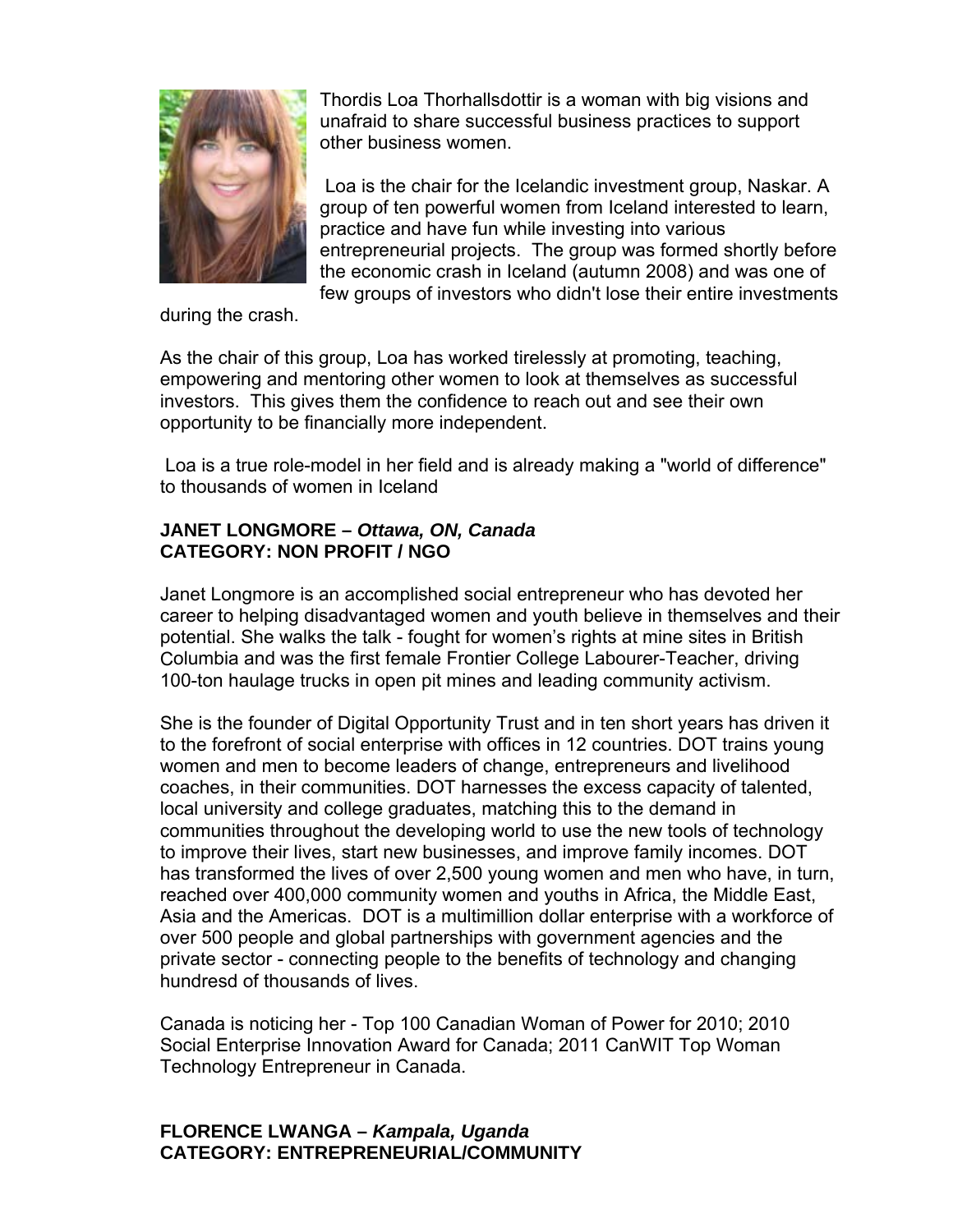![](_page_35_Picture_0.jpeg)

On return from exile and after her husband had been executed by Idi Amin's regime, Florence Lwanga saw an opportunity rather than fear amidst chaos. With seed money from friends, Florence paid three months rent on a small shop housed in a prominent Kampala hotel and started importing products that were not in the country then, such as dental floss, toothbrushes and foreign newspapers. Within eight months, the shop was self-sufficient and profitable.

She is now one of Uganda's most prominent businesswomen employing more than 200 women. She owns a Shell petrol station, a children's most of the programs are aimed at empowering the community and advocating for economic independence of women. She is a real estate developer with several clothing store and a grocery. She also owns and runs a telecommunications company and a radio station in one of the remote areas of Ssese Islands where residential properties and nine acres of land, a key asset in Uganda.

An activist, she has advocated for increasing women's access to finance and land ownership. Although she is among Uganda's upper class, she recognizes that Ugandan women of all classes have more in common than it may appear. She is modern, clever, common sense businesswoman. an example of an African woman who is part traditional submissive wife, and part

#### **5 CATEGORY: YOUNG WOMAN LEADER UNDER 2 NATALIE MacNEIL –** *Kitchener, ON, Canada*

![](_page_35_Picture_5.jpeg)

contribute to a world where women have equal opportunities to education and entrepreneurship. She is the co-founder of Y.E.C. Women, a sub-council of the highly acclaimed Young Entrepreneur Council which aims to provide support to young women entrepreneurs throughout every stage of start-up and business growth. The council is made up of the top under-30 Natalie is clearly an outstanding achiever as a young entrepreneur and young woman leader, who, at age 25 has already been active in over 50 countries and is driven to young women in business from around the world. Natalie also

has a lending team for women entrepreneurs through KIVA, a non-profit organization which connects people through lending to alleviate poverty, leveraging the internet and a world-wide network of microfinance institutions. The team has provided microcredit loans to 44 entrepreneurs in developing countries to date.

attention as one of Forbes' Ten Best Career Sites for Women; is on ForbesWoman's Top 100 Websites for Women and is the 2010 winner of Blog of the Year at the Stevie Awards for Women in Business. In 2010, Natalie herself Natalie has further fostered mentorship, coaching and networking among young women around the world through her blog, "She Takes On The World", one of the top blogs in the world for women entrepreneurs. It has received international was named Canada's Young Entrepreneur of the Year by the Impact Organization, and is frequently quoted and interviewed in the media on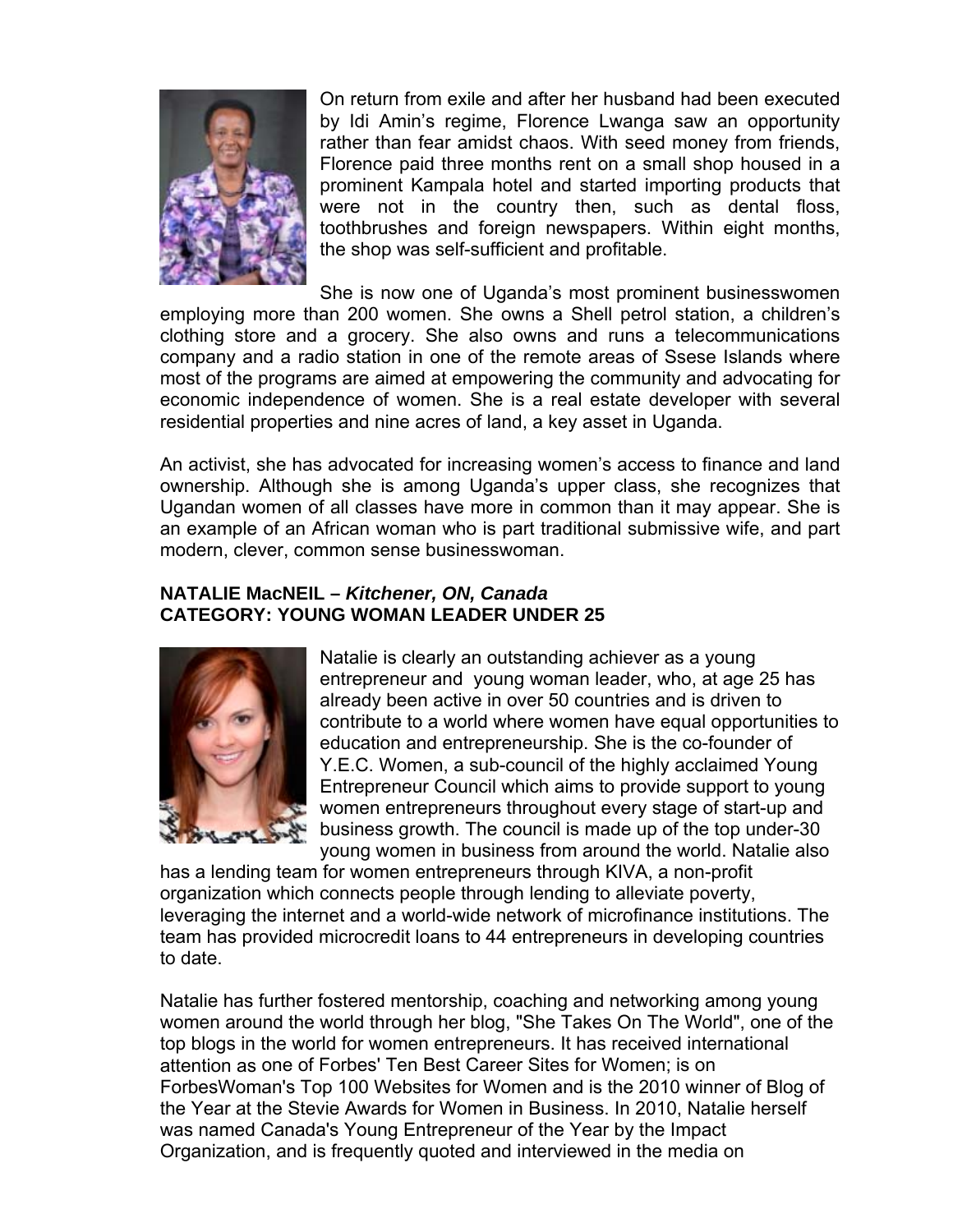entrepreneurship and personal branding for women.

## **DORIS MAGSAYSAY HO –** *Makati, Philippines*  **CATEGORY: COMMUNITY**

Doris Magsaysay H o is the President and Chief Executive Officer at Magsaysay Maritime Corporati on. She also serves as the President and Chairman of Magsaysay Inc., the President and Chief Executive Officer at Magsaysay Mitsui Q.S.K. Marine, Inc., and the President of Magsaysay Lines, Inc., National Marine Corporation, and National Marine Corporation Container Lines, Inc. as well as many senior positions within the maritime and shipping industry. As such, Doris is one of the largest employers of staff and crews for shipping and cruise lines world w ide. In her position and her role as one the Philippines leading businesswomen, D oris has been a leader against employment abuse and Responsible Entrepreneur Award in 2003. Doris is a powerhouse not just in the vulnerable women and women in the work force. Doris is always approachable and eager to step up and assist women and causes that can help provide a better trafficking of women. She has been recognized for her business and personal philanthropy and was the first Filipina to be recognized with the Socially Philippines but in all countries that her company does business in and she uses her position and influence to speak for women in general but particularly and safer environment for women.

## **SARA MANZANO-DIAZ –** *Washington, DC, USA*  **CATEGORY: PUBLIC SERVICE / GOVERNMENT**

working class families, women, and girls, as well as the most vulnerable. She is the 16th Director of the Women's Bureau at the United States Department of Labor (DOL). It is the only federal agency exclusively mandated to serve and promote the interests of working women. In her current position, Director Manzano-Diaz advocates on a national scale the vision to empower working women nationwide to achieve economic security. Ms. Manzano-Díaz has spent her career in public service advocating on behalf of

Prior to her current position, she served as Pennsylvania Deputy Secretary of State for Regulator y Programs responsible for protecting the health, safety, and welfare of the public by overseeing the licensure of approximately 1 million professionals. From 1995 to 2002, Ms. Manzano-Díaz focused on enforcing fair housing, civil rights and anti-discrimination laws for occupants of America's public housing, as Deputy General Counsel for Civil Rights and Litigation at Housing and Urban Developmen t. Her action against the largest public housing authority in the Americans with Disabilities Act. As an Assistant Attorney General in New York she conducted investigations and prosecuted allegations of consumer fraud. She country resulted in the creation of 9,000 disabled housing units compliant with the also served as a Judicial Assistant and Pro Se Attorney in the New York State Judiciary.

Committee, which mentors young professional women as they begin their careers, and was an instrumental participant in Madrinas, a program that provides mentors She served as co-chair of The Forum of Executive Women's Mentoring for at-risk Latina girls to encourage them to finish high school and attend college.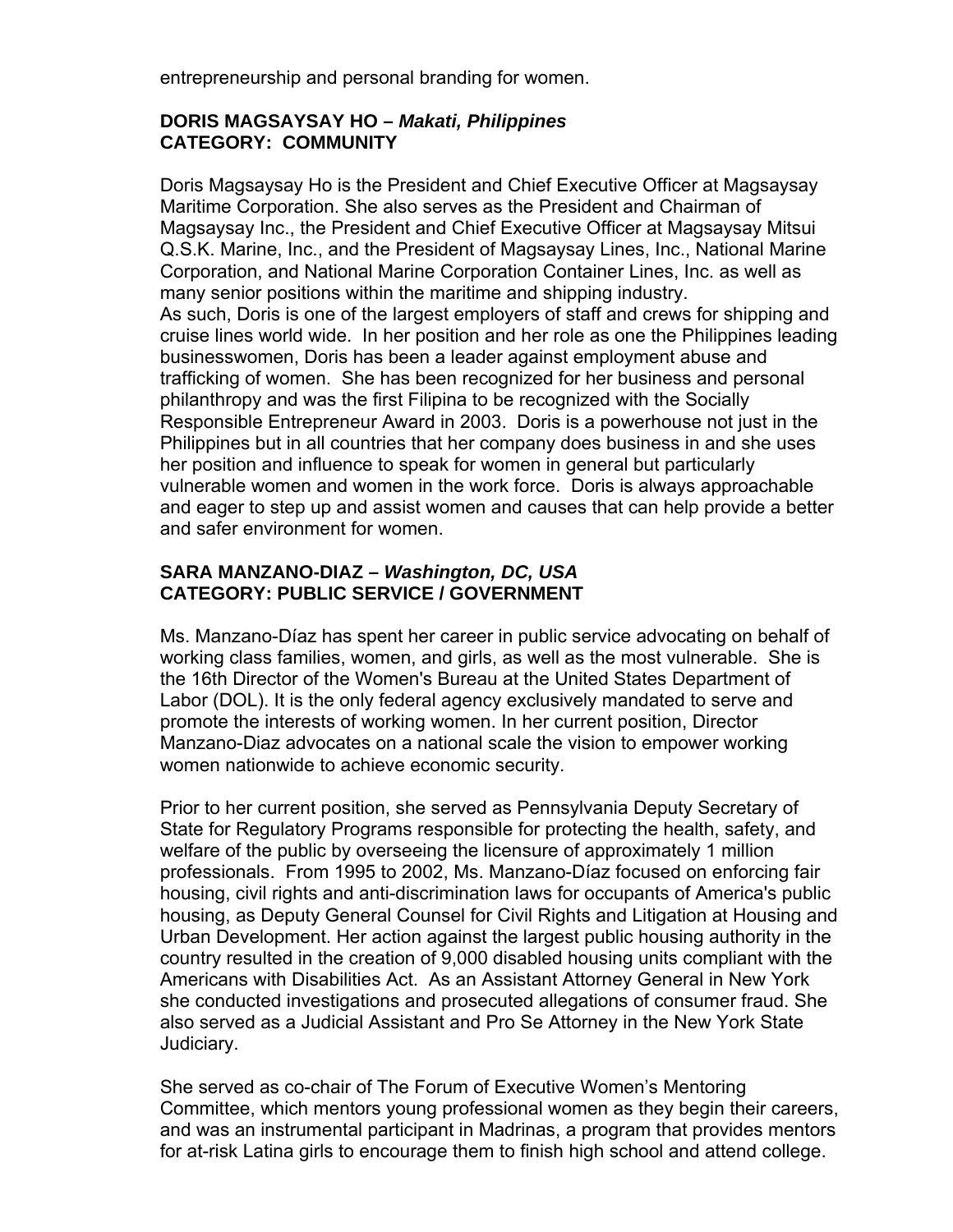#### **THE HONOURABLE SERGIO MARCHI –** *Geneva, Switzerland*  **CATEGORY: CHAMPION OF WOMEN'S ECONOMIC EMPOWERMENT**

![](_page_37_Picture_1.jpeg)

The Honourable Sergio Marchi served as a Canadian federal member of Parliament between 1984 and 1999. During that time he held increasingly senior positions within the government and cabinet and finally serving as Minister of International Trade. Upon retiring from politics, Sergio continued in public service as Canada's Ambassador to the World Trade Organization. While Minister for International Trade, Sergio was a trailblazer when he championed and led the first Canadian women's trade mission to the United States, a ground breaking event which resulted in more than \$35

million in trade. This was followed up by his hosting the historic Canada/USA Businesswomen's Trade Summit which consisted of the largest ever US trade mission to Canada and during which more than 900 business matches were conducted. Sergio showed his commitment to the role that Canadian women have to play by subsequently appointing several women to high profile public appointments, chairing private/public sector dialogues with Canadian businesswomen and creating the first position within the Canadian Department of Foreign Affairs specifically responsible for women in trade. As Canada's Ambassador to the WTO in Geneva, Sergio continued to be an active champion for the recognition of the role of women in trade and the economy and advocate to his fellow Ambassadors. Today, Sergio holds many position and roles in Geneva where he continues to advocate for women's economic empowerment and as such is worthy of the TIAW Award.

#### **MARJORIE MARGOLIES –** *Philadelphia, PA, USA*  **CATEGORY: NON-PROFIT / NGO**

![](_page_37_Picture_5.jpeg)

In every hat she wears –be it as a reporter, Congresswoman, mother of eleven children, or university professor – Marjorie Margolies is leader and pioneer, always setting the bar higher for those who will follow in her footsteps. This is evident in her current role as an NGO leader advancing the cause of gender Beijing Conference where the CEDAW treaty was born. Upon equity. In 1998, Marjorie headed the US Delegation at the her return, she founded Women's Campaign International (WCI), committing herself to the mission of advancing women's participation in politics, civil society, and business in

developing nations . With her experience, Marjorie imparts tremendous knowledge and skills in leader ship, advocacy, media use, political campaigning, and grassroots organiz ing. Very aware that financial independence is an essential precursor for the w omen's effective application of these skills, economic trainings in Liberia included income generating skills for war affected women such agriculturalists. In Sri Lanka, Marjorie supported Muslim Women's Shelters which empowerment is a central component of every WCI program. For instance, as soap making and computer literacy, as well as financial literacy for female assist women of all ethnic groups to be financially independent and effective entrepreneurs. In 2006, Marjorie worked with the World Bank and International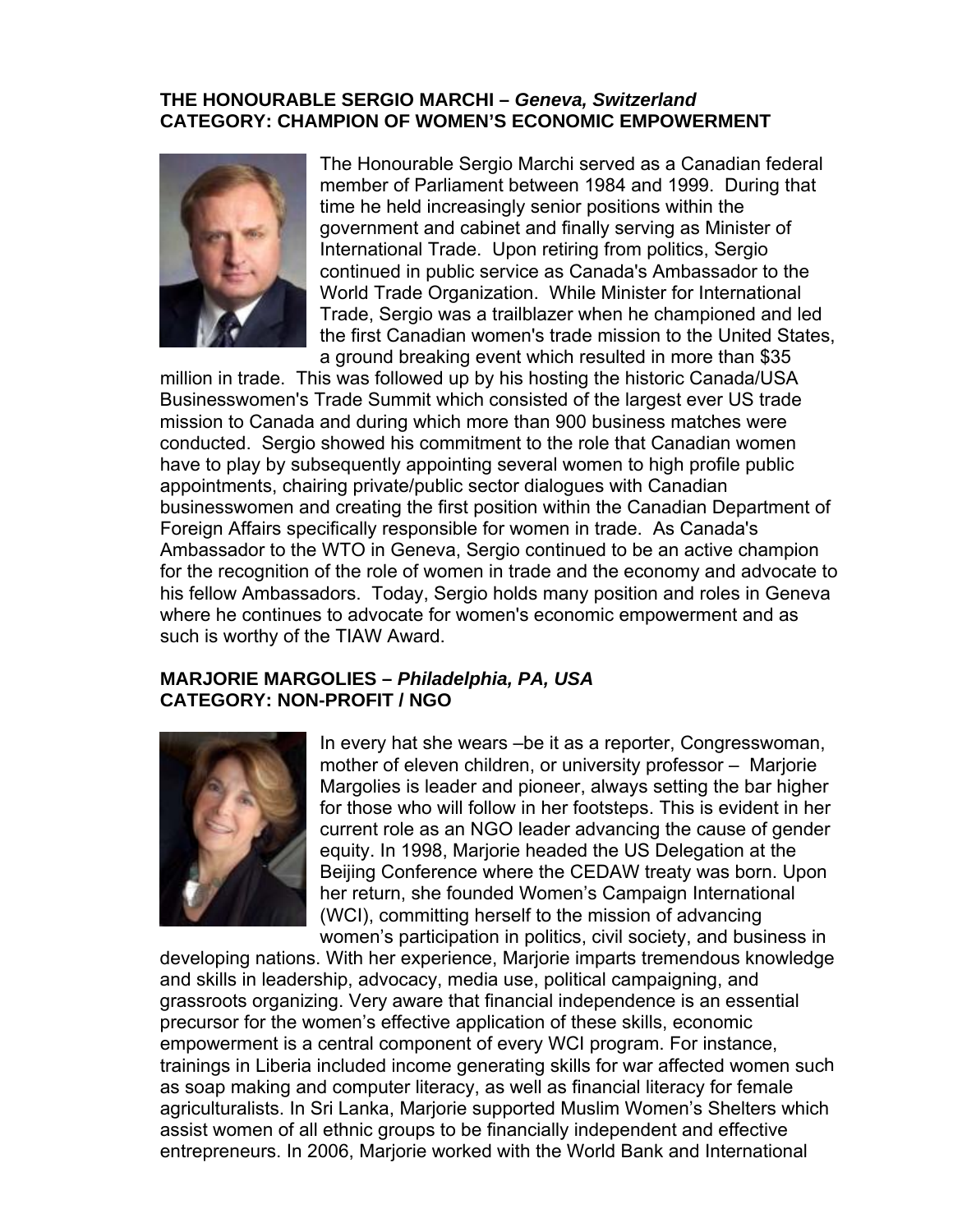Finance Corps to implement a Gender, Entrepreneurship and Markets Program for women entrepreneurs in Kenya, Tanzania, Uganda, and Ghana. Together , programs like these have directly impacted over 900 women, not to mention the thousands of others from the women's communities who benefit as well.

## **TEREZA MBIRE -** *Kampala, Uganda* **CATEGORY: ENTREPRENEURIAL**

![](_page_38_Picture_2.jpeg)

Tereza Mbire is the founder of Uganda Women Association Limited (UWEAL), an association that pioneered and advocated for government support and recognition for the contribution of women to the economic development of Uganda. UWEAL has been in existence for the last 23 years and this year won the award of  $1<sup>st</sup>$  runner up best association in the country beating 999 institutions. She is also one of the founding members of the Uganda Women Finance Trust that started as a women's only micro finance institution that is now at the level to graduate to a full commercial bank. 70% of the

clientele of this bank are women  $-$  in a country where the greatest obstacle to business women is access to credit. Mama Mbiire like she is fondly called has mentored and grown many of the key business women that Uganda boasts of today. In the late 80s, a young mother and new widow, she stepped out into the male dominated world of business – a time when business women were not respected and were considered 'thugs'. She changed this notion and changed the future of Ugandan women. She is known for her selflessness and hard work. At the age of 77 she is still actively running her businesses and continues to go all over the country giving speaking engagements to inspire women to break out of the bondage of poverty. She has tried out any business you can imagine. She encourages women to get busy doing something and money will appear. Because of her rare qualities of integrity, hard work, love and an indomitable spirit she has earned respect and strings of awards as an entrepreneur.

## **JANICE MCDONALD –** *Kanata, ON, Canada*  **CATEGORY: COMMUNITY**

![](_page_38_Picture_6.jpeg)

Janice McDonald has been making a significant difference in the lives of women in her community for over 20 years by generously sharing her business expertise and as a tireless advocate for the career advancement of women in business and in the communications and media sectors in Canada. In 1992, she completed her Master's Thesis on Women and the Appointment Process in Canada on Agencies, Boards, , Councils and Commissions and the results of her research whereby women were significantly underrepresented in positions of power across Canada, galvanized her to commit to

motivate and inspire women to upgrade their skills and improve their opportunities in order to access p ositions at the top. As a successful serial entrepreneur, consultant, and an informal and formal mentor with Canadian Women in Communications Mentorship program, Janice has continued to share her knowledge, wisdom and expertise with a dose of humor and a warm and inclusive approach that engages and inspires women to push themselves out of their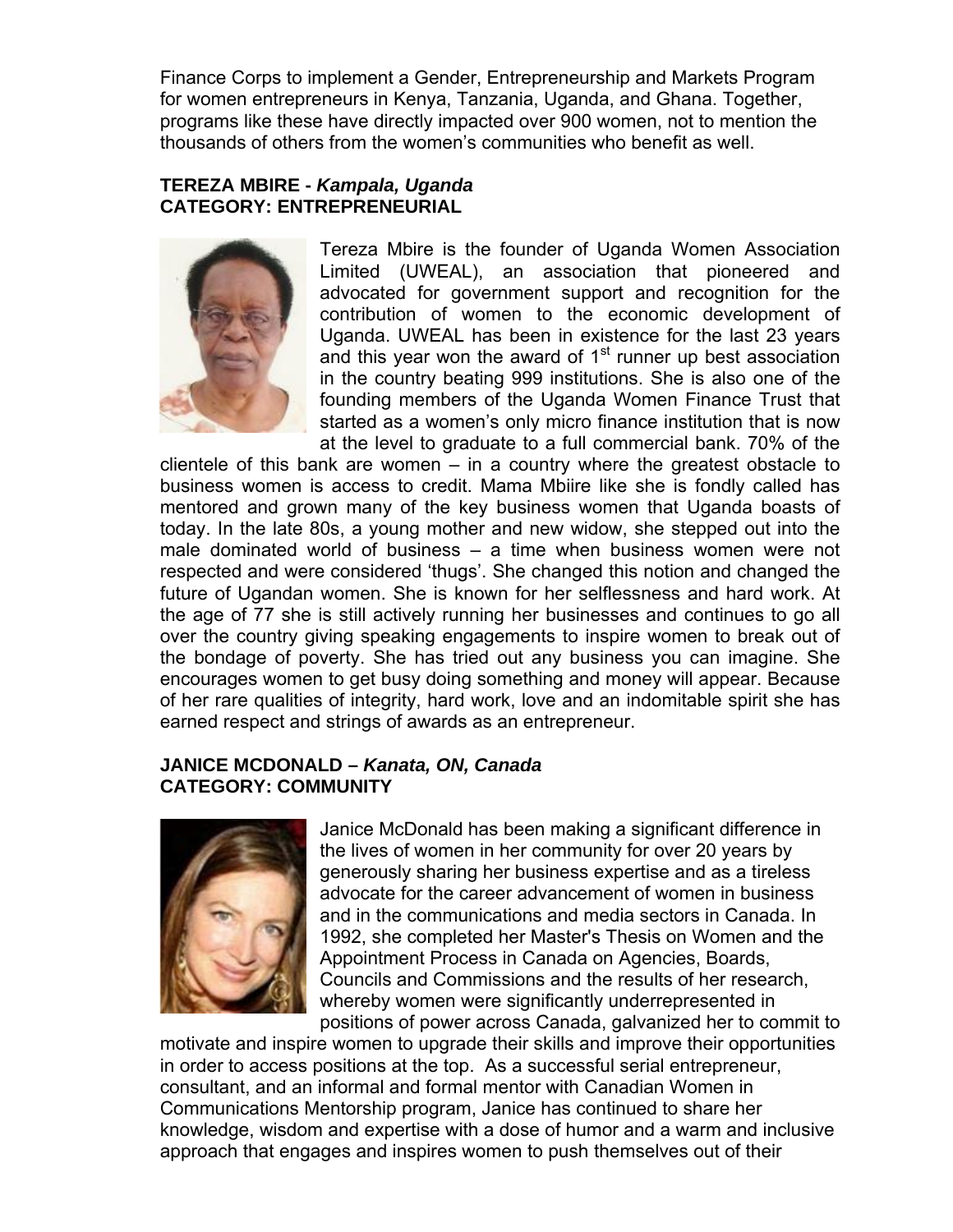comfort zone and into their rightful positions of power. She is a sought after speaker on leadership and entrepreneurship and an ardent supporter o f women. Janice's impact can be felt particularly through her dedication to Canadian Women in Communications (CWC ) where she has used innovative programming and mentoring to ensure that women receive the training and skill development they need to take their career to the next level. Janice is on the National Board of CWC and a recipient of the prestigious Leadership Excellence Award from CWC.

### **HAPPINESS MCHOMVU –** *Dar es Salaam, Tanzania*  **CATEGORY: COMMUNITY/ENTREPRENEUR**

![](_page_39_Picture_2.jpeg)

processing courses are women and interestingly, 50% of them trainees. Apart from this she has touched the lives of these women as well as those of their families by providing them with Happiness has inspired many women to become entrepreneurs through her capacity as an experienced foodprocessing trainer. 96% of the participants in the food end up starting and running successful food-processing businesses. With more than 7000 trainees to-date, it can be said that Happiness has (both directly and indirectly) contributed to the Tanzanian economy through the successful

a steady source of income, job creation, employment and an opportunity for creation of successful careers.

Under her leadership, 230 trainers were trained who in turn trained 8,200 entrepreneurs (98% women). 50% of them are still in business and have created job opportunities for 6,000 people in Tanzania.

UNIDO and the Commonwealth Secretariat commissioned the program to train other women/trainers in Sudan where 55 trainers were trained, in Malawi 65 were trained, and in Zim babwe 55 were trained.

Happiness has indeed made a contribution in empowering women economically in Tanzania and othe r African nations.

# **MADELEIN MKUNU - Cape Town, South Africa CATEGORY: NON-PROFIT / NGO**

![](_page_39_Picture_9.jpeg)

## **Madelein Mkunu, Founder and President at Leading Women of Africa and CEO, Feminar International**

Development. Madelein is the Founder and President of pan-African forum that promotes economic empowerment, new leadership and unity of women of Africa in order to Madelein Mkunu is from South Africa and based in Cape Town. She is a specialist in International Trade and Feminar International and the Leading Women of Africa, a

achieve growth, stability and peace on the continent.

women's leadership program designed to unleash the economic potential of Margaret designs and holds programs that cover the multiple dimensions of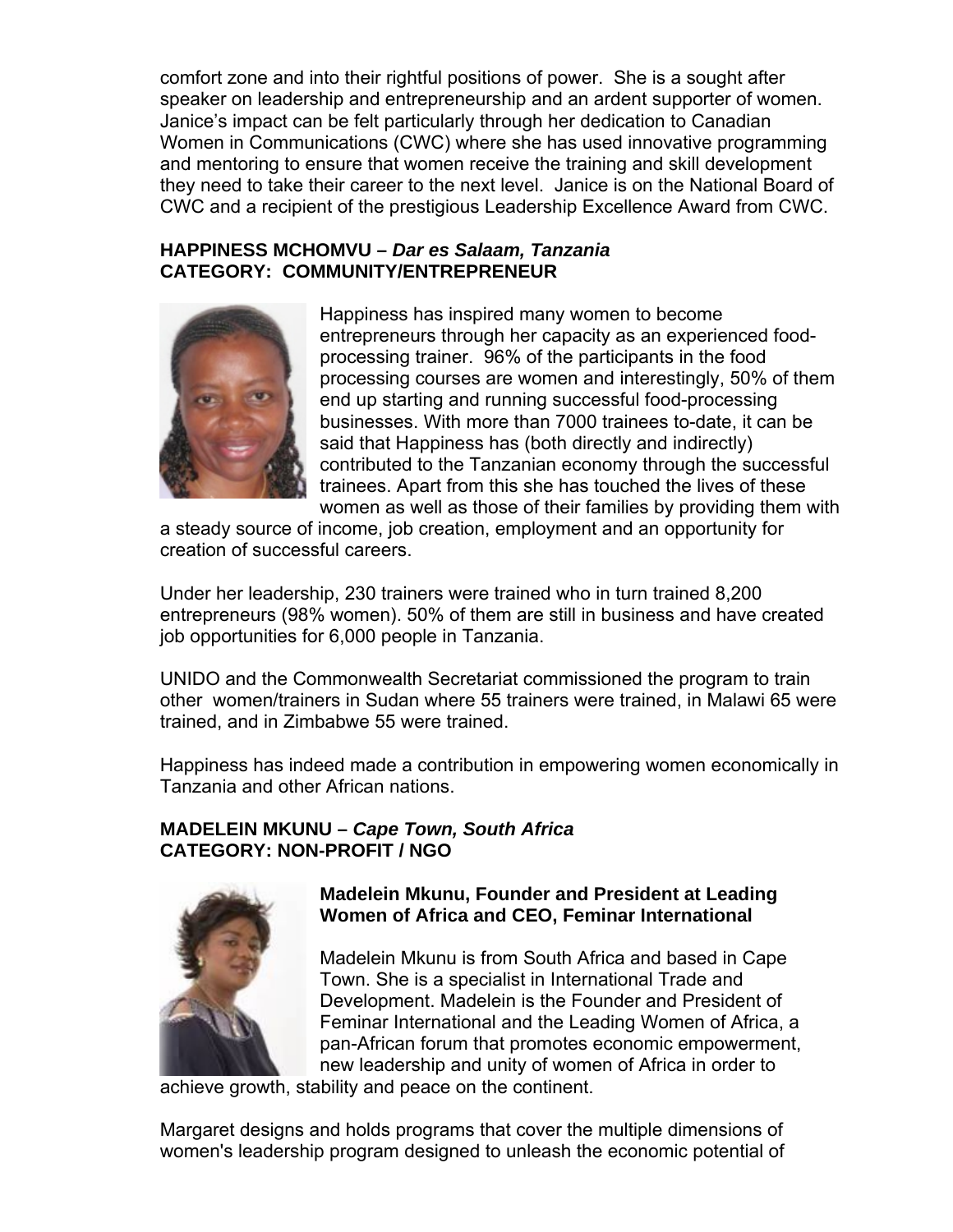women in micro, small and medium enterprises (SMMEs). Taking into consideration Leadership, Good Governance, Conflicts Resolutions, Private-Public partnership with women.

more. It is her passion for African women and dream to see women empowered that have motivated her to abandon her career. A woman of action, her traces are easy to find among others in her publications in: "The contribution of women in the process of African development and unity" appeared in Diversity In Africa, the oming of age of a continent, edited by Professors Kurt April of the famous c University of Cape Town / Graduate School of Business and Marylou Shockley, currently Associate Professor and chair at the School of Business, California State University – Monter ey Bay – USA She has spent 14 years in the financial administration of various South African companies such as Sun International, Western Province Cricket Club, and many

"New Vision for Women of Africa in the 21st Century" appeared at Convergence Vol 6 No. 1. "The ro le of women in planning and design of infrastructure in Africa" Corporate Africa M agazine, June 2009. Madelein Mkunu has been a guest speaker in many International women and business conferences in Europe, Asia and Africa.

It is through her courage and determination that Dr. Amany Asfour, President of the Egyptian Business Women Association said of her: "Madeleine Mkunu is the dynamo of the new generation of African women."

### **SAMRAWIT MOGES –** *Addis Ababa, Ethiopia*  **CATEGORY: ENTREPRENEURIAL**

![](_page_40_Picture_5.jpeg)

Samrawit Moges Beyene received her first degree from the 2 – government Tour Company (National Tour Operation) 198 Managing Director, this is the first company in Ethiopia that Addis Ababa University in Journalism and her diploma in Tourism Management in Italy. She was employed within the 1993. She then founded her own company - Travel Ethiopia since 1994, with 35 permanent employees, where she is a has permanent female guides.

Samrawit is involved in several diverse businesses. She is the founder of Village Ethiopia in 1998, creating employment opportunities for 25 local Afars (in a place about 400Kms out of Addis Ababa), where she has a total of 37 employees. Samrawit also established Freesia Ethiopia, a flower growing business, in 2007 with a total of 100 employees, 80 % being females. She also has the Chancho Flower Plc, growing flowers and vegetables and creating employment opportunities for 44 employees, of these only seven are males. Her other company is F lorensses Ethiopia, operational since 2004; it has 450 permanent employ ees, where 75 % are women.

Samrawit is one of the founders member of WEG group (Women Entrepreneur Group) established February 2011. She is also an active member of Ethiopian Women in Busines s (EWiB), a networking organization to improve the status ofWomen.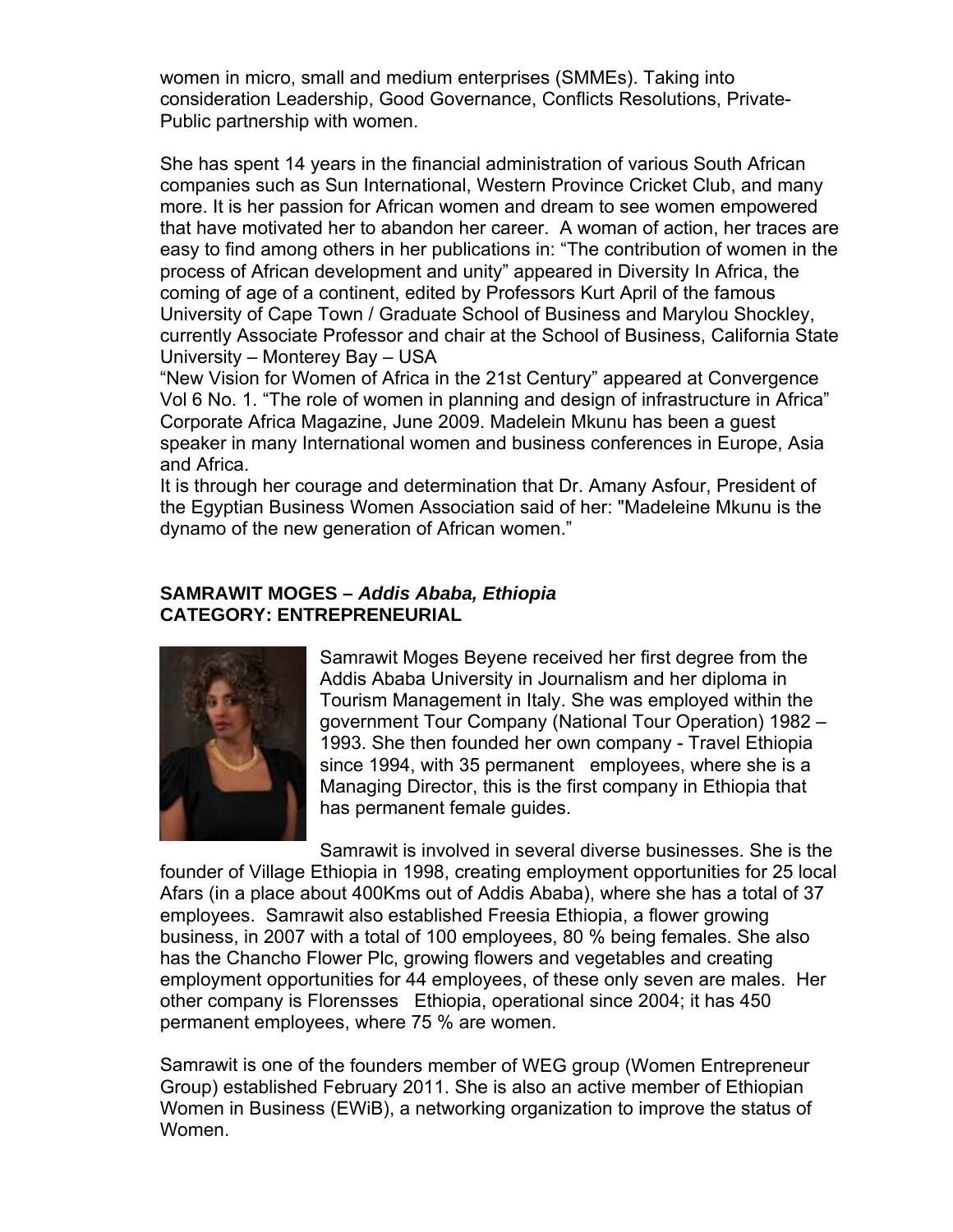Samrawit serves as a Board member of the current Addis Ababa Chamber of Commerce. She is member of Toast Masters Club, and an active member of Rotary Club since 1991 being the first female president in Ethiopia. During her houses and the house distribution was based on mainly for families lead by single leadership as a President in the Rotary in 2001, she was able to construct 100 mothers.

## **HELENA MORRISSEY –** *London, United Kingdom*  **CATEGORY: CORPORATE (INDIVIDUAL WOMEN)**

![](_page_41_Picture_2.jpeg)

Helena Morrissey is Chief Executive Officer of Newton Investment Management Ltd., BNY Mellon's United Kingdom (U.K.) based global thematic investment boutique.

20 years ago, as the only female on a team with 16 male bond experienced something only women do. As her young family's leave and her boss passed her over for a promotion, saying he doubted her job commitment. "I wanted to know if I'd done fund traders at Schroders Investment Management, Helena breadwinner, she had just returned from her first maternity

something wrong or I wasn't ready. The answer came back, 'Well, you've just had was that I was on a different path." Helena wound up proving him wrong. She quit, joined Newton Investment Management and, seven years later, became chief executive officer at age 35 when Mellon Financial Corp., now Bank of New York your first child, and we're not sure whether you can make it through.' The sense Mellon Corp. took over.

This experience has fueled a tireless campaign for supporting women in business. Following the 2011 U.K. government's review on Women on Boards, Helena is spearheading a cross-business initiative in the U.K. to have 30% women on company boards by 2015. She is currently signing up the Chairmen of Boards for the FTSE 100 companies to make 30% female board representation a reality.

Helena also leads 'Bowstring', the EMEA (Europe, Middle East and Africa) women's network for BNYMellon. She recently won the Financial News' 'Most Influential Woman in Asset Management' 2010 Award. Helena truly "walks the talk" in empowering women in corporate business.

## **BARBARA MOWAT –** *Abbotsford, BC, Canada*  **CATEGORY: ENTREPRENEURIAL**

![](_page_41_Picture_9.jpeg)

For decades Barbara has empowered business women to succeed and has helped countless women throughout the world start and, build their own sustainable businesses.

Report, the first Canadian national newsstand magazine for micro-enterprises, with a 50,000 person readership to help HBBs network and access markets. She spear-headed the first HBB Friendly Community Awards partnering with educational institutions, corporations, government and non-Barbara was the founder and Publisher of Home Business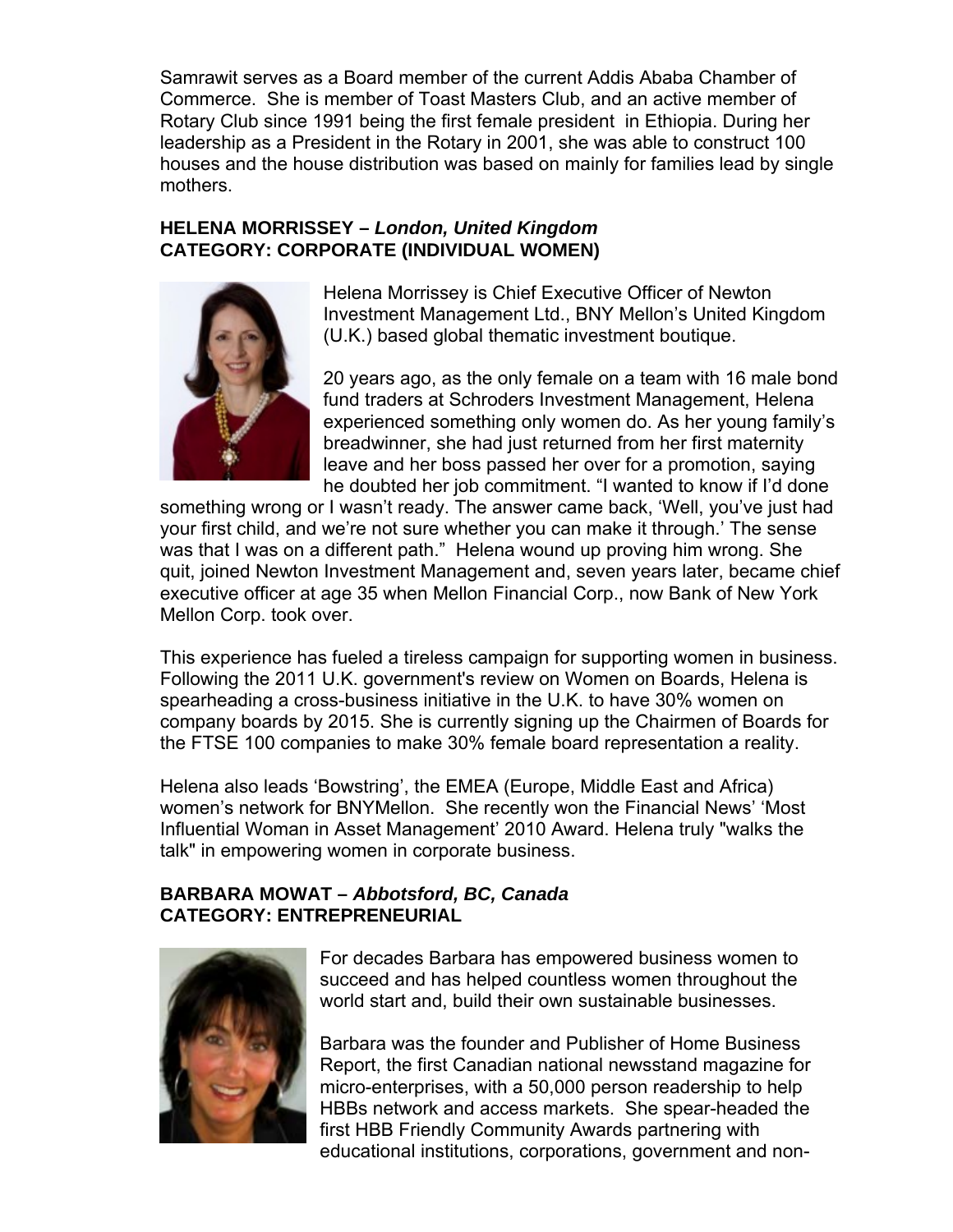governmental bodi es to increase profile for HBBs.

Recognizing the po wer women can experience running a successful business, Barbara created the well respected Uniquely Programs, assisting over 12,000 Canadian entrepre neurs to access markets. She is an international leader in the development of SM E enterprises, with an emphasis on women. Her Uniquely training model has successfully steered thousands of micro-enterprises into sustainable business development throughout Canada, South East Asia, USA, South America, Europe, Afghanistan, India and Africa.

Economy, and was awarded the Commemorative medal for the 125th Anniversary of Canadian Confederation, which recognized her significant role in the microbased business growth phenomenon. She was also nominated for the Ernst & Barbara's achievements were acknowledged with a 2010 Governor General's Award commemorating the Persons Case which recognizes outstanding individuals who advanced equality for women and girls in Canada. She won the 1993 Canadian Women Entrepreneur of the Year Award for Impact on the Local Young Entrepreneurship Awards in 1994 for the category of "Supporter to Entrepreneurship".

In 2010, Barbara launched GroYourBiz.com, a peer-to-peer advisory group, where entrepreneurs receive education and mentorship on business growth.

### **MR. JAMES MULWANA -** *Kampala, Uganda* **CATEGORY: CHAMPION OF WOMEN'S ECONOMIC EMPOWERMENT**

Mr. James Mulwana is an industrialist and an established business man in Kampala. He is one of the unsung heroes in the furthering of women's economic empowerment in Uganda. A very humble and yet very wealthy man, he has made generous contributions towards the kickoff of business women organizations. He sits on various private sector boards and has always advocated for women representation on such forums. During the formation of East African Business Council, he campaigned for women's representation on the board and went ahead and paid their membership (not a small amount at that time) without which women would have been disqualified. He has encouraged many business women leaders to step up to the levels of leadership in the business arena and supported them. He is fondly referred to as 'God father' by many business women leaders. Mr. Mulwana has given many women the freedom of economic independence by offering them unlimited opportunities of employment in his manufacturing companies. He has demonstrated that without the support and goodwill of men leaders, women will continue to be left behind in the development process. He has been the voice of business women behind those heavy doors that women would never have entered. He is one man who whenever he has the opportunity, hails women, as the engine of economic development. A very rare personality is James Mulwana - he has appointed one of his daughters as a business partner/CEO of his companies – which goes against popular African culture.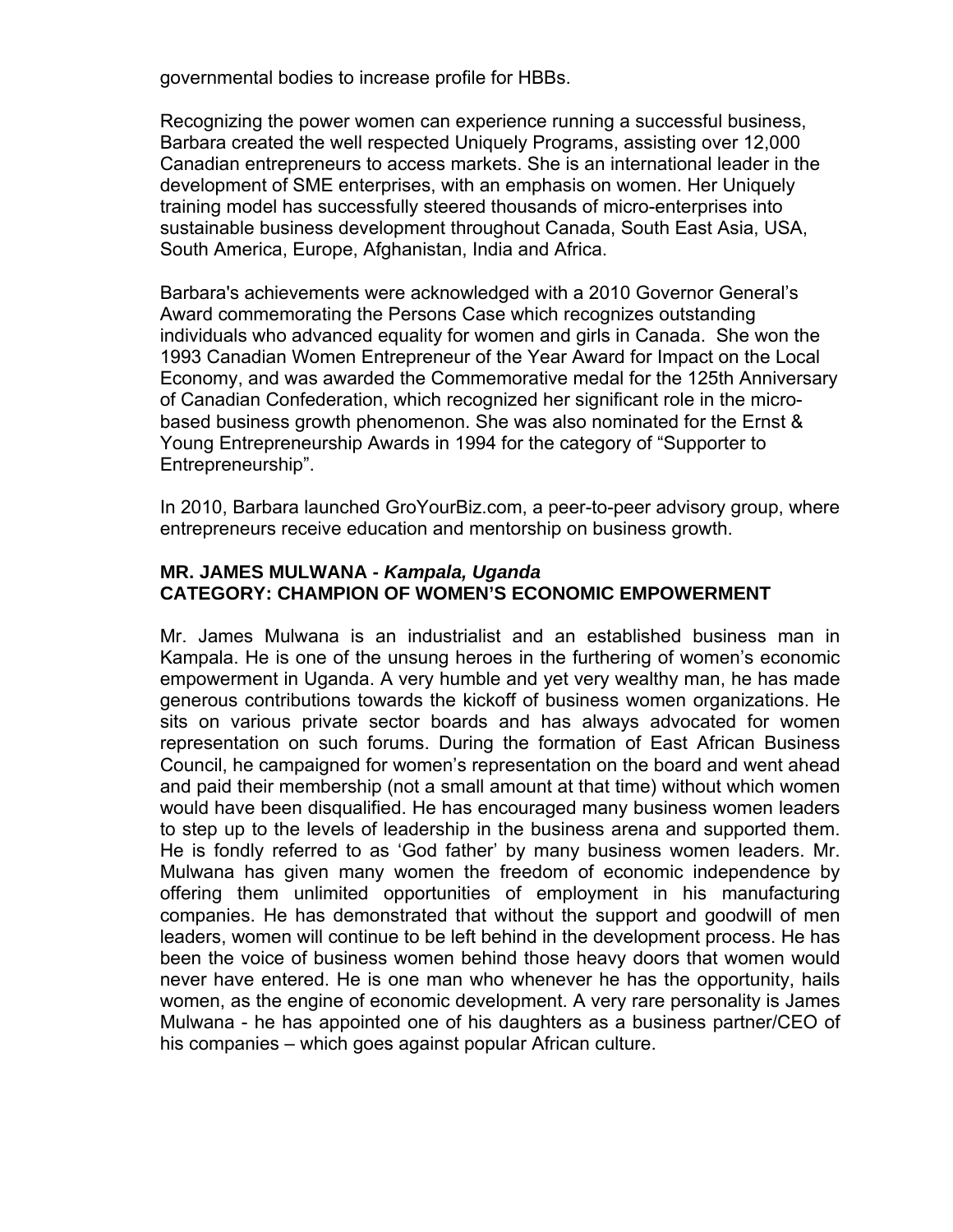### **YETNEBERSH NIGUSSIE –** *Addis Ababa, Ethiopia*  **CATEGORY: EDUCATION**

![](_page_43_Picture_1.jpeg)

Yetnebersh Nigussie, lost her eyesight at the age of 5. She describes this instance as an opportunity as it helped her to escape from early marriage and instead obtain an education. Yetnebersh believes that she has one disability and the remaining 99 abilities to invest on. As she repeatedly indicates, people tend to forget the 99 abilities that a person with a disability has and capitalize on one disability which ultimately leads to charity.

At Addis Ababa University (AAU), she obtained a law degree and a Master's degree in Social Work. Involved in extracurricular activities, she chaired the AAU Anti-AIDS movement 2004-05 and founded and served as the first president of the AAU Female students association in 2006. During her service for the Anti-AIDS movement, she received a number of national and international awards one of which was the AMANITARE award which she recieved in 2003 in South Africa for her strong advocacy work for girls' education.

and Development (ECDD) to promote the inclusion of persons with disabilities in different development programs including economic empowerment. ECDD is capital for any profitable life. As a disabled entrepreneur, she describes it is more difficult to get the opportunity which is given by the society, than getting the Yetnebersh served in more than ten organizations and chaired the Ethiopian National Association of the Blind Women's Wing from 2003 to 2007. Out of that exposure, she founded a local organization called Ethiopian Center for Disability working with Micro Finance Institutions (MFIs) in Ethiopia to include persons with disabilities as their favored clients. She emphasizes that opportunity is an initial financial support from MFIs.

Yetnebersh is a trained facilitator for a Finish Foundation called Abilis Foundation and succeeded in facilitating funding opportunities for groups of persons with disabilities. With this program Yetnebersh and her organization ECDD have enabled more than 25 groups of disabled persons engage in different business activities and shift from being objects of charity to subjects of productivity.

, Business Skills (BBS) and Business Development Services (BDS). Since then She co-founded the Women Entrepreneurs Group and serves as a Vice Chair person. In 2004 she was asked by the ILO to be trained as a master trainer on Basic Yetnebersh has trained more than 200 women with disabilities and provided BDS for more than 50 women with disabilities. In this process, she has succeeded to assist around 80 women with disabilities abandon begging and turn productive.

Yetnebersh started the Yetnebersh Modern Academy with 23 students in 2008 and currently has more than 190 students up to Grade 4. It is an inclusive school for individuals with disabilities. At present the academy has 24 employees working full time.

Yetnebersh is an Executive Director, an entrepreneur, a disability and women's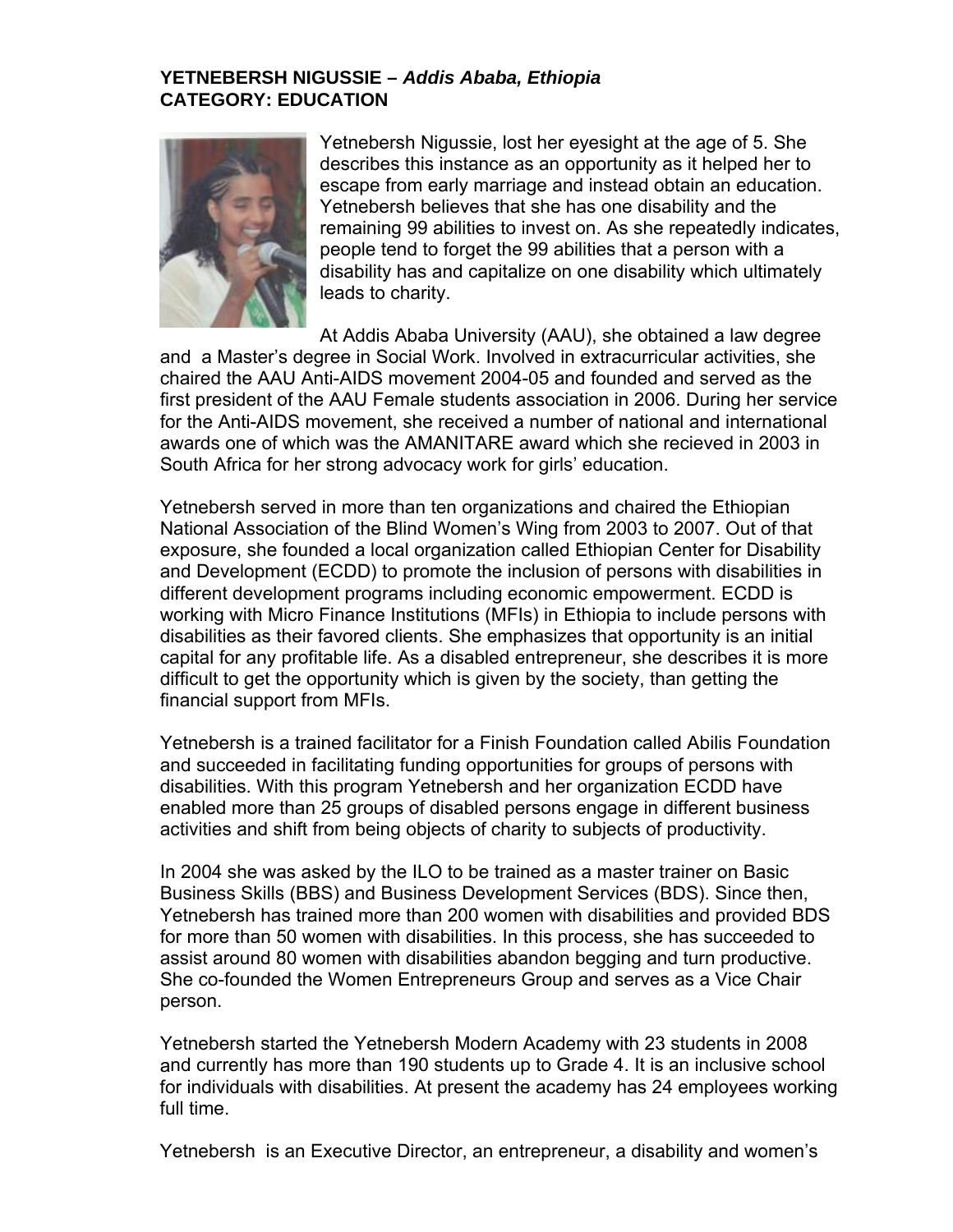rights advocate and last but not least a married women preparing to begin her own family. Considering all these strengths, It is more acceptable to address her as dif-abled (differently abled) other than disabled.

#### **RUSIA ORIKIRIZA BARIHO -** *Kampala, Uganda* **CATEGORY: YOUNG WOMEN LEADERS**

![](_page_44_Picture_2.jpeg)

Rusia is Uganda's rising star. She gives hope to a country daunted by a crisis of youth unemployment. She is the proud owner of ORIBAGS, a small scale company producing handmade paper bags, jewelry and crafts made from local materials like agricultural waste including wheat and rice straw, pineapple crowns, grass, waste paper and other natural fibers. As a first born teenage daughter of a peasant in rural Uganda, she almost dropped out of school because of lack of tuition when luck struck and a humanitarian family from the city took on the responsibility to educate her. Even when she moved to

the city to complete her education, she worried about her siblings and other young girls who may never be as lucky as she was. She always contemplated how to break the poverty curse back home and started making ladies jewelry from waste paper she collected from office garbage around the university. She is now using her small scale company to create opportunities and change lives of young women living in difficult circumstances especially those living in absolute poverty and those families that have been adversely affected by the HIV/AIDS scourge. She offers employment opportunities, enterprise development skills and knowledge transfer. Her local community- especially the young girls and women make up her value chain- they do the marketing, supply and selling of her ORIBAGS products.

Rusia is a renowned, youth/women entrepreneurial advocate, environmentalist among many other things. She scooped the Ugandan young entrepreneur achievers' award of 2010.

### **PETA PAYNE - South Croydon, Surrey, United Kingdom CATEGORY: NON -PROFIT / NGO**

Peta is the Managing Director of International Women of Excellence, which she founded in 2005. This is a not for profit organization committed to helping women in business realize their full potential. IWE is aimed at women following corporate or professional car eers. It is both cross company and cross sectoral. Funding is provided by company sponsorship. The company has been consistently so funded since its inception, which is a mark of its success and the value placed on it by International Women's Forum and International Vice president of the European these companies. Peta has been active in supporting women to realize their potential for many years. Before founding IWE she chaired The European Women of Achievement Awards between 1997 and 2004. She is a director of the Arab Union of Women.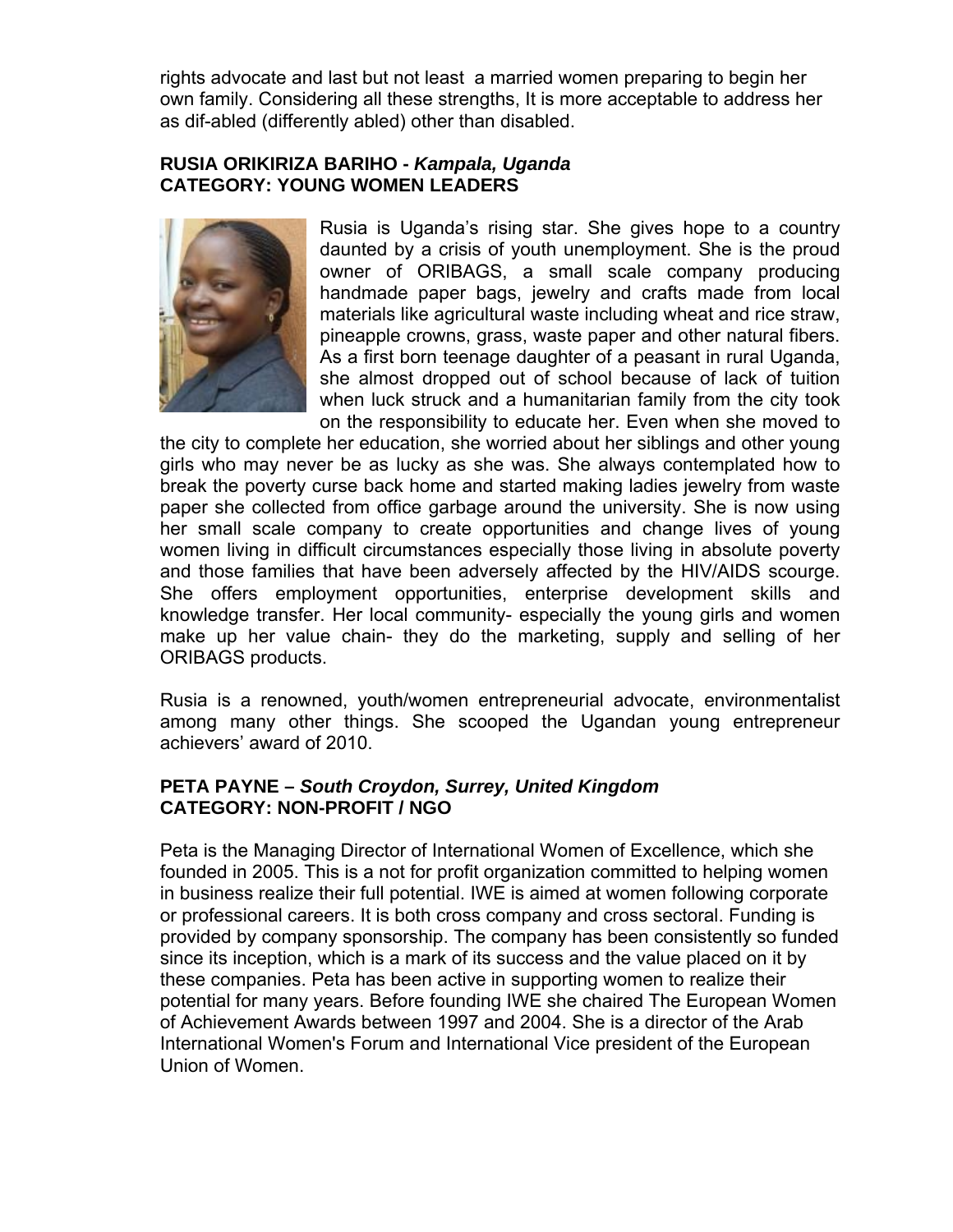## **JACQUELINE PLAIR-RUSHIN –** *Fayetteville, Georgia, USA*  **CATEGORY: CORPORATE (INDIVIDUAL WOMEN)**

![](_page_45_Picture_1.jpeg)

Jacqueline Plair-Rushin has been a Director on a mission for Intercontinental Hotel Group's (IHG's) Global Technology , Customer Care de partment since 2003. Mrs. Plair-Rushin dedicated her time, skills and passion to ensuring upward mobility for women in her department. Under her tutelage and mentorship, ten plus women have been promoted and have since moved on to even more rewarding positions inside the company. Her passion for making sure women understand the business and "Get the Job Done" attitude was key when her organization, also lead by two of the women promoted by her,

won the prestigious Stevie awards: Award for International Customer Contact Center of the Year 2009, Award for Customer Service Department of the Year in Leisure and Tourism 2010, and the American Business Award Finalist 2009. Mrs. Plair-Rushin kicked off the eWIT (Women In Technology) program for IHG and pushed to partnership with Devry Institute which resulted in an IHG internship for two highly skilled and motivated young ladies changing their lives forever. Her passion for leading and encouraging women towards success does not stop at the exit of her corporate building. Mrs. Plair-Rushin also contributes to helping young girls in the commun ity by volunteering in Big Brothers/Big Sisters programs and Girls Get IT as well as serving on the Board of Directors for Project Healthy Distribution, Mrs. Plair-Rushin continues to be not only a "Trailblazer" but a "Trail-Grandparents and Fortitude Educational, Cultural, and Development Center (FECDC) concentrating on women and girls. Currently Director of Global Creator" for women in corporate America!

### **MICHELLE POCKEY –** *Vancouver, BC, Canada*  **CATEGORY: ENTREPRENEURIAL**

![](_page_45_Picture_5.jpeg)

double realities of the glass ceiling and the old boys' network early in her law career, Michelle recognized the need for a new, women-centered model for the empowerment of women in business. Though several women's associations existed at the time, most were industry or profession specific silos. In Michelle is a trailblazer for positive change for Canadian women in business and the professions. Confronted with the 1997, Michelle co-founded the Professional Women's Network (PWN), a non-profit organization dedicated to changing the status quo.

PWN is an innovative concept for the advancement of women. It provides a collaborative, supportive and inclusive environment where women are encouraged and offered tools to succeed in a traditionally male-dominated business world. PWN provides a forum for business and professional women to meet in a comfortable setting for networking, cross-promotion, education and mentoring. In 2010, members reported that a significant number of business deals were concluded and key business relationships established amongst them – a clear sign of success.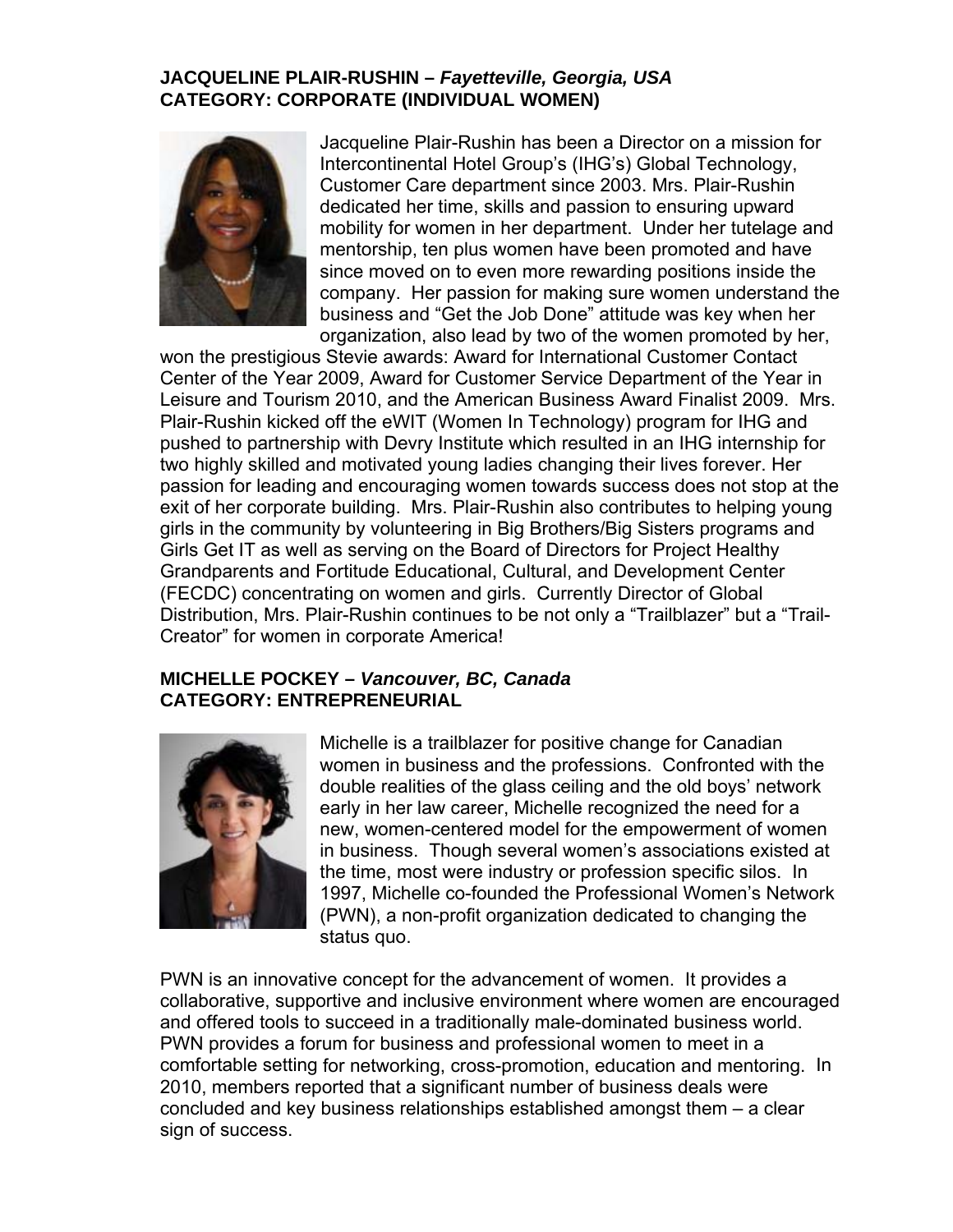Under Michelle's leadership the PWN has become hugely successful: from its now includes men supporting women in business, with chapters in Vancouver and Calgary. The need for this forum is so strong that Michelle was urged to launch three new chapters in other cities, including London, England – a significant roject she is currently undertaking. p Vancouver origins of about 100 members, it has grown to about 1000 today, and

Michelle's tireless dedication to her vision of a business world where women succeed is an inspiration for us all.

### WENDY PYE MBE - Auckland, New Zealand **CATEGORY: EDU CATION**

![](_page_46_Picture_3.jpeg)

Wendy Pye is such a unique person it is hard to fit her into just one category. Wendy is the founder of Sunshine Books and the Wendy Pye Group in New Zealand. A former journalist who was struck by the correlation between illiteracy and juvenile crime, Wendy started her own publishing company with one simple but noble objective: to teach the world to read. From that humble beginning,Wendy has created one of the world's leading publishing and technology companies focussing on literacy and making it fun to read and learn. She now has more than 1800 titles and has sold more than 218

million books worldwide, while implementing unique learning programs in some of the least developed environments in the world. She has been a champion of helped raise literally hundreds of thousands if not millions of young women worldwide out of poverty by working with governments and education departments tireless campaignon behalf of illiteracy which affects more women than men more women through her work in Asia Pacific and most recently was invited by the PrimeMinister of New Zealand to be a founder of the NZ Global Women, a network of more than 80 of NZ's top businesswomen. Wendy is fearless and passionate and women anywhere could not have a better advocate, she has to implement new policies on curriculum development for literacy. Wendy's than qualifies her as a recipient of the TIAW Award.

## **RY: CORPORATE (INDIVIDUAL WOMEN) CATEGO HELEN REEVES –** *Toronto, ON, Canada*

![](_page_46_Picture_7.jpeg)

Helen is a key executive at MTS Allstream and plays a crucial role in the company. However, Helen takes the time from her busy schedule to mentor other women, empower them to overcome the obstacles, break the glass ceiling and pursue through recognition and promotions across companies and their dreams, improve financial status, earn higher incomes industries.

compassion and ability to help first generation immigrant women and instill economic empowe rment and build their Canadian professional network. She never closes the door simply because of the complexity of understanding the differences or social gaps between a newcomer and a local seasoned executive. More importantly, Helen has demonstrated her openness,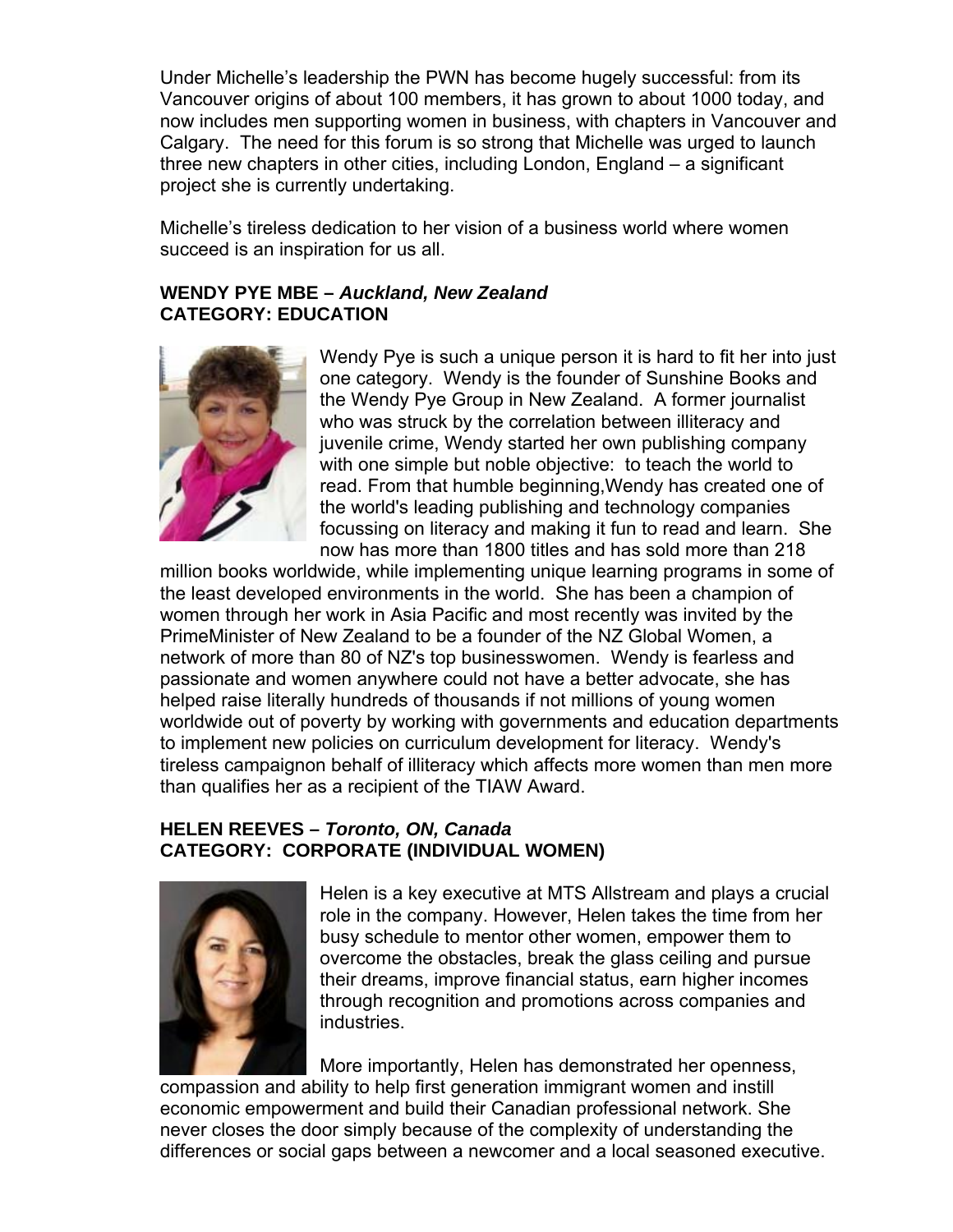Her openness and insights encourage her mentees to strive to fill the gaps toward a potential dream career. Her colleagues and mentees hope that this award will encourage more successful women to help others, especially those that most need it.

## **LARKE RIEMER –** *Melbourne, Vic, Australia*  **CATEGORY: CORPORATE (INDIVIDUAL WOMEN)**

![](_page_47_Picture_2.jpeg)

Larke Riemer, National Head of Women's Markets, Westpac Banking Corporation heads a team of State Managers in Australia who work alongside women in business, driving strategies that will assist them to reach their goals and increase their economic empowerment.

Larke has worked in the banking sector for 25 years; the last bank in Australia for Women in Business. She has shown her 10 in Women's Markets. It is because of Larke's personal passion and efforts that Westpac is positioned as the No 1

commitment to supporting women in Australia through the Women's Markets by creating business educational programming, financial literacy training, and providing networking resources specifically for women. She spearheaded the launch of the first stand-alone community website for women in business by a financial institution called therubyconnection.com.au.

Larke devotes considerable time as Chair of the Global Banking Alliance for wealth creation worldwide, Larke's contribution over the past two years has been instrumental in growing the organization's membership, extending its reach Women. As the leading organization of financial institutions driving women's around the globe, and increasing the organization's credibility.

Larke's commitment to women goes beyond bank products and services to something of greater importance. That is educating the banks about the impact women have on the business and economic landscape. Larke feels that with the current global financial crisis, women in banking and their customers will play a very crucial role in re-establishing confidence and trust in the banking sectors globally.

## *a* **ROSIE RIOS –** *W shington, DC*  **CATEGORY: EDU CATION**

![](_page_47_Picture_9.jpeg)

Engraving and Printing, and Fort Knox and is a key liaison with the Federal Reserve. In addition, the Treasurer serves as a senior advisor to the Secretary in the areas of community Rosie Rios serves as the Treasurer of the United States. She has direct oversight over the U.S. Mint, the Bureau of development and public engagement and as such, she has a direct impact on women and their economic empowerment.

She also has taken the initiative to inspire women to seek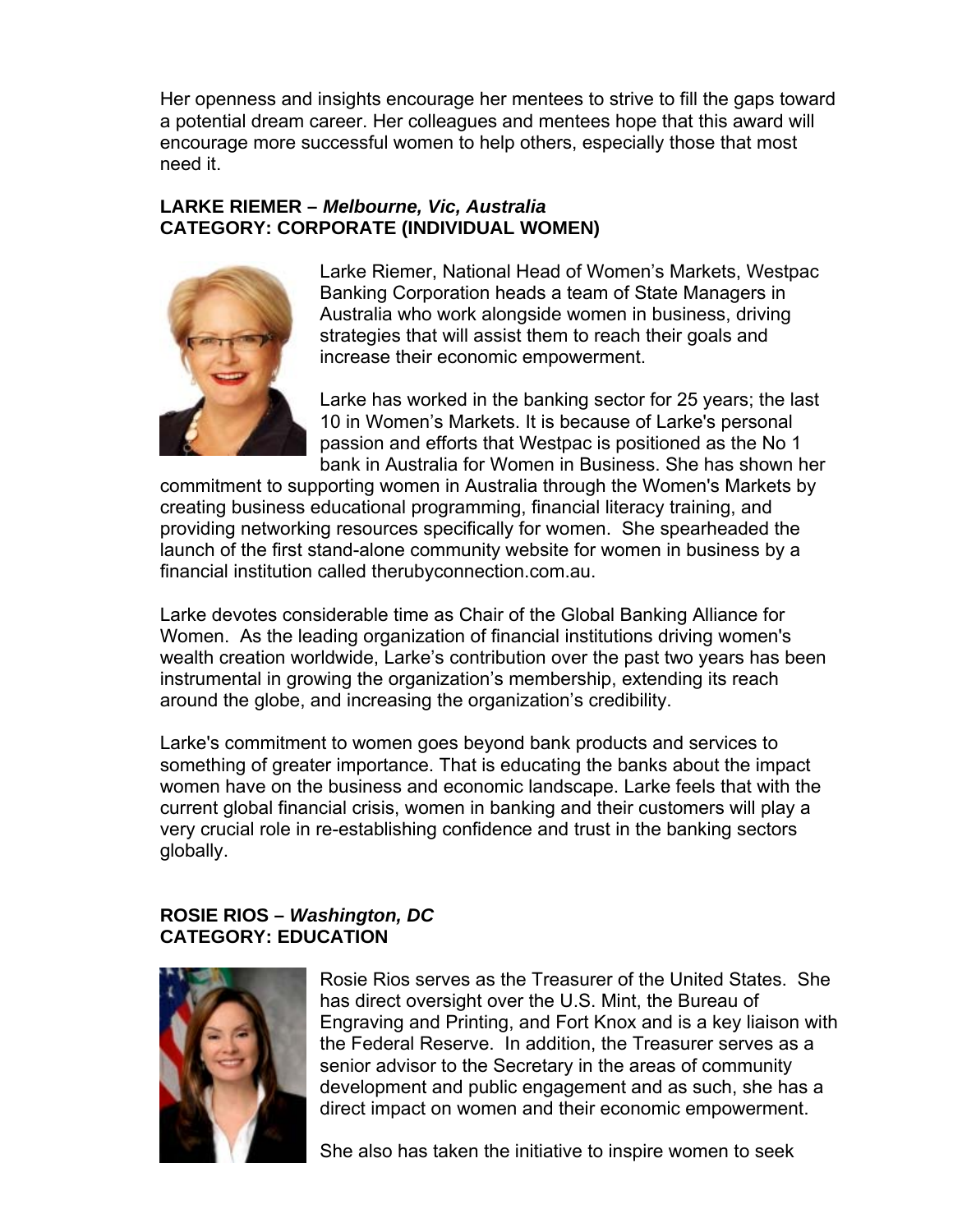careers and/or to advance their careers in Finance not by only her own example but also by spotlighting the careers and contributions of other prominent women in Finance. In this regard, in March 2010, with the support of Secretary Geithner, future generations of women and girls who are considering finance, economic or to the financial meltdown, which include Federal Deposit Insurance Corporation Chairman Sheila Bair, Securities and Exchange Commission Chairman Mary Schapiro, then-Congressional Oversight Panel Chair Elizabeth Warren, Small Business Administrator Karen Mills, Council of Economic Advisors Chair Christina Romer, spoke at the Symposium. Ms. Rios organized the Women in Finance Symposium, which was hosted by Treasury and the White House Council on Women and Girls. The purpose of the Symposium was to recognize the important role that women in the Obama Administration and the private sector were playing in the economic recovery, connect business organizations in support of Women in Finance, and inspire business as a career. Several women who helped to craft the Nation's response

Ms. Rios assembled a collection of 21 photos of women who were working in Treasury between 1974 through the 1900s. Those photos are on display in the corridor near her office at Treasury to serve as a reminder of the important role that women have p layed in the United States' financial history.

Working mothers a s well as fathers often find it difficult to balance out their work and family demand s. Ms. Rios understands that employers should act, where possible, to help th eir employees achieve such balance. Thus, when she learned possible. that there were no nursing rooms available at the Main Treasury Building, Ms. Rios acted immediately to make sure that Treasury provided private, wellequipped nursing rooms to nursing mothers working in the building as quickly as

In view of the foregoing, on behalf of the Executive Women in Government, I strongly recommend that Ms. Rios receive the TIAW World of Difference 100 Award this year.

#### **ATHI RODGVELLER –** *Brier, WA, USA*  **C CATEGORY: EDUCATION**

![](_page_48_Picture_5.jpeg)

Girls need our support to not only succeed but to thrive and excel in high paying STEM (Science, Technology, Engineering experienced first hand the impact of this program. In its 10+ year history the organization has touched the lives of over 18,000 students from middle school through university. IGNITE brings together young women, educators and women professionals who work for local companies and live in nearby neighborhoods as role models and mentors. and Math) careers. Cathi Rodgveller, founder of IGNITE, has

The State Department has identified IGNITE as a representative model for educators around the world attempting to increase female STEM representation. Cathi regularly meets with international delegations as part of this effort. IGNITE extends its impact in developing countries as the curriculum is being translated into multiple foreign languages. IGNITE is reaching out to educators in Nigeria,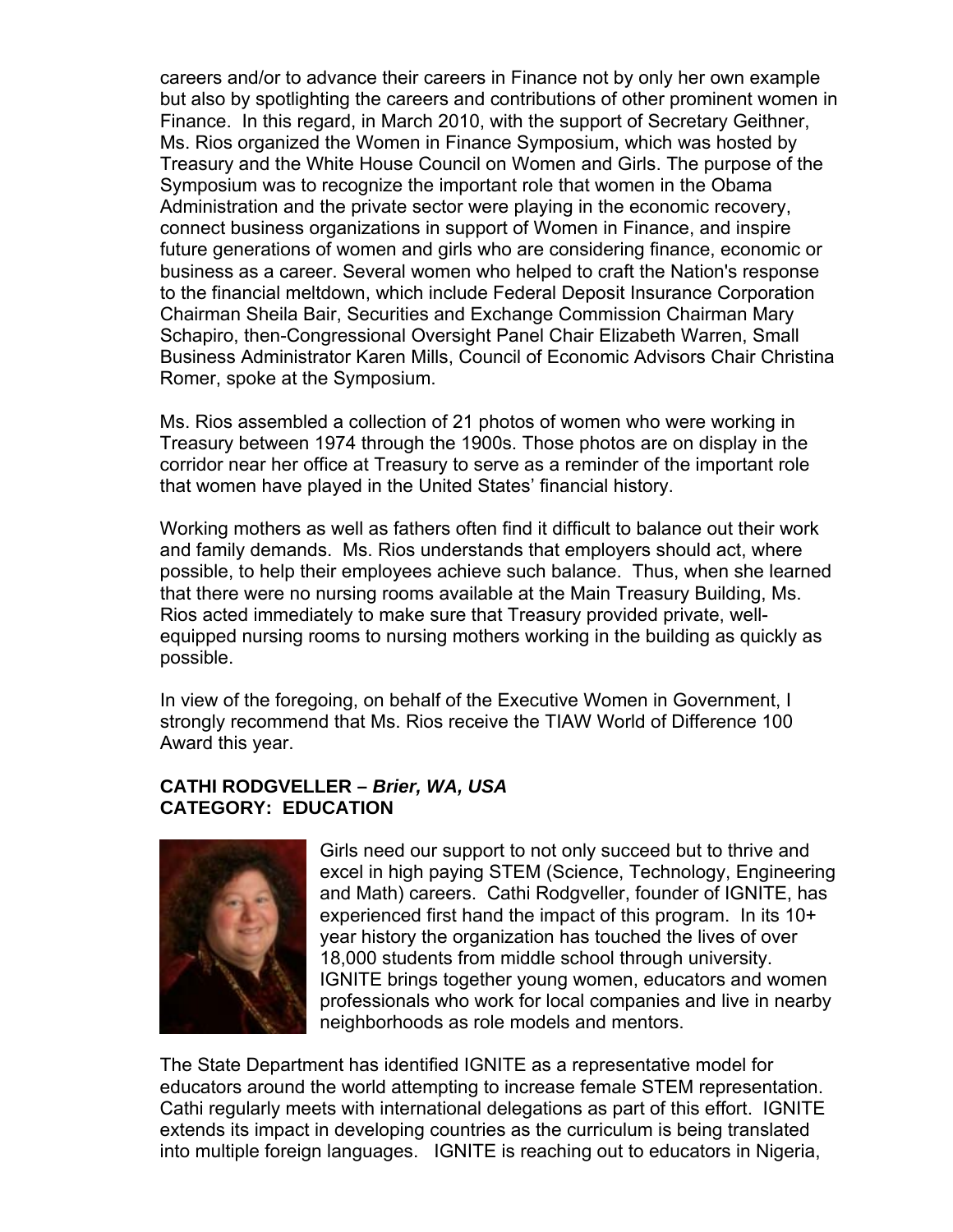Pakistan, South Africa, Libya, England and Egypt in addition to their continued work in the United States.

IGNITE offers an affordable, community-based, multifaceted approach to STEM education – providing toolkits and curriculum which allow educators across the globe to replicate th e successful model that flourishes in Seattle Public Schools. In Seattle schools, the number of young women in technology courses more than doubled after the im plementation of the IGNITE program in high schools. United States Senator Ma ria Cantwell has partnered with IGNITE to initiate national legislation, named after IGNITE to honor this work, that will provide \$50 million in funding for girls' tec hnology education.

## **DEBBY ROONEY –** *Ventnor, NJ, USA*  **CATEGORY: EDUCATION**

![](_page_49_Picture_3.jpeg)

Debby Rooney is the Co-founder and President of BEADS for Education, a very small organization. When she started BEADS she had a full-time job, but eventually decided to work on BEADS full time and invested her life savings into the program. She spends about three months per year in Kenya investment, motivation and dedication has yielded a successful and personally oversees all BEADS activities. Her personal program where girls, who are usually the first in their families to finish elementary school, are now beginning to graduate from college, select a husband of their choice, become the

sole wife and develop a career. This year, ten more girls will graduate from college and hopefully become successful members of their communities, as others before them have become.

grade through college/university. The sponsored girls come from 11 tribes and 85% of the sponsored girls are Maasai. Most of these girls would have married as early as 13, become the second or third wife to a 30 plus year old man, bear as BEADS presently sponsors, more than 320 girls who receive school fees from 4th many children as possible and be sentenced to a life of poverty.

education. 100% of the sponsors' donation is used for the girl's school fees and basic requirements. Each sponsored girl is matched with a sponsor for the duration of the girl's

Debby is planning to start a private BEADS high school in Kenya to address gaps in current education.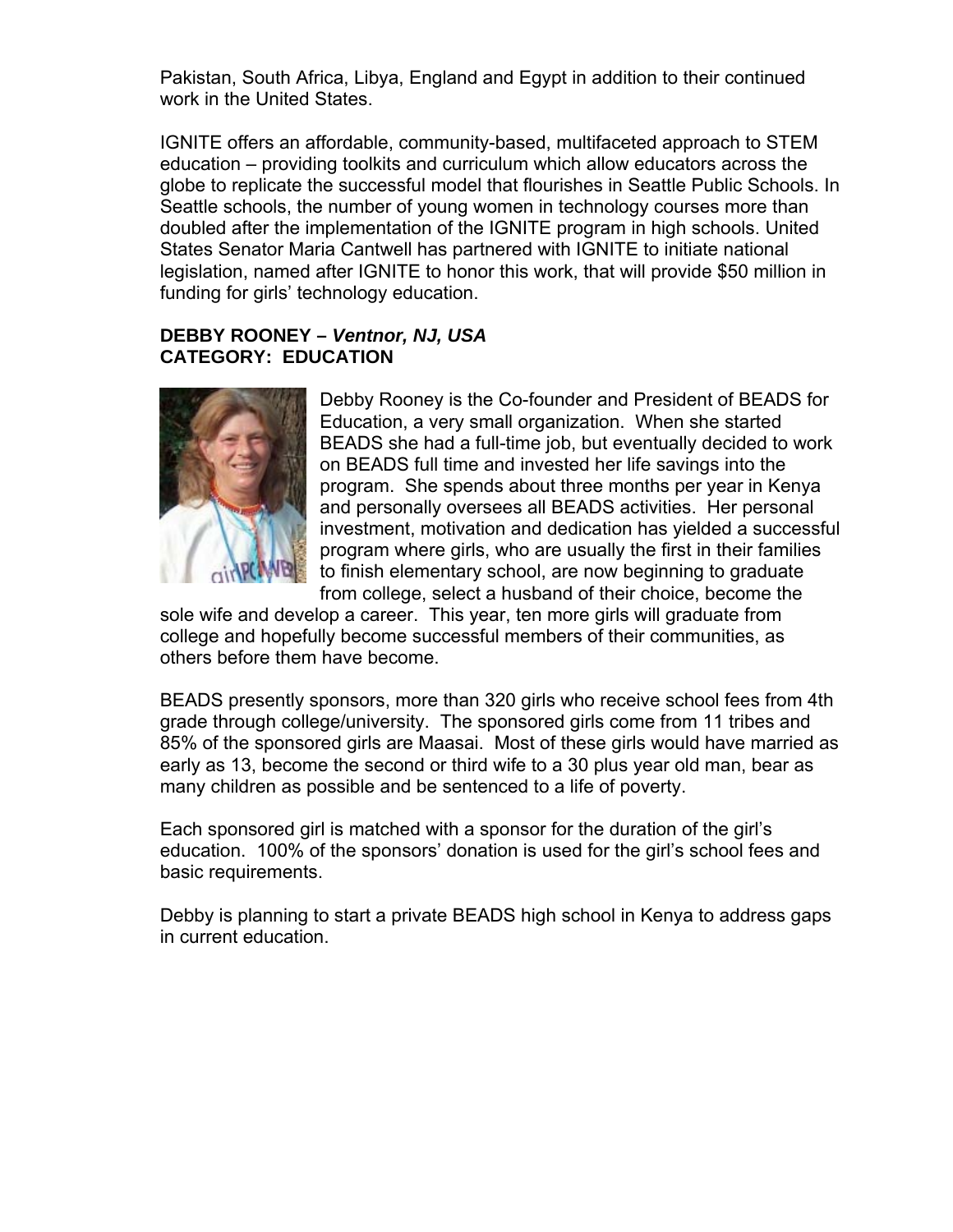### **SIEGLINE SCHNEIDER –** *Wiesbaden, Germany*  **ATEGORY: ENTREPRENEURIAL C**

![](_page_50_Picture_1.jpeg)

more than 20 years. She just recently had significant influence on the "quota discussion" for women on boards in Germany and is pushing the topic of women to become leaders in all her activities. Businesswise she is a communication specialist and has her company "Accente" in Wiesbaden with a small team. Her main focus is about employer behaviour management and Siegline Schneider is a very active member of our network EWMD (European Women's Management Development) for diversity management. She has a very powerful personality, and with charm and charisma she is a role model for many

women in companies - as well as for young entrepreneurs. Siegline has also served the board of EWMD in Germany and other activities related to women in management with the city council of Frankfurt.

## **CATEGORY: COR PORATE (INDIVIDUAL WOMEN) SARAH SPEAKE –** *London, United Kingdom*

![](_page_50_Picture_5.jpeg)

utmost to support women in business. As someone who feels passionately about diversity contributing to better business, runs the Google EMEA Women's Leadership Council; and sits Intel, IBM, HP, Microsoft & Avaya to host events and support Women in Technology. She also is on the Management Sarah Speake is an inspirational executive who has done her she was nominated Diversity Champion EMEA for Google; she on the Project team for Connecting Women in Technology. Sarah spearheaded Google's involvement in Connecting Women in Technology, a collaboration between Cisco, Dell,

Committee for Women in Technology and regularly speaks at events on the topic.

Women. She has led the project team to build a technology platform to enable an inter-country mentoring system to help disadvantaged women in India; and to provide UK-based mentors to female SMEs (Small and Medium Enterprises) in Sarah initiated Google's collaboration with the Cherie Blair Foundation for India.

 Google, she is a mentor of four women (& two men) from different disciplines In across the business. Sarah is the business sponsor for all women-related initiatives across Google London. Externally, she is a mentor for a younger female mentee within another organization on the European Women's Professional Network (EWPN) Mentoring Programme.

Sarah has also used personal tragedy to help, inspire and support other women. She wrote a book " Where Did I Go Wrong" to share her story on her daughter's neonatal death. She is a tireless supporter of ISANDS (Stillbirth And Neonatal Death Charity) and has helped to prevent at least 20 women from committing suicide as a result of sharing her book and experience with them. She is a trained counselor for ISANDS, looking after fellow bereaved mothers and hosts monthly support meetings. She is also a regular fundraiser to help reduce stillbirth &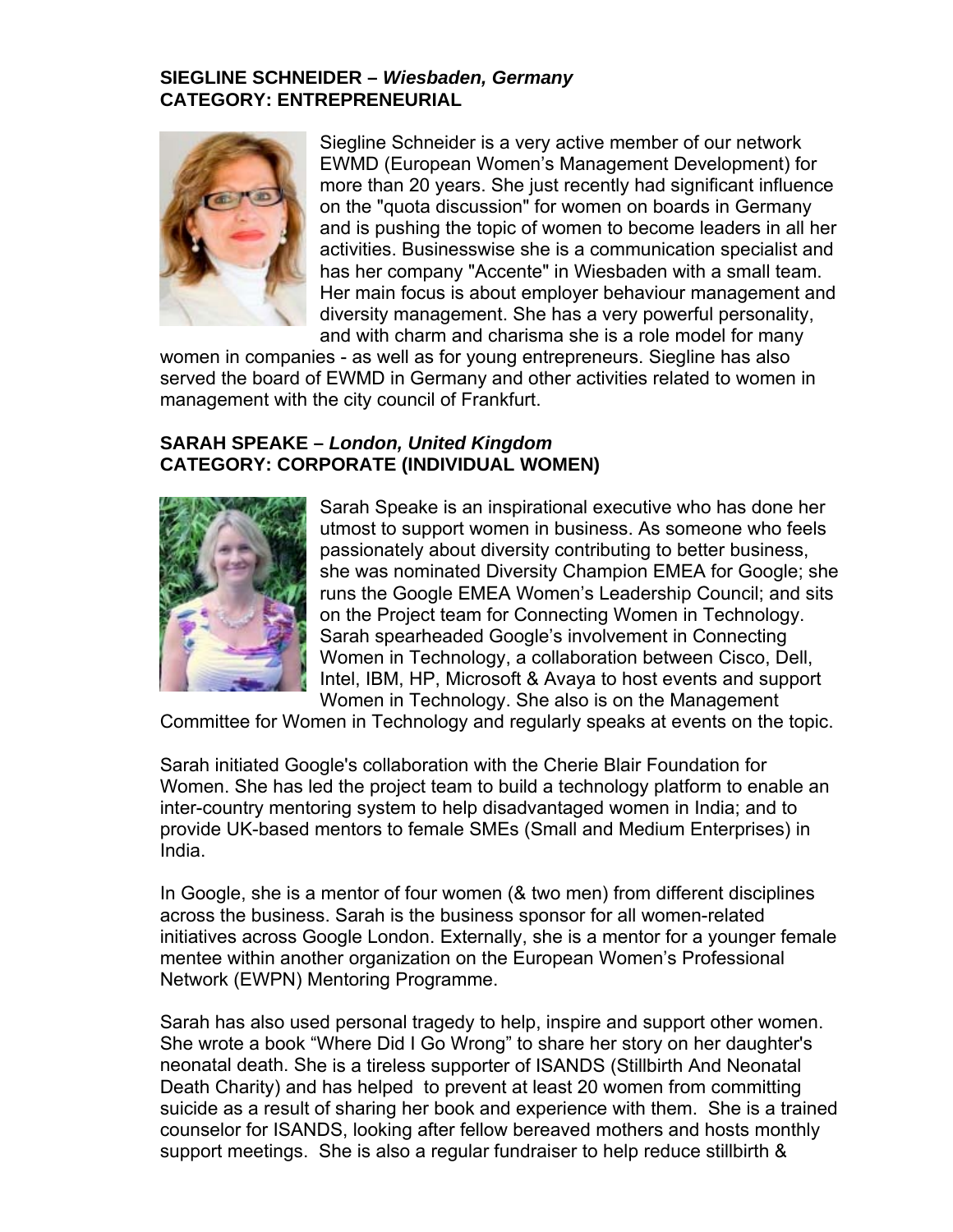neonatal death rates in the UK.

Sarah is an advocate of Platform 51 (Charity for disadvantaged young women and girls in England & Wales). She is a Trustee on their board and has run "How to embrace Digital" sessions for all employees and improve services to local women that visit their 14 centres nationally.

### **RUTH SPELLMAN –** *London, United Kingdom*  **CATEGORY: CORPORATE (INDIVIDUAL WOMEN)**

![](_page_51_Picture_3.jpeg)

Born and raised as one of six girls in industrial South Wales, Ruth's parents instilled in her a love and respect for education and learning, and she was the first of her five sisters to go to grammar school, before going on to read economics at Cambridge University.

As chief executive of CMI, Ruth leads the drive towards a higher skilled society, raising the standards and ethics of management and leadership in the post recession world. Her responsibilities and passion for building UK competitiveness

and productivity have led to her appointments as Chair of the government's Careers Profession Alliance and as a key sponsor on the Task Force examining employee engagement.

She has engaged the CMI to actively engage and support a number of highprofile think tanks investin g her personal time and skills to offer support for these think tanks to make a mark within the UK's corporate and political worlds. When she was Chief Executive of Investors in People UK (IIPUK), she spearheaded and integrated equal op portunities into the Standard in 2000 and established the best practice awards.

Ruth is also responsible for the Chartered Management Institute's campaign to ensure 50 per cent of managers are professionally qualified by 2020 – a role which has seen her spearhead a program bringing professional management qualifications into schools across the UK.

Ruth has been awarded an OBE(Order of the British Empire) for services to Workplace Learning and was recently voted 14th out of the 100 most influential Human Resource individuals in the UK.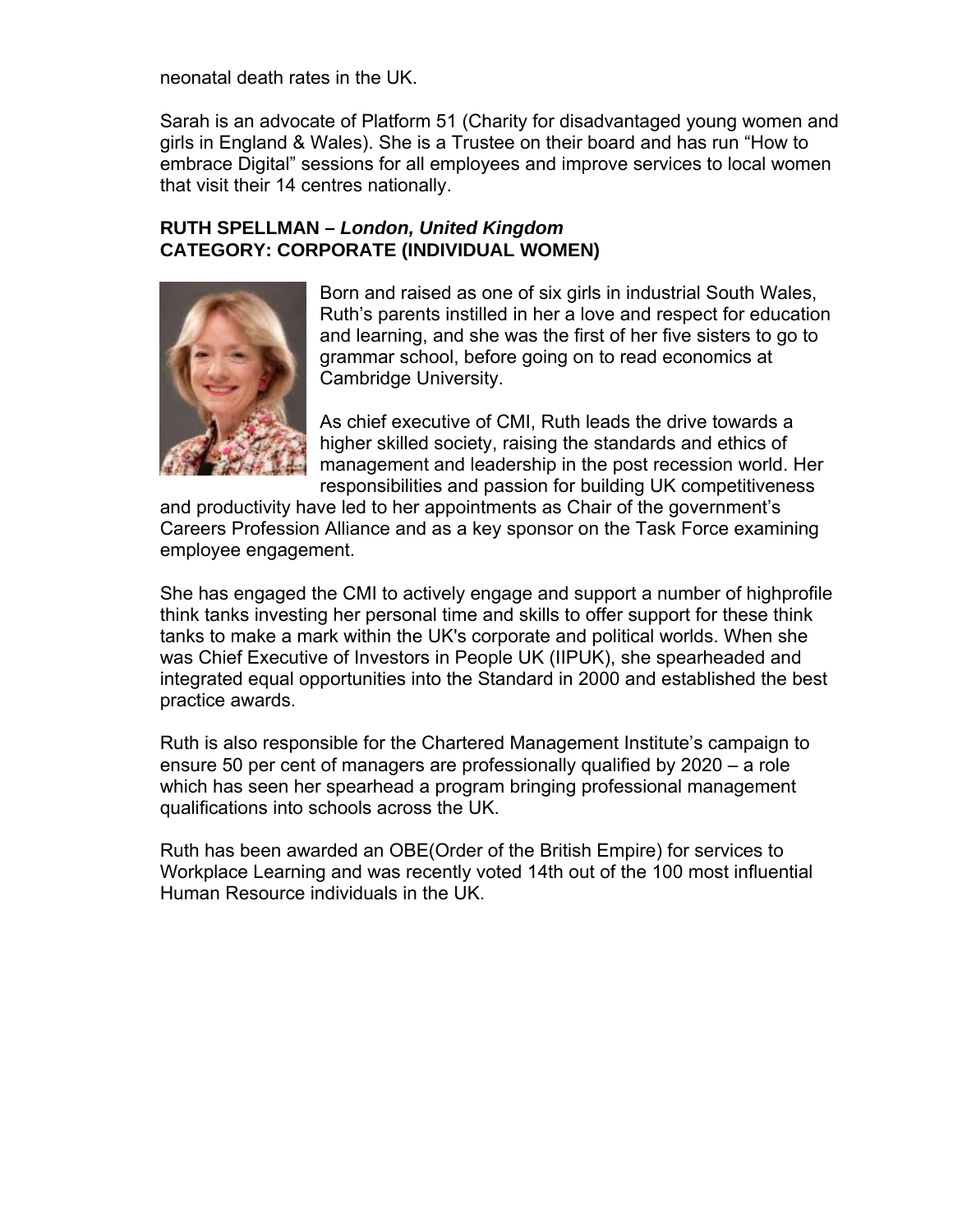### **JOANNE STANLEY –** *Ottawa, ON, Canada*  **CATEGORY: NON-PROFIT / NGO**

![](_page_52_Picture_1.jpeg)

A successful, thriving career in the Canadian telecommunications sector would be more than enough for many women. But for Joanne Stanley, there was too much work to be done on behalf of other women in the field. O ver three decades, Joanne has had a chance to see just how sparsely populated are the telecommunications and information technology sectors in Canada and the many challenges women face to advance their careers in these fields. And even among women who choose technology and engineering, she's seen the alarming rate at which women

drop out of the industry at a relatively early stage of their careers.

 2005, while holding a leadership role in the Canadian Advanced Technology In Association (CATA), Joanne became the founder and Executive Director of CATA WIT to support women's career success in technology. It's hard to imagine the magnitude of the challenge she took on in creating CATA WIT. With no resources Women in Technology Forum (CATA WIT), which has since evolved into CAN and building from scratch, she persuaded CATA to provide the critical infrastructure and quickly assembled a top notch advisory group and then began creating local chapters needed to engage women across the country.

Joanne has been active in many other initiatives to support women's career advancement, including serving as a Founding Member of Canada's The Taskforce for Women's Business Growth.

### **ATEGORY: CHAMPION OF WOMEN'S ECONOMIC EMPOWERMENT C AMBASSADOR STEVEN E. STEINER –** *Chevy Chase, MD, USA*

![](_page_52_Picture_7.jpeg)

Ambassador Steven E. Steiner (Ret) is an outstanding achiever who has worked tirelessly to advance the economic Coordinator for International Women's Issues, from April 2006 power of Iraqi women and is an excellent candidate for the TIAW World of Difference 100 Award. Ambassador Steiner served as Senior Advisor and Director of the Department of State's Iraqi Women's Democracy Initiative (IWDI) in the Office of International Women's Issues from June 2004 to October 2007. He also served as the Department's Acting Senor to December 2006. While in the Office of International

Women's Issues, Ambassador Steiner was a champion for the economic empowerment of w omen in Iraq and for Iraqi women entrepreneurs. He spearheaded the creation of the U.S. Iraqi Businesswomen's Partnership Program, an initiative that connected Iraqi businesswomen with American businesswomen to help them to start and grow small businesses in Iraq. Ambassador Steiner also oversaw a grant program that provided economic empowerment skills training to women in both the North and South of Iraq to enable them to become self-supporting. Further, during the Summer of 2006, Ambassador Steiner oversaw a targeted training program for Iraqi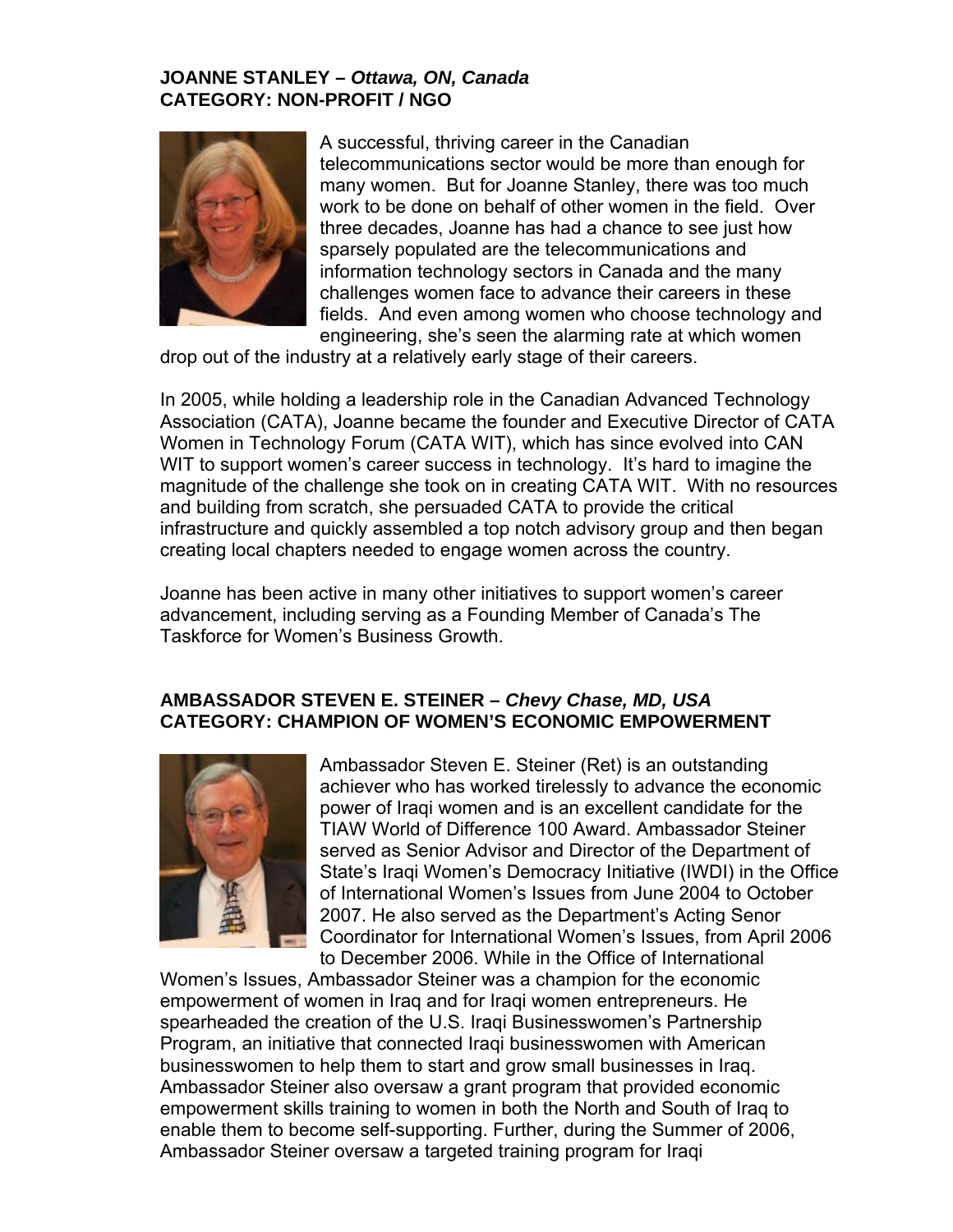businesswomen in the United States. The program, in addition to providing training, allowed the delegates to meet valuable bus iness contacts and to gain access to e-training from Lucent Technologies. Through these endeavors, Ambassador Steiner contributed to the ability of women in Iraq to earn a living, start and grow sma ll businesses, and make an economic impact in their communities.

# **CARLA STENT -** *L ondon, United Kingdom* **CATEGORY: COR PORATE (INDIVIDUAL WOMEN)**

![](_page_53_Picture_2.jpeg)

Carla Stent is a true inspiration. In her words: "Throughout my career I have sought to be a role model for those around me male or female. Having been given opportunities on which I have capitalised, it is my responsibility to provide similar opportunities to others. Young women, in particular, need role models, champions, mentors and friends to give them the confidence to succeed in what is still, predominately, a male dominated business culture. Personally, I have touched a few lives and encouraged them to do more than they had orginally thought possible. I have seen some school leavers turn into

wonderful business people - that gives me hope for the future and energy for the next d ay!"

continue sharing her message and hopefully inspire more young women to enter Carla is passionate about her work, and knows that this award would help her corporate business.

empowerment in the corporate arena. She gives her time willingly to any activities that "break the mold" to encourage women to be successful, thus economically e mpowered, as well as personally fulfilled. Carla is an avid supporter of women and has tirelessly campaigned for women's

In her previous role as CAO for Barclays Bank, for example, Carla undertook a group-wide review of gender equality in the Bank. Recommendations were presented to the Group Exec and a governance structure has been embedded to ensure that the multi year program is sustainable. She also instigated a "Network of Networks" that facilitated interactions between disparate women's networks.

## **CATEGORY: COR PORATE CAROLINE STROUD -** *London, United Kingdom*

![](_page_53_Picture_9.jpeg)

Carolyn is an employment law partner at the international law firm Freshfield Bruckhaus Deringer. Three years ago, Caroline was appointed Global HR Partner. In this new role, Caroline has led a strategy for the advancement of female talent, which has resulted in a number of successful initiatives designed to boost the number of women at senior levels in the firms.

For example, she has overseen the development of a global skills framework -- development programs for women lawyers at different levels have been piloted and successfully rolled out,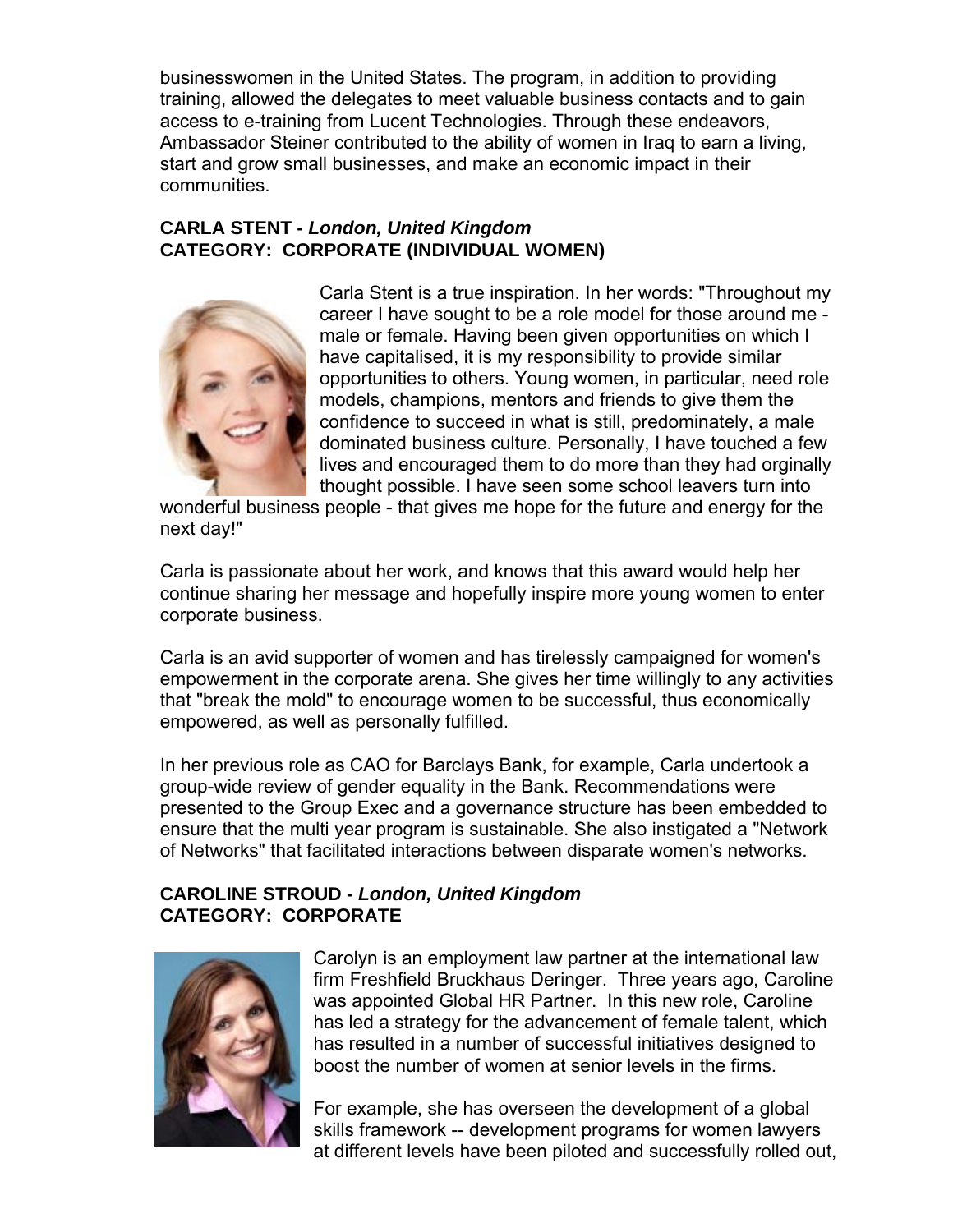and maternity transition coaching introduced.

### **JENNIFER SUNG & PAULINA LIPSKA –** *Vancouver, BC, Canada*  **CATEGORY: YOUNG WOMEN LEADERS UNDER 25**

![](_page_54_Picture_2.jpeg)

Jen and Paulina are extraordinary young women with a powerful vision success on their own terms and to become engaged members within their communities. To realize this vision, over the past three years they have built and led YWiB (Young Women in Business), a non-profit organization for emerging female leaders in Western to connect young women with the skills and support to achieve Canada.

Today, YWiB provides personal and professional development opportunities to emerging female professionals through:

- Regular and innovative events, including panel sessions and an annual young women and foster mutually beneficial relationships. Beyond Pink conference, to connect local business leaders with ambitious
- Dynamic programs fostering philanthropy and entrepreneurship, providing young wome n with hands-on, real life experiences to expand their learning.
- University chapters at the University of British Columbia, Simon Fraser University and the University of Victoria to engage the next generation of future leaders. Programs and events include mentorship, internship and social enterprise.

YWiB is Vancouver's central forum to connect ambitious young women from a variety of careers, industries, and backgrounds. Harnessing the creativity and energy of over 60 volunteers each year, Jen and Paulina strive to provide rich learning and networking opportunities for the almost 500 event and program attendees annually.

YWiB builds confidence and connections for young women. These are our future leaders. Jen and Paulina are true role models as they combine business, education, and community encouraging young women to carve their own path towards economic empowerment.

# **CLEO THOMPSON –** *London, UK*  **CATEGORY: CORPORATE / ENTREPRENEUR**

![](_page_54_Picture_11.jpeg)

Following an illustrious corporate career, Cleo Thompson is a enhance women's economic and corporate contribution. freelance writer who specializes in all aspects of diversity and global HR stories. She is a real mold-breaker in the area of gender diversity and has always sought ways to support and

In the corporate world, Cleo was the global head of gender diversity at PricewaterhouseCoopers. Her global work included researching/authoring the groundbreaking report on the loss of female talent "The Leaking Pipeline: Where are our female

leaders? 79 women share their stories" and serving as Executive Producer on the PWC film, showcased at the 2009 World Economic Forum, "Closing the Gender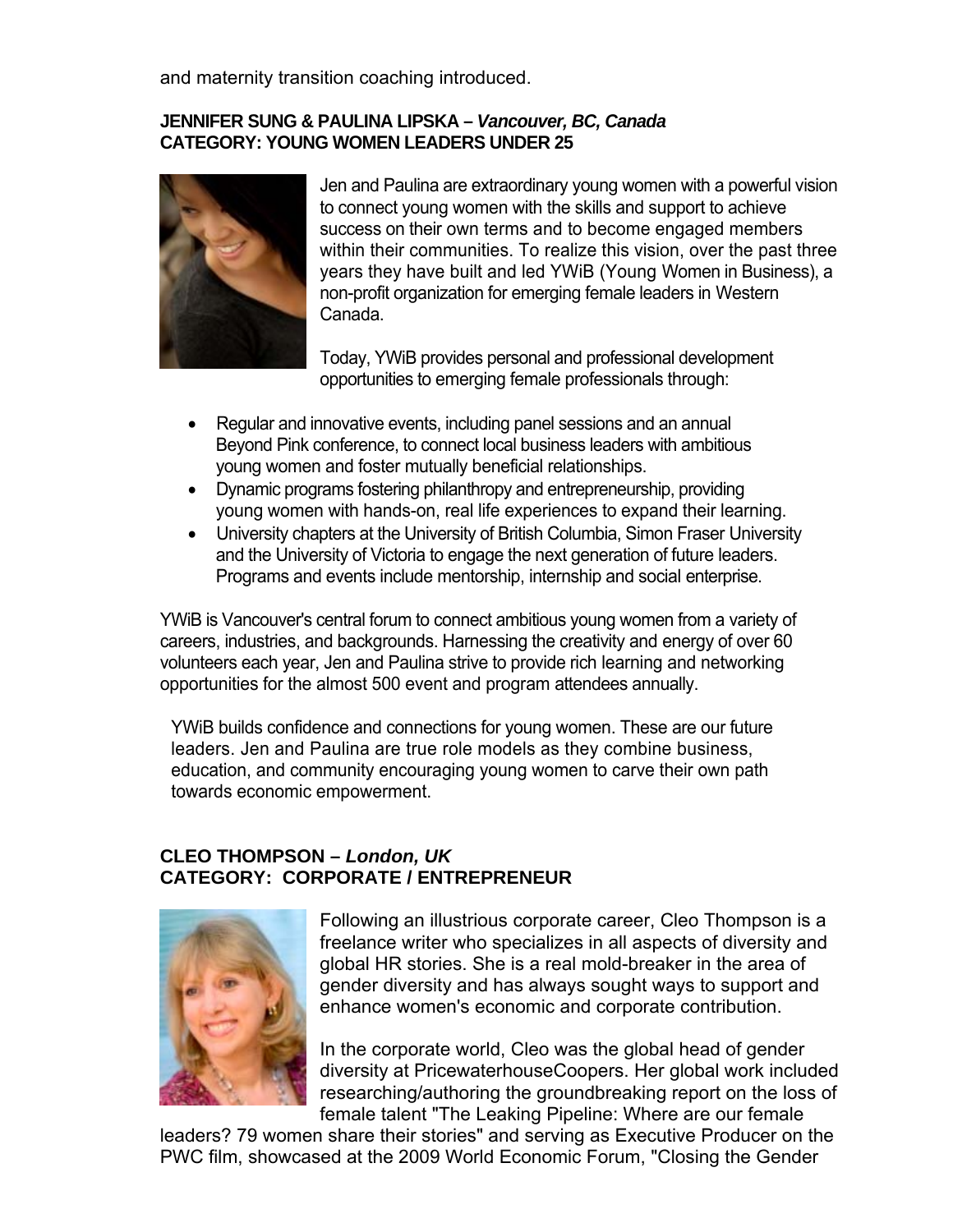Gap", for which she identified, approached and interviewed leading business people, academics and politicians who shared their views and hopes for the world in 2050 and how female talent can help to shape it.

Cleo's writing on the need for gender diversity and female economic undertaken research on India for the Cherie Blair Foundation for Women and acted as the Global Advisor to the Women Business Leaders' Forum, India. empowerment has appeared in numerous websites and newsletters. She has served as a Strategy Council member of the Downing Street Project, has

She is a passionate advocate for women and girls around the world, including supporting the children of illiterate migrant workers.

www.TheGenderBlog.com She is also the author of a novel (set in Goa, India) as well as a blogger at

#### **PHILIPPA THORNE –** *Malkerns, Swaziland*  **CATEGORY: ENTREPRENEURIAL**

![](_page_55_Picture_5.jpeg)

design intern for Gone Rural. Gone Rural is a social business that creates sustainable incomes for 750 women in rural areas the managing director of the business at the age of 28. Taking the helm at a difficult and critical time in Gone Rural's growth she surprised everyone by turning the business around within the first year, providing great leadership and creating emphasis on key strategies including product development, Philippa arrived in Swaziland from the UK in 2001 to be a in Swaziland. Upon the owner's death in 2003, Philippa took on an increasingly important role. By 2007, Philippa became

brand positioning, pricing and quality, which ultimately would drive growth globally but most importantly to Philippa to grow the income of the rural women. Within the rural women we re quadrupled. Today, Gone Rural is one of the largest women owned/man aged companies in Swaziland and has been recognized on the world stage for innovative products and design, as well as the unique model that combines an in come generating business and a non - profit company that supports the artisans and their communities through health and education programs. Philippa has taken a lead role in promoting the development of the handcraft sector in Swaziland and has mentored many start up and emerging craft companies in the c ountry. four years of Philippa taking over, the business grew by 100% and the wages to

### SALSAWIT TSEGA – Addis Ababa, Ethiopia **CATEGORY: ENTREPRENEURIAL**

Innovative Design's vision is to lead the handicraft industry and to create a modern sophisticated Ethiopian brand that is recognized for its quality and Salsawit Tsega founded Ezra Innovative Design in 2003 with the goal to fulfill her passion for art while helping women develop technical skills and abilities. Ezra appreciated worldwide because of its values that aims to contribute to the community.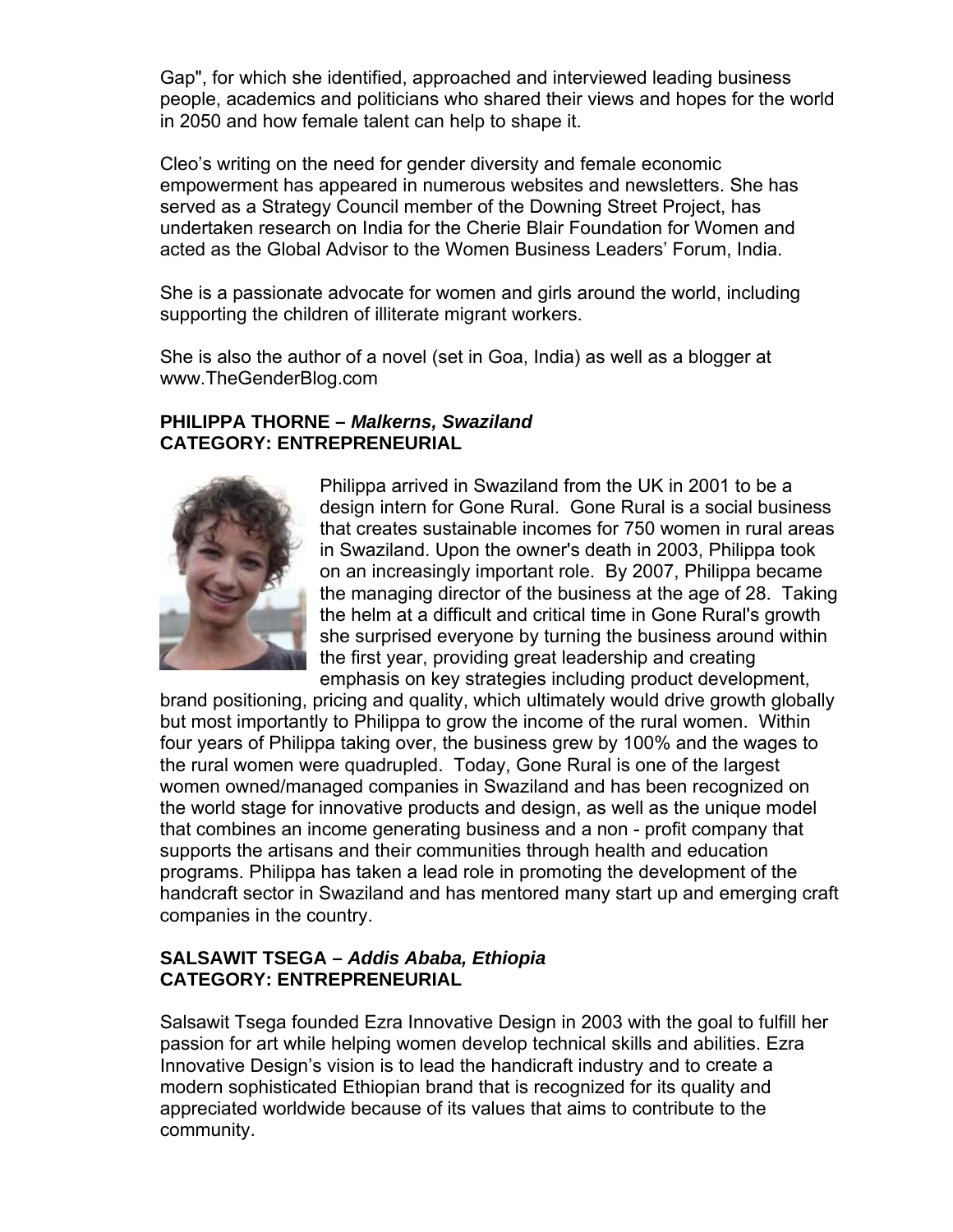Ezra Innovative Design preserves traditional African designs by offering products based on the finest aesthetic and artistic traditional workmanship. Its products range from jute braided hampers and sitting cushions, to woven paper trays and accessories such as mirrors, lampshades, and console tables. organizing baskets, mirrors, benches, chairs and stools. Recently, the company launched a series of products using traditionally woven jute, banana leaf, papyrus, and recycled paper. Ezra's 2010 collection included beautiful leather home

Ezra Innovative Design is a good example of how a small business can grow from 2 to 40 employees in a very short period of time. Currently, the company has provided full time employment for 40 young girls and women.

Salsawit provides to the women technical training that enables them to build their skills and confidence, and to improve their economic status. As a result, the company has built a strong team of women that has become a family. Through her handicraft production, Salsawit continues providing skills and increasing employment opportunities, and raises the standard of living of both rural and urban populations.

Salsawit is the president of the Women Entrepreneurs Group (WEG) in Addis address the constraints that women entrepreneurs, especially Small & Medium Enterprises (SMEs) face in Ethiopia. Salsawit leads a group of about 30 women Ababa. WEG was established by the support of the US Embassy with the aim to entrepreneurs who are in service and manufacturing.

Salsawit is a Vice Chair of the Board of Directors of the Center for African Women Economic Empowerment, where her involvement in the Board, as a young woman entrepenrur is very instumental, allowing her to contribute and concentrate her work on the issues and concerns iof young women entreprenurs.

### **) CATEGORY: YOUNG WOMEN LEADERS (UNDER 25 YEARS OF AGE GENEVIEVE VANDERVELDT-L'ESPERANCE -** *Montreal, QC, Canada*

![](_page_56_Picture_6.jpeg)

 At 15 years of age, unlike most girls, Genevieve spent her summer studying technology so that she could help girls in culturally disparaged countries become economically and quest to inspire girls to consider a career in an industry that she travels to tech conferences to interview senior people in IT roles. She recently created GEN.INC, her portal for empowerment through education, events and giving women in socially empowered through a career in technology. At 18, Genevieve is now studying full-time, but continues her has few women, particularly at senior levels. With no funding

tech visibility.

Gen, currently the youngest female Microsoft Certified Pro worldwide, has now developed an education program "Teaching Girls Programming," that she delivers through events she organizes. Through her YouTube channel, Facebook site and blog, Gen INC provides training and thought leadership at a critical age when girls do not understand the economic power of a technology career.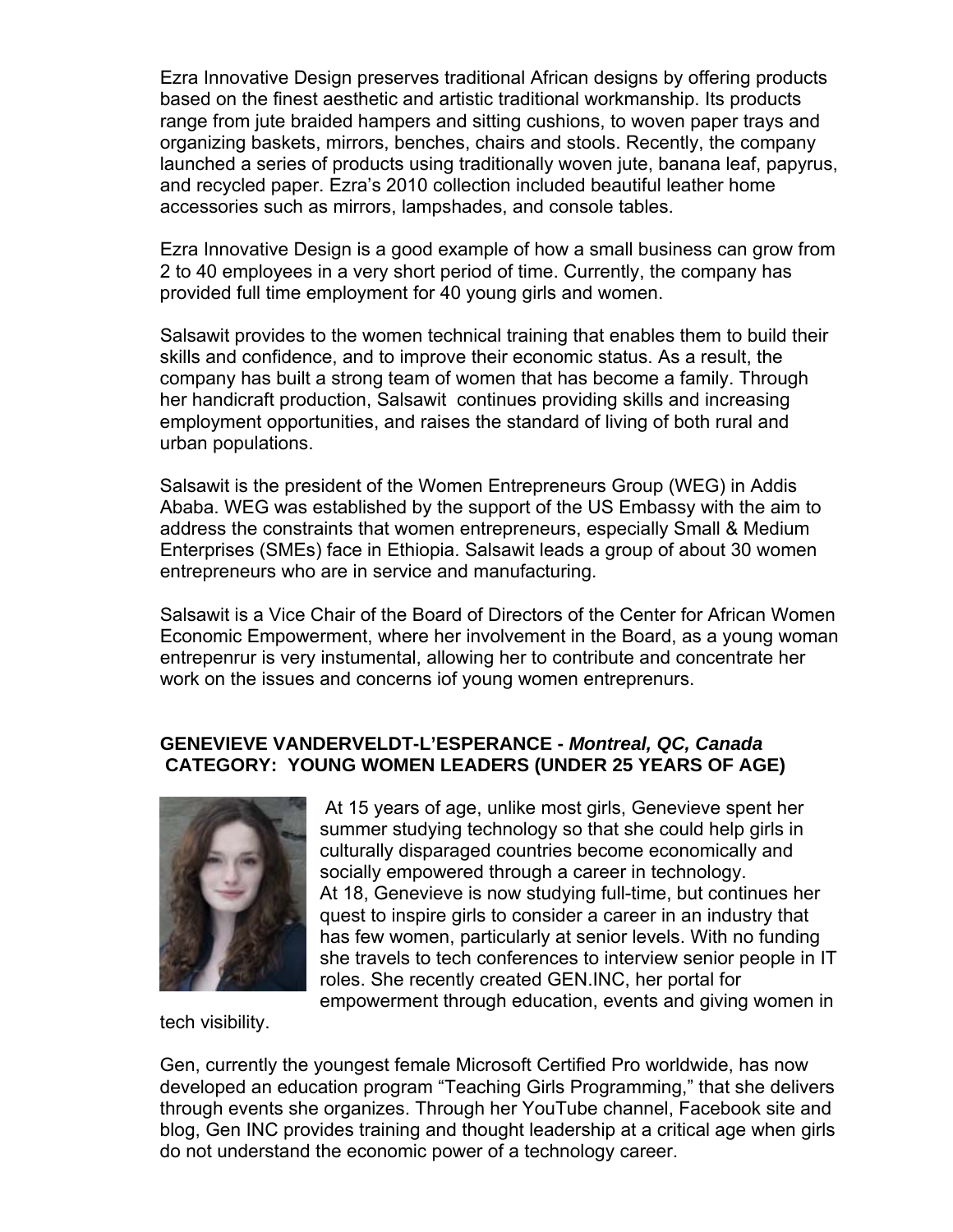On the speaker circuit Gen challenges young women to mentor the next generation. Featured in the media, she headlines the latest Microsoft Learning Video encouragin g her generation to "get certified".

Gen was the sole Canadian Student at the Microsoft Worldwide partner conference in Wa shington in 2010, the host video blogger for the US Imagine Cup, keynote spe aker at Dare2Bdigital in San Jose with 450 attendees, the only female Microsoft Student Partner in Canada and the youngest instructor of Small Basic. Even James Cameron talked about this one-woman power house role model for girls.

## **GAYLE WALDRO N –** *Largo, Florida, USA*  **MEN) CATEGORY: CORPORATE (INDIVIDUAL WO**

![](_page_57_Picture_3.jpeg)

Gayle Waldron is the President of The Management Edge, a consulting and professional development firm dedicated to advancing the economic empowerment of women by increasing their access to government procurement opportunities.

Gayle has applied her 17 years of experience as a federal government contractor to help economically empower women business owners through her involvement with the National Association of Women Business Owners (NAWBO) and

Administration (SBA) and Congress understand underlying issues women in business face and has helped develop strategies to combat these inequities. Women Impacting Public Policy (WIPP). Through her advocacy in these organizations, she has been instrumental in helping both the Small Business

Gayle has spent the past ten years working toward the passage of SBA's Women-Owned Small Business Federal Contract Program. Along with other supporters, Gayle believes that small businesses, particularly women owned, will be a major force in creating jobs to pull the country out of the economic slump.

Gayle actively mentors women business owners and contributes to global organizations that p rovide micro-financing for women business owners in developing countrie s.

Her efforts have be en honored with 2011 awards from Minority Enterprise Advocate magazine as one of the 50 Women of Influence and Power and Gayle has also received awards from Diversity Business every year since 2006. In 2010, she was selected as a US State Dept. Delegate, representing women business owners, to the Women's Leadership Network, a part of the APEC (Asian Enterprising Women magazine as one of the Enterprising Women of the Year. Pacific Economic Council).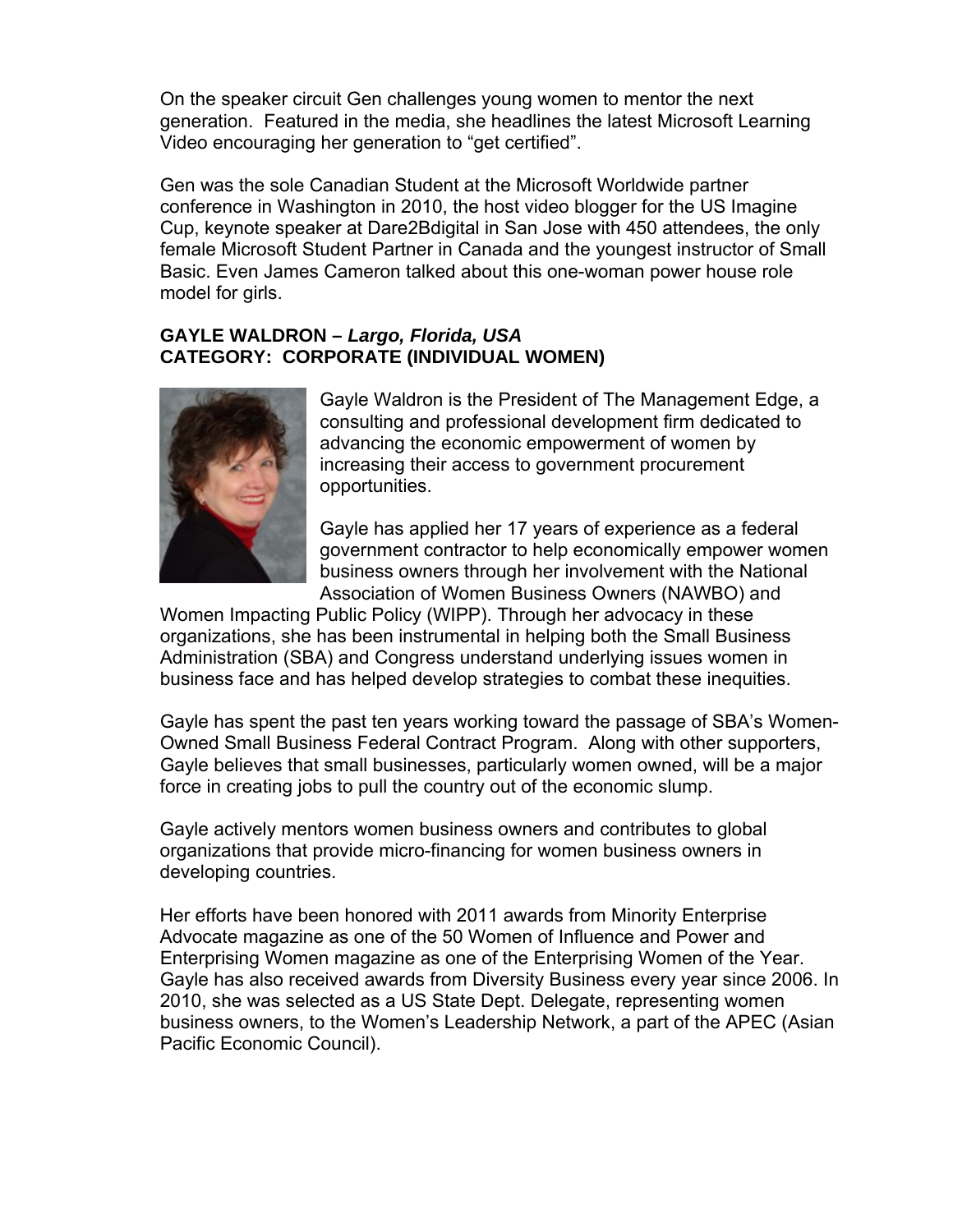### **BRENDA WALKER -** *Arlington, Virginia, USA* **CATEGORY: CORPORATE (INDIVIDUAL WOMEN)**

![](_page_58_Picture_1.jpeg)

instrumental in launching a significant ground-breaking Brenda Walker is a passionate champion and role model as demonstrated by her helping numerous women succeed and achieve their dreams. Ms. Walker is a Principal at Deloitte Consulting LLP. She serves as the Executive for Deloitte's Corporate Sponsorship to the Executive Women in Government (EWG) association, providing financial, resource and venue support. Working with the EWG President, she was government Mentor-Protégé program. It enables members to assist future government executives with career decisions,

professional development, and life transitions.

At Deloitte, Brenda provides leadership through the Deloitte Women Initiative (WIN), which helps to build the pipeline for women's advancement and sponsorship through innovation, professional development, community and eminence. For over 12 years, Brenda has been facilitating women's success at every stage of their careers and providing strong mentorship and leadership to help customize their career options and ensure their future success. She has made herself available to women well beyond normal expectations and coaches them on personal and professional decisions, offers career advice and mobilizes her personal and professional networks on their behalf. Her efforts have helped to build diversity in leadership roles at the Deloitte Partnership level and in the government executive ranks. Her leadership style exemplifies a strong leader who truly makes a difference by allowing women to achieve career success and economic empowe rment.

### **JOHN WOOD –** *San Francisco, CA, USA*  **CATEGORY: CHAMPION OF WOMEN'S ECONOMIC EMPOWERMENT**

![](_page_58_Picture_6.jpeg)

In 1999, while hiking in the Himalayas, John Wood, a Microsoft "Perhaps, Sir, you will someday come back with books." Within two months, John had collected over 3,000 books. The faces of the children with the books convinced him to leave Microsoft Executive met a Nepalese "Education Resource Officer" who invited him to visit a school in a neighboring village. As John left the village, the headmaster made a simple request: and start Room to Read.

In collaboration with local communities, partner organizations, and governments Room to Read has impacted nine countries in the most disadvantaged regions across Asia and Africa:

 1,442 Schools 11,246 Libraries 553 Local Language Books Published 9.4 million Books Distributed 10,390 Girls' Scholarships 5.1 million Children Benefited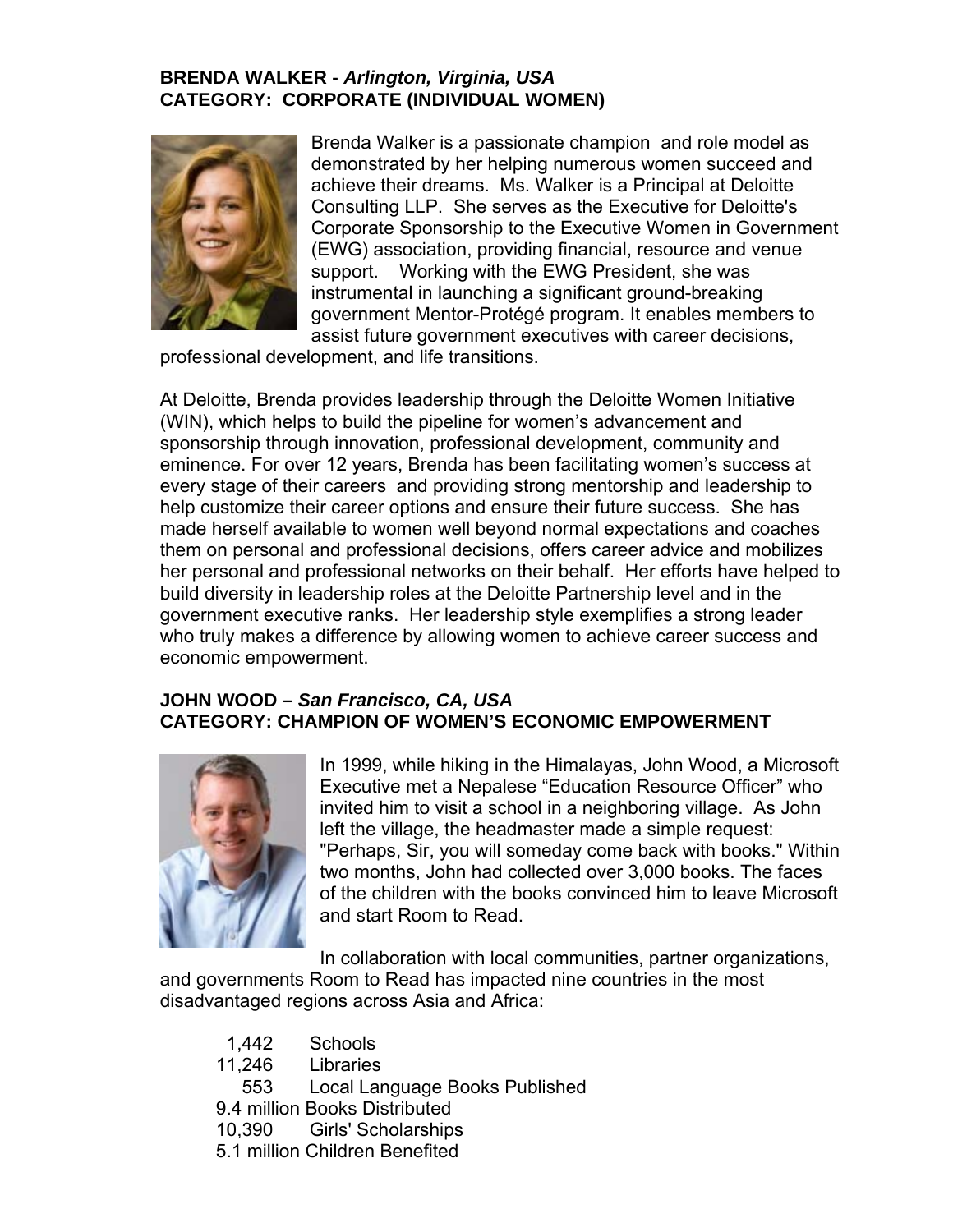10,000 girls' lives significantly changed because of their participation in the Girls' Education program with access to improved educational opportunities and material support in the form of books, uniforms, bicycles and school supplies. Room to Read's life skills training helps strengthen their ability to negotiate key life decisions. The Entrepreneurial Skills Package provided to girls in 9th through 12th grade ensures the opportunity of economic empowerment, as it focuses on career options, role-modeling, marketplace exposure and basic financial literacy. Room to Read employs a multi-faceted approach to engage the students and their families, as well as the broader community, in fostering a girl friendly environment.

By 2015, Room to Read's programs are estimated to reach more than 10 million children enabling them to reach their full potential and contribute meaningfully to their community and the world.

## **FIONA WOOLF –** *London, United Kingdom*  **CATEGORY: CORPORATE (INDIVIDUAL WOMEN)**

![](_page_59_Picture_3.jpeg)

Fiona Woolf has an impressive list of achievements in the UK and internationally. Formerly a Partner and now a Consultant Governments and multi-lateral agencies on infrastructure and energy reforms. at CMS Cameron McKenna, she has advised over 25

appointed a Commander of the British Empire. Fiona was the first female President of the Law Society of England and In recognition of her contribution to the UK knowledge economy and invisible earnings for this work, she was

Wales from 2006 to 2007. As President, she established a project to review the lawyers. This was followed up by debates on the issues and a major conference high attrition rates and poor statistics on career advancement amongst women discussing how the issues can be addressed.

20,000 members. In 2010 she was elected the  $3<sup>rd</sup>$  female Sheriff in the long history of the City of London and, subject to election, she will be the 2<sup>nd</sup> female Fiona has also chaired the Association of Women Solicitors, growing its influence and scope from a small London based group to a national organization with over Lord Mayor of the City of London in a few years' time.

Fiona is a great supporter of women and she is a member of Forum UK which is ffiliated to the International Women's Forum, and she is a member of the City a Women's Network. Her other appointments include being a Member of the Competition Commission, a Non Executive Director of Veolia Water Central Limited, and a Trustee of Raleigh International.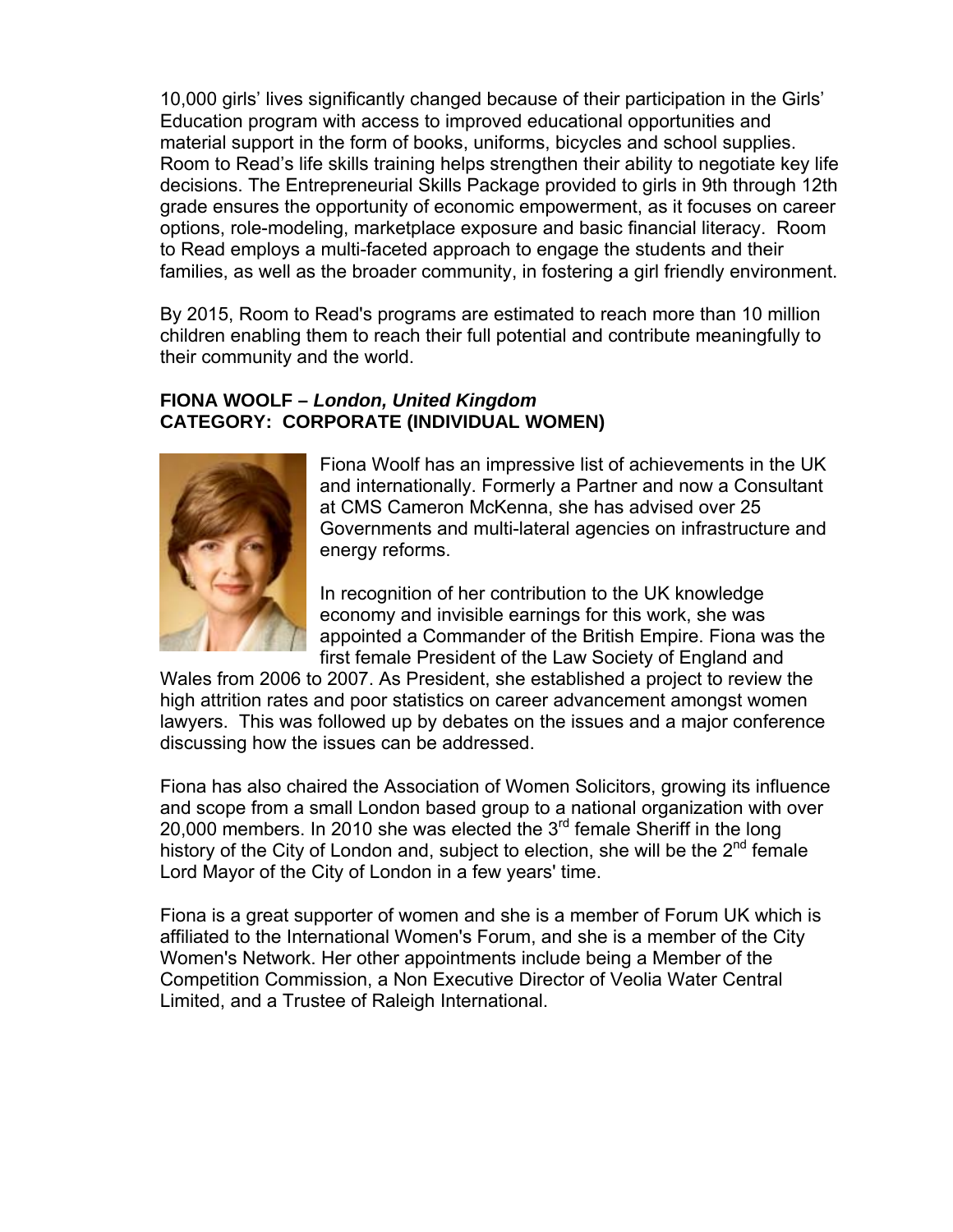## **JACKY WRIGHT-** *London, United Kingdom*  **CATEGORY: CORPORATE (INDIVIDUAL WOMEN)**

![](_page_60_Picture_1.jpeg)

including Alternative Energy and Shipping divisions in September 2008. She has global responsibility for the IT Jacky Wright was appointed the Vice President/Chief Information Officer (CIO) of Information Technology (IT) and Services for British Petroleum's (BP) Corporate Functions strategy, implementation and operations.

Jacky has been a fervent supporter of women in business. As the most senior woman in IT, Jacky has played a key role in the development of women at BP. She formed the Women in

IT organization, which provides a forum for women to share, discuss and highlight women's challenges in the corporate world. She has formed BP partnerships with Hewlitt Packard an d Deloitte globally; creating cross mentoring relationships and conducting forums between the companies to share best practices related to diversity and inclusion. She has raised the visibility of women in key roles in BP by also creating a partnership with the Women in Technology Inc. a U.K. based organization. She is an executive sponsor of BP's Positively Ethnic Network, which is making great strides in focusing on increasing the pipeline for ethnic minorities.

Jacky has long been an advocate for diversity and speaks regularly at external forums. With more than 20 years experience Jacky has been a senior executive at General Electric, and has held other leadership positions at companies such as Accenture and Ryder System Inc.

### **SANDRA YANCEY –** *Dallas, TX, USA*  **CATEGORY: ENTREPRENEURIAL**

successful on-line social marketing site for women long before Facebook? Eleven Linked in, Facebook. Sound familiar? Did you know that there was a hugely years ago, entrepreneur, Sandra Yancey, from Dallas, Texas, had the foresight to create the very first on-line community for professional and business women. The website was named www.ewomennetwork.com

Sandra quickly realized that she was ahead of the trend and realized in addition to the website and for business success, women want face-to-face relationships. So, the local chapters of eWomen Network were born.

. business women, with over 115 chapters throughout North America and Australia business. They can save in purchasing, access a publishing alliance, keynote Today eWomen Network is the #1 resource for connecting and promoting The website is the most visited women's site on the internet. eWomen Network offers women diverse resources that aid in them in operating a successful speakers bureau, offers affordable business education, monthly marketing events and a large annual international conference for women.

Sandra is not always about profit. She is the producer of 'The Glow Movie', a powerful movie heralded as one of the most inspiring movies ever created for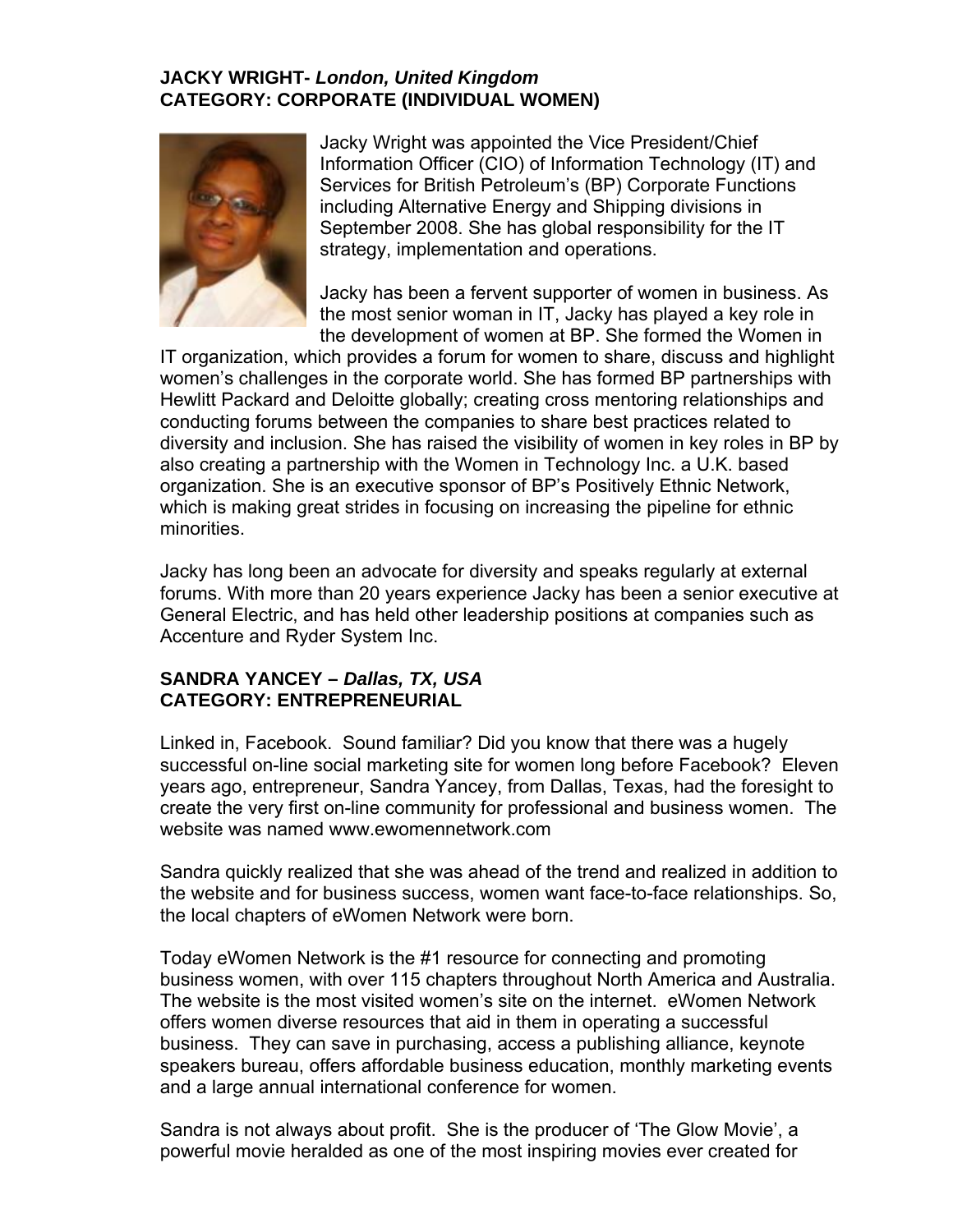women. Sandra is the co-founder of MyGLOW.Net, an international purposedriven social network for women.

The separate, non-profit eWomen Network Foundation supports the financial and emotional health of women and children. Annually, thousands of dollars are given in grants and awards. Young women in leadership roles and women 'Femtors' are also celebrated.

Sandra Yancey, author, producer, and leader; authentic, inspirational and supporter of women.

#### **DILARA YEGANI –** *Edmonton, Alberta, Canada*  **CATEGORY: CORPORATE (INDIVIDUAL WOMEN)**

![](_page_61_Picture_4.jpeg)

Dilara Yegani is an inspiring woman. She has attained success through an enviable reputation for her hard work and business acumen, and uses those attributes in her tireless and wide-ranging efforts to ensure that diversity is embraced by the corporate world to allow others, particularly other immigrant women, to follow her path. Within TELUS, a large international telecommunications company, where she has built a strong reputation through her long career, she has served on the board of directors of two employee groups which align with her passion.

TELUS Connections is a women's network which supports the advancement of business expertise, mentoring and networking opportunities for women across the country. The Diversity and Inclusiveness Council, of which she was an inaugural member, works to develop and support effective programs and activities to enhance the understanding and support for diversity within TELUS. Within her community, she volunteers and serves as a board member of Changing Together, a not-for-profit, pre-employment, life skills orientation program for women who have moved to Canada within the last three years, helping to ensure they have the skills to be economically successful. She has also begun to work with a postsecondary institution to develop and deliver diversity training to students and staff. She is working hard to build a legacy of successful women in her company and her community.

### **LORELLA ZANARDO –** *Milan, Italy*  **CATEGORY: ENTREPRENEURIAL**

Lorella's essence is encapsulated in her work for Women's Bodies - 'Il corpo delle donne'. A documentary was bravely created as a revolt against the portrayal of women in Italian and international media. Lorella's influence, not only nationally but internationally, can be seen through the immense media attention her documentary and website have achieved, giving her a platform to be a true change agent leading the fight for fair representation of women in the media. Her documentary has been seen by more than four million people through the internet and with an extremely low budget she has been able to influence many people.

Lorella Zanardo has worked in the marketing field for many years, holding